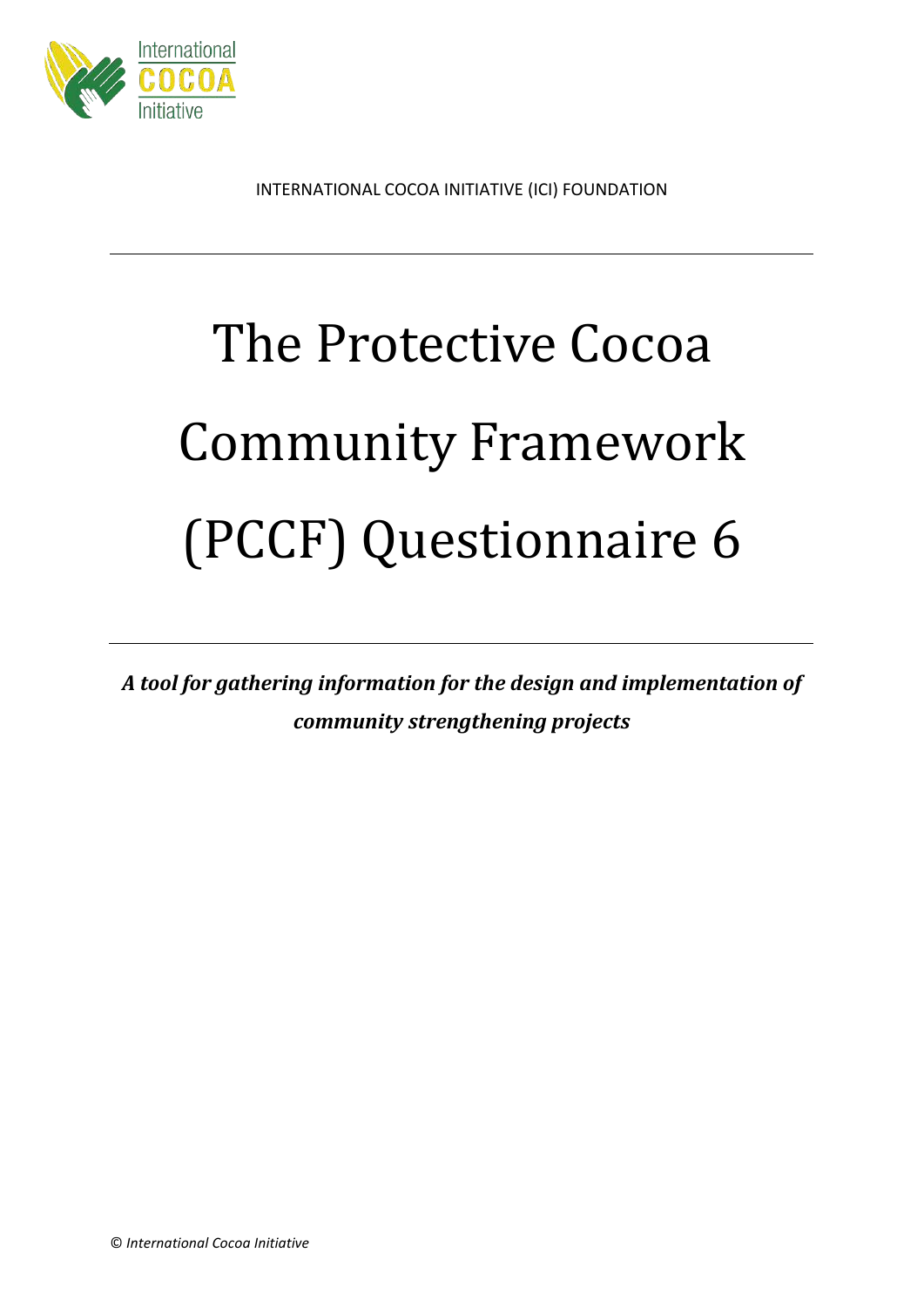# **The Protective Cocoa Community Framework (PCCF)**

#### **Introduction**

The "Protective Cocoa Community Framework" (PCCF) approach focuses on working with cocoa producing communities in order to ensure a better environment and increased protection for children living in these communities.

The approach was developed through ICI's collaboration with its national offices, implementing partners and consultation with external stakeholders to identify the most relevant criteria related to a community's level of protection. This questionnaire has been conceived as an instrument to support the information gathering process and contains several criteria and variables which are taken into consideration when assessing the degree of protection provided by communities to children. On the basis of the PCCF 1-5, a revised community profile questionnaire (PCCF 6) has been developed.

This questionnaire thus replaces the "community profile» questionnaire that ICI implementing partners (IP) and other actors (e.g. industry and NGOs) have used in the previous years. This information will feed the matrix in order to establish the protection level of children in cocoa growing communities.

### **How to use this questionnaire**

The questions are asked to several keys actors in the community and grouped in sub-questionnaires specific to each of the identified respondent groups. Specific questions were designed for each group of identified respondents. Please note that ICI-DI should also consider their own knowledge of the community to check the questionnaire, or to complete it themselves if it is not possible to obtain some of the responses.

The questionnaire is administered and divided into 7 groups.

- 1. ICI-DI group: Identification section and conclusion
- 2. Community leaders group
- 3. Community Child Protection Committee members group
- 4. Community women's group
- 5. Children's group
- 6. Farmers / other organisations (extension services, cooperatives, NGOs developing agriculture related projects) group
- 7. School teachers/directors /PTA or SMC members group

#### Identification Section

The first section (District Profile) should be filled out only once per district by the ICI-DI. The second section (Community Profile) contains demographic information of the community, as well as the availability of basic services and infrastructure. Information reported for the community should include the data of the hamlets that are part of the community. For instance, the community population should include the population living in the hamlets. The identification section must be filled for each community.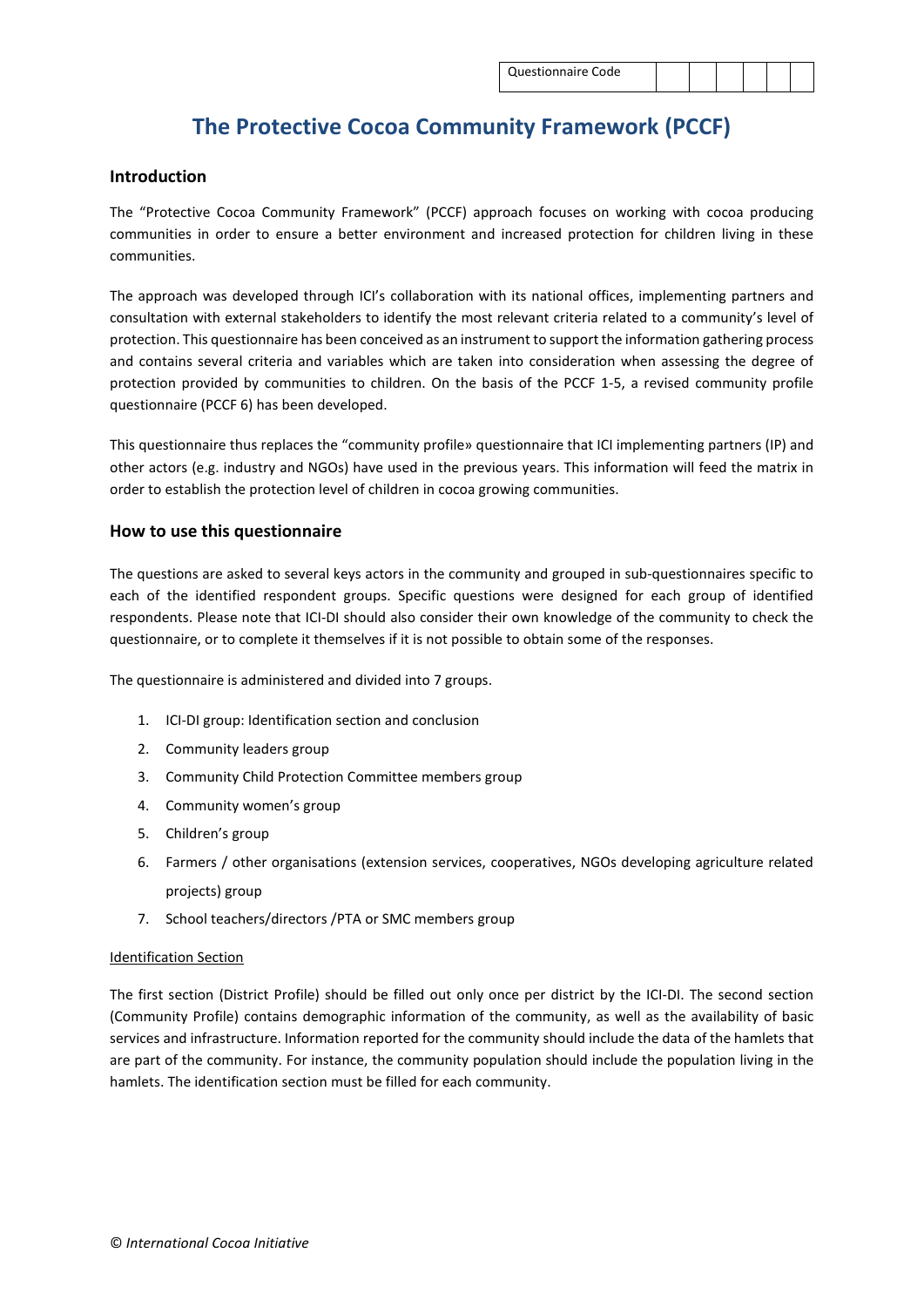| Questionnaire Code |  |  |  |
|--------------------|--|--|--|
|                    |  |  |  |

# **How to fill out the questionnaire**

The questionnaire code needs to be filled out for each page of the community questionnaire. To obtain the code, first write the PCCF version (i.e. 3), followed by the ICI acronym (i.e. AAA) and the ICI-DI's designated community number (i.e. 07).

In order to obtain information and assess the level of protection granted by a community to its children multiple actors and sources of information need to be consulted. For this reason the questionnaire is made of a series of sections for each group of key respondents.

|                    |   |            |   |   |   | PCCF Version Community ID no. |
|--------------------|---|------------|---|---|---|-------------------------------|
| Questionnaire Code | 3 | А          | А | Α | 0 |                               |
|                    |   | IP Acronym |   |   |   |                               |

With this perspective, the interviewer should carefully go through each section of the questionnaire to take note of the specificities of the questions for each sub-group, paying specific attention to their accompanying guidelines (such as documents checks, methodological information and indicated potential risks).

There are two types of questions: the open questions and the closed questions. In the case of *open questions*, the enumerator has to write the answer of the interviewee in the right column next to the question, exactly as shown on the right. The open question generally derives from the closed question that precedes it, in order to justify or illustrate the answer.





### **Information and icons**

below:

| <b>Icons</b>          | <b>Meaning</b>                                                                              |
|-----------------------|---------------------------------------------------------------------------------------------|
|                       | Methodological information on how the questionnaire should be applied, how questions should |
|                       | be asked, or how data should be calculated                                                  |
|                       | Warning of potential risks that could affect the quality and consistency of the information |
|                       | collected                                                                                   |
| <b>Document Check</b> | Document source to be checked. The ICI-DI should provide the answers based on the           |
|                       | information contained in the document                                                       |
| Q.N.                  | <b>Question number</b>                                                                      |
| SQ.N.                 | Sub-Question number                                                                         |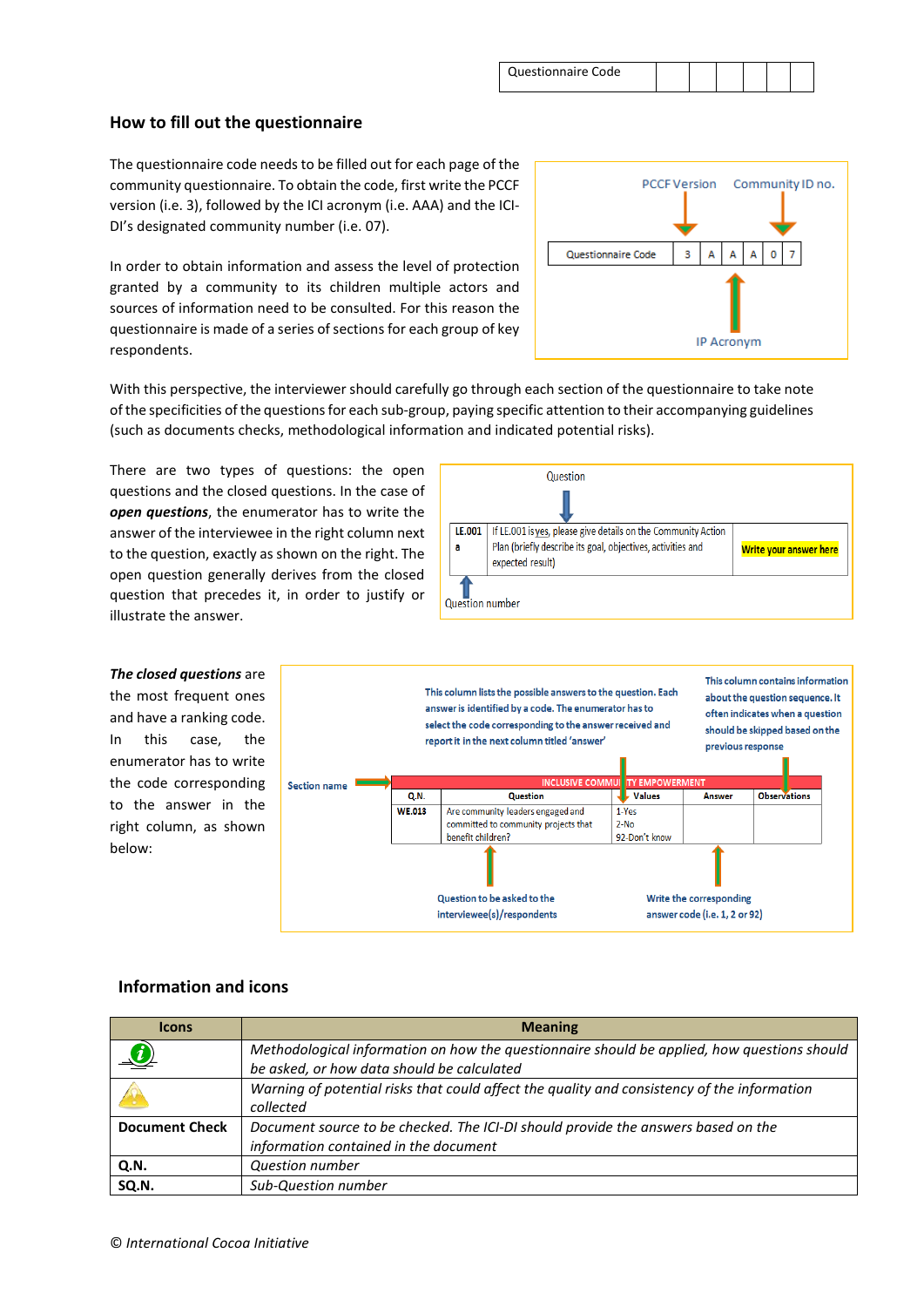| <b>Questionnaire Code</b> |  |  |
|---------------------------|--|--|
|                           |  |  |

# **DISTRICT PROFILE**

|               | <b>IDENTIFICATION SECTION</b>                                                                                                                                                                                                                                                                                                                                                                                                                                                                                                                                                 |                                                          |        |                                                                   |  |  |  |
|---------------|-------------------------------------------------------------------------------------------------------------------------------------------------------------------------------------------------------------------------------------------------------------------------------------------------------------------------------------------------------------------------------------------------------------------------------------------------------------------------------------------------------------------------------------------------------------------------------|----------------------------------------------------------|--------|-------------------------------------------------------------------|--|--|--|
| $\mathcal{L}$ | This section is to be filled in only once per district                                                                                                                                                                                                                                                                                                                                                                                                                                                                                                                        |                                                          |        |                                                                   |  |  |  |
| D.001         | Name of the person responsible for filling in the questionnaire                                                                                                                                                                                                                                                                                                                                                                                                                                                                                                               |                                                          |        |                                                                   |  |  |  |
| D.001a        | Name of Implementing Organisation (for the DI, write "ICI-GHA")                                                                                                                                                                                                                                                                                                                                                                                                                                                                                                               |                                                          |        |                                                                   |  |  |  |
| D.002         | Data collected on (date, dd/mm/yy)                                                                                                                                                                                                                                                                                                                                                                                                                                                                                                                                            |                                                          |        |                                                                   |  |  |  |
| D.003         | Region                                                                                                                                                                                                                                                                                                                                                                                                                                                                                                                                                                        |                                                          |        |                                                                   |  |  |  |
| D.004         | <b>District</b>                                                                                                                                                                                                                                                                                                                                                                                                                                                                                                                                                               |                                                          |        |                                                                   |  |  |  |
|               | <b>FUNCTIONING CHILD PROTECTION SYSTEMS</b>                                                                                                                                                                                                                                                                                                                                                                                                                                                                                                                                   |                                                          |        |                                                                   |  |  |  |
| Q.N.          | Question                                                                                                                                                                                                                                                                                                                                                                                                                                                                                                                                                                      | <b>Values</b>                                            | Answer | <b>Observations</b>                                               |  |  |  |
| D.005         | Is there a District Child Protection Committee (DCPC) at                                                                                                                                                                                                                                                                                                                                                                                                                                                                                                                      | 1-Yes                                                    |        | If answer is NO. Skip to                                          |  |  |  |
|               | District level?<br><b>Document check</b>                                                                                                                                                                                                                                                                                                                                                                                                                                                                                                                                      | $2-NO$                                                   |        | D.008<br>Tick the box if document is available. If not available, |  |  |  |
|               | Status of the DCPC, List of members, minutes of last                                                                                                                                                                                                                                                                                                                                                                                                                                                                                                                          | please explain why:                                      |        |                                                                   |  |  |  |
|               | meetings, activity plan                                                                                                                                                                                                                                                                                                                                                                                                                                                                                                                                                       |                                                          |        |                                                                   |  |  |  |
| D.006         | If D.005 is yes, how often does the DCPC meet?                                                                                                                                                                                                                                                                                                                                                                                                                                                                                                                                | At least once:                                           |        |                                                                   |  |  |  |
|               |                                                                                                                                                                                                                                                                                                                                                                                                                                                                                                                                                                               | 1-every 3 months                                         |        |                                                                   |  |  |  |
|               |                                                                                                                                                                                                                                                                                                                                                                                                                                                                                                                                                                               | 2-every 6 months                                         |        |                                                                   |  |  |  |
|               |                                                                                                                                                                                                                                                                                                                                                                                                                                                                                                                                                                               | 3-every 9 months                                         |        |                                                                   |  |  |  |
| D.007         |                                                                                                                                                                                                                                                                                                                                                                                                                                                                                                                                                                               | 4- Other (specify)<br>1-Yes                              |        |                                                                   |  |  |  |
|               | Does the District Child Protection Committee (DCPC) take<br>action based on the requests from the Community Child                                                                                                                                                                                                                                                                                                                                                                                                                                                             | $2-NO$                                                   |        | If answer is <b>NO.</b> Skip to<br>D.008                          |  |  |  |
|               | Protection Committee (CCPC) and community members?                                                                                                                                                                                                                                                                                                                                                                                                                                                                                                                            | 92-Don't know                                            |        |                                                                   |  |  |  |
| D.007a        | If D.007 is yes, please give examples                                                                                                                                                                                                                                                                                                                                                                                                                                                                                                                                         |                                                          |        |                                                                   |  |  |  |
|               | Referral and case management systems refer to the identification and linking of vulnerable children who are in need of<br>assistance to the most appropriate and available remediation or support services (including education, health, shelter,<br>food, clothes, child protection services, financial support for poorest families, social protection programmes e.g. Livelihood<br>Empowerment Against Poverty LEAP programme) to ensure that their needs are correctly addressed and that they receive<br>support until there has been a positive outcome for the child. |                                                          |        |                                                                   |  |  |  |
| D.008         | Are there referral and case management mechanisms at                                                                                                                                                                                                                                                                                                                                                                                                                                                                                                                          | 1-Yes                                                    |        | If answer is NO. Skip to                                          |  |  |  |
|               | District level for vulnerable children?                                                                                                                                                                                                                                                                                                                                                                                                                                                                                                                                       | $2-NO$                                                   |        | D.009                                                             |  |  |  |
|               |                                                                                                                                                                                                                                                                                                                                                                                                                                                                                                                                                                               | 92-Don't know                                            |        |                                                                   |  |  |  |
| D.008a        | If D.008 is yes, please describe what those mechanisms<br>are (give examples)                                                                                                                                                                                                                                                                                                                                                                                                                                                                                                 |                                                          |        |                                                                   |  |  |  |
|               | <b>Document check Documents describing the</b>                                                                                                                                                                                                                                                                                                                                                                                                                                                                                                                                | Tick the box if document is available. If not available, |        |                                                                   |  |  |  |
|               | mechanisms/systems in place                                                                                                                                                                                                                                                                                                                                                                                                                                                                                                                                                   | please explain why:                                      |        |                                                                   |  |  |  |
|               |                                                                                                                                                                                                                                                                                                                                                                                                                                                                                                                                                                               |                                                          |        |                                                                   |  |  |  |
| D.008b        | Have children benefited from referral systems and                                                                                                                                                                                                                                                                                                                                                                                                                                                                                                                             | 1-Yes                                                    |        | If answer is NO. Skip to                                          |  |  |  |
|               | support services at district level?                                                                                                                                                                                                                                                                                                                                                                                                                                                                                                                                           | $2-NO$                                                   |        | D.009                                                             |  |  |  |
| D.008c        | If D.008b is yes, how many children have benefited from                                                                                                                                                                                                                                                                                                                                                                                                                                                                                                                       | 92-Don't know                                            |        |                                                                   |  |  |  |
|               | these mechanisms and referral systems?                                                                                                                                                                                                                                                                                                                                                                                                                                                                                                                                        |                                                          |        |                                                                   |  |  |  |
|               |                                                                                                                                                                                                                                                                                                                                                                                                                                                                                                                                                                               |                                                          | Don't  |                                                                   |  |  |  |
|               |                                                                                                                                                                                                                                                                                                                                                                                                                                                                                                                                                                               |                                                          | know   |                                                                   |  |  |  |
|               | <b>Document check List of beneficiaries</b>                                                                                                                                                                                                                                                                                                                                                                                                                                                                                                                                   |                                                          |        | Tick the box if document is available. If not available,          |  |  |  |
|               |                                                                                                                                                                                                                                                                                                                                                                                                                                                                                                                                                                               | please explain why:                                      |        |                                                                   |  |  |  |
| D.009         | Are there referral and case management mechanisms at                                                                                                                                                                                                                                                                                                                                                                                                                                                                                                                          | 1-Yes                                                    |        |                                                                   |  |  |  |
|               | the Regional level for vulnerable children?                                                                                                                                                                                                                                                                                                                                                                                                                                                                                                                                   | $2-NO$                                                   |        |                                                                   |  |  |  |
|               |                                                                                                                                                                                                                                                                                                                                                                                                                                                                                                                                                                               | 92-Don't know                                            |        |                                                                   |  |  |  |
| D.010         | Is children's personal information, records and case notes                                                                                                                                                                                                                                                                                                                                                                                                                                                                                                                    | 1-Yes                                                    |        |                                                                   |  |  |  |
|               | confidential and stored securely?                                                                                                                                                                                                                                                                                                                                                                                                                                                                                                                                             | $2-NO$                                                   |        |                                                                   |  |  |  |
|               |                                                                                                                                                                                                                                                                                                                                                                                                                                                                                                                                                                               | 92-Don't know                                            |        |                                                                   |  |  |  |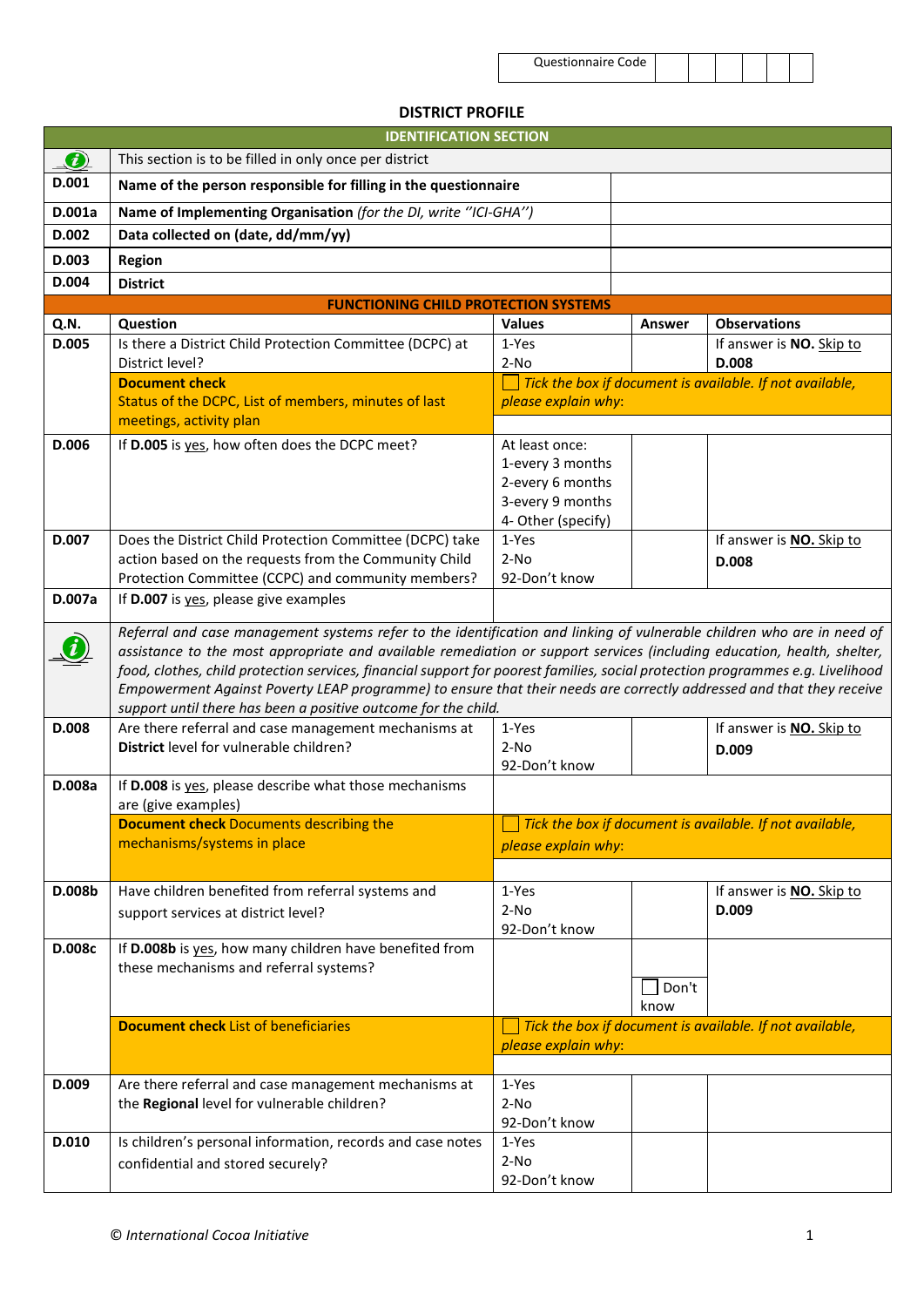| <b>Questionnaire Code</b> |  |  |
|---------------------------|--|--|
|                           |  |  |

# **COMMUNITY PROFILE**

|                                       | <b>IDENTIFICATION SECTION</b>                                                                                                                                                                                                                                                                                                                                                 |                   |                           |              |              |  |  |  |  |
|---------------------------------------|-------------------------------------------------------------------------------------------------------------------------------------------------------------------------------------------------------------------------------------------------------------------------------------------------------------------------------------------------------------------------------|-------------------|---------------------------|--------------|--------------|--|--|--|--|
| ID.001                                | Project code                                                                                                                                                                                                                                                                                                                                                                  |                   |                           |              |              |  |  |  |  |
| ID.002                                | <b>Name of Implementing Organisation</b>                                                                                                                                                                                                                                                                                                                                      |                   |                           |              |              |  |  |  |  |
| ID.003                                | Name of the person responsible for filling in the questionnaire                                                                                                                                                                                                                                                                                                               |                   |                           |              |              |  |  |  |  |
| ID.004                                | Data collected (from dd/mm/yy to dd/mm/yy)                                                                                                                                                                                                                                                                                                                                    |                   | From:                     | To:          |              |  |  |  |  |
| <b>ID.005</b>                         | (FOR EXIT PROFILE)                                                                                                                                                                                                                                                                                                                                                            |                   |                           |              |              |  |  |  |  |
|                                       | When did ICI intervention start (year)                                                                                                                                                                                                                                                                                                                                        |                   |                           |              |              |  |  |  |  |
| <b>ID.006</b>                         | <b>Region</b>                                                                                                                                                                                                                                                                                                                                                                 |                   |                           |              |              |  |  |  |  |
| ID.007                                | <b>District</b>                                                                                                                                                                                                                                                                                                                                                               |                   |                           |              |              |  |  |  |  |
| <b>ID.008</b>                         | Name of the community                                                                                                                                                                                                                                                                                                                                                         |                   |                           |              |              |  |  |  |  |
| ID.009                                | <b>Community code</b>                                                                                                                                                                                                                                                                                                                                                         |                   | Please don't fill this in |              |              |  |  |  |  |
|                                       | DEMOGRAPHIC DATA (for those living in the community) - Subgroup COMMUNITY LEADERS                                                                                                                                                                                                                                                                                             |                   |                           |              |              |  |  |  |  |
|                                       | <b>TOTAL estimated adult population</b>                                                                                                                                                                                                                                                                                                                                       | <b>Adult Male</b> |                           |              |              |  |  |  |  |
| <b>DD.001</b>                         | The total population also includes the hamlets'                                                                                                                                                                                                                                                                                                                               | <b>Adult</b>      |                           |              |              |  |  |  |  |
|                                       | population                                                                                                                                                                                                                                                                                                                                                                    | Female            |                           |              |              |  |  |  |  |
|                                       |                                                                                                                                                                                                                                                                                                                                                                               | Age group         | Girls                     | <b>Boys</b>  | Total        |  |  |  |  |
|                                       |                                                                                                                                                                                                                                                                                                                                                                               | $00 - 02$         |                           |              |              |  |  |  |  |
|                                       |                                                                                                                                                                                                                                                                                                                                                                               | $03 - 05$         |                           |              |              |  |  |  |  |
| <b>DD.002</b>                         | <b>TOTAL estimated population of Children</b><br>(below 18) disaggregated by sex                                                                                                                                                                                                                                                                                              | $06 - 11$         |                           |              |              |  |  |  |  |
|                                       |                                                                                                                                                                                                                                                                                                                                                                               | $12 - 14$         |                           |              |              |  |  |  |  |
|                                       |                                                                                                                                                                                                                                                                                                                                                                               | $15 - 17$         |                           |              |              |  |  |  |  |
|                                       |                                                                                                                                                                                                                                                                                                                                                                               | <b>Total</b>      |                           |              |              |  |  |  |  |
| <b>DD.002</b><br>a                    | <b>TOTAL estimated Adult and Child population</b><br>(The total population also includes the hamlets'<br>population)                                                                                                                                                                                                                                                          |                   | <b>Adult and Child</b>    |              |              |  |  |  |  |
| $\frac{1}{2}$                         | In case the school enrols children from communities (other than the HAMLETS) that are not project target<br>communities, the ICI-DI should exclude the number of children enrolled in school coming from other communities<br>when counting the number of children enrolled. Only the children from the community enrolled in school should be<br>counted and recorded below. |                   |                           |              |              |  |  |  |  |
| <b>DD.003</b>                         | Number of children in the community enrolled in Kindergarten                                                                                                                                                                                                                                                                                                                  |                   | Girls                     | <b>Boys</b>  | <b>Total</b> |  |  |  |  |
| a                                     | (public and private schools)                                                                                                                                                                                                                                                                                                                                                  |                   |                           |              |              |  |  |  |  |
|                                       |                                                                                                                                                                                                                                                                                                                                                                               |                   |                           |              |              |  |  |  |  |
| DD.003<br>b                           | Number of children in the community enrolled in Primary<br>(public and private schools)                                                                                                                                                                                                                                                                                       | Girls             | <b>Boys</b>               | <b>Total</b> |              |  |  |  |  |
|                                       |                                                                                                                                                                                                                                                                                                                                                                               |                   |                           |              |              |  |  |  |  |
| <b>DD.003</b>                         | Number of children in the community enrolled in Junior High                                                                                                                                                                                                                                                                                                                   |                   | Girls                     | <b>Boys</b>  | <b>Total</b> |  |  |  |  |
| c                                     | School (public and private schools)                                                                                                                                                                                                                                                                                                                                           |                   |                           |              |              |  |  |  |  |
|                                       |                                                                                                                                                                                                                                                                                                                                                                               |                   | Girls                     | <b>Boys</b>  | <b>Total</b> |  |  |  |  |
| DD.003<br>$\operatorname{\mathsf{d}}$ | Number of children in the community enrolled in Senior High<br>School (public and private schools)                                                                                                                                                                                                                                                                            |                   |                           |              |              |  |  |  |  |
|                                       |                                                                                                                                                                                                                                                                                                                                                                               |                   |                           |              |              |  |  |  |  |
| DD.003<br>e                           | Number of children in the community enrolled in Vocational<br>and Technical Schools (public and private schools)                                                                                                                                                                                                                                                              |                   | Girls                     | <b>Boys</b>  | <b>Total</b> |  |  |  |  |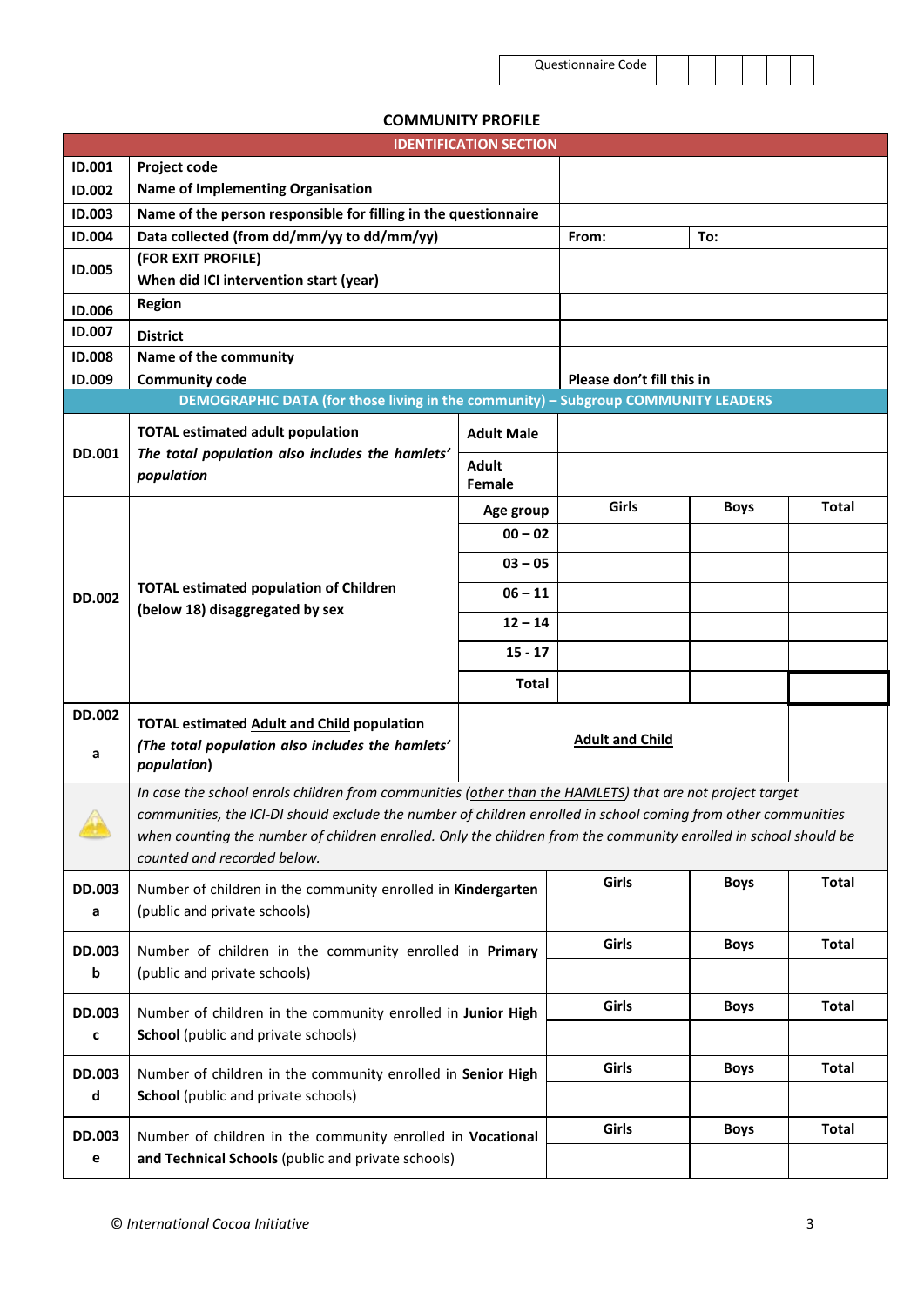|       | <b>ACCESS TO SERVICES</b>        |                                                                                                                                                        |                                                                                               |              |        |                                                                                                                                                                                                                                            |                                                        |                |  |  |  |  |
|-------|----------------------------------|--------------------------------------------------------------------------------------------------------------------------------------------------------|-----------------------------------------------------------------------------------------------|--------------|--------|--------------------------------------------------------------------------------------------------------------------------------------------------------------------------------------------------------------------------------------------|--------------------------------------------------------|----------------|--|--|--|--|
| Q.N.  | Question                         |                                                                                                                                                        |                                                                                               |              |        | Value                                                                                                                                                                                                                                      | <b>Answers</b>                                         |                |  |  |  |  |
|       |                                  |                                                                                                                                                        |                                                                                               |              |        |                                                                                                                                                                                                                                            | If yes, for which levels are there<br>private schools? |                |  |  |  |  |
|       |                                  |                                                                                                                                                        |                                                                                               |              |        | 1-Yes<br>⊔                                                                                                                                                                                                                                 | Kindergarten $\square$                                 |                |  |  |  |  |
| S.000 |                                  |                                                                                                                                                        | Are there any private schools/vocational training<br>and technical schools in this community? |              |        |                                                                                                                                                                                                                                            | Primary School □                                       |                |  |  |  |  |
|       |                                  |                                                                                                                                                        |                                                                                               |              |        | $2-NO$<br>❏                                                                                                                                                                                                                                | Junior High School Q                                   |                |  |  |  |  |
|       |                                  |                                                                                                                                                        |                                                                                               |              |        |                                                                                                                                                                                                                                            | Senior High School □                                   |                |  |  |  |  |
|       |                                  |                                                                                                                                                        |                                                                                               |              |        |                                                                                                                                                                                                                                            | Vocational and Technical School<br>$\Box$              |                |  |  |  |  |
| Q.N.  | <b>Question</b>                  | SQ.N                                                                                                                                                   | <b>Sub question</b>                                                                           | <b>Value</b> |        | Range                                                                                                                                                                                                                                      |                                                        | <b>Answers</b> |  |  |  |  |
|       |                                  |                                                                                                                                                        | Kindergarten<br>(adhering to                                                                  | 1-Yes        | $\Box$ | If yes, how many kindergartens are there? (public<br>and private)                                                                                                                                                                          |                                                        |                |  |  |  |  |
|       |                                  | a                                                                                                                                                      | the national<br>KG                                                                            |              |        | If yes, how many classrooms are there in total?                                                                                                                                                                                            |                                                        |                |  |  |  |  |
|       |                                  |                                                                                                                                                        | curriculum)                                                                                   | $2-NO$       | $\Box$ | If no, how far is the closest kindergarten? (km)                                                                                                                                                                                           |                                                        |                |  |  |  |  |
|       |                                  | b                                                                                                                                                      | Primary                                                                                       | 1-Yes        | $\Box$ | If yes, how many primary schools are there? (public<br>and private)                                                                                                                                                                        |                                                        |                |  |  |  |  |
|       |                                  |                                                                                                                                                        |                                                                                               |              |        | If yes, how many classrooms are there in total?                                                                                                                                                                                            |                                                        |                |  |  |  |  |
| S.001 | <b>EDUCATION</b>                 |                                                                                                                                                        |                                                                                               | $2-NO$       | $\Box$ | If no, how far is the closest primary school? (km)                                                                                                                                                                                         |                                                        |                |  |  |  |  |
|       | Presence of                      | c                                                                                                                                                      | Junior High                                                                                   | $1-Yes$      | $\Box$ | If yes, how many junior secondary schools are<br>there? (public and private)                                                                                                                                                               |                                                        |                |  |  |  |  |
|       | schools in                       |                                                                                                                                                        | School                                                                                        |              |        | If yes, how many classrooms are there in total?                                                                                                                                                                                            |                                                        |                |  |  |  |  |
|       | <u>the</u>                       |                                                                                                                                                        |                                                                                               | $2-NO$       | $\Box$ | If no, how far is the closest junior secondary? (km)                                                                                                                                                                                       |                                                        |                |  |  |  |  |
|       | community                        | d                                                                                                                                                      | Senior High<br>School                                                                         | 1-Yes        | ❏      |                                                                                                                                                                                                                                            |                                                        |                |  |  |  |  |
|       |                                  |                                                                                                                                                        |                                                                                               | $2-NO$       | ❏      | school? (km)                                                                                                                                                                                                                               | If no, how far is the closest senior secondary         |                |  |  |  |  |
|       |                                  |                                                                                                                                                        | Vocational<br>and                                                                             | 1-Yes        | $\Box$ | If yes, how many vocational/technical colleges are<br>there?                                                                                                                                                                               |                                                        |                |  |  |  |  |
|       |                                  | e                                                                                                                                                      | Technical                                                                                     |              |        | If yes, how many classrooms are there in total?                                                                                                                                                                                            |                                                        |                |  |  |  |  |
|       |                                  |                                                                                                                                                        | School                                                                                        | $2-NO$       | $\Box$ | If no, how far is the closest vocational/technical<br>college? (km)                                                                                                                                                                        |                                                        |                |  |  |  |  |
|       |                                  | $\mathsf{f}$<br><b>Bridging</b><br>If yes, how many bridging classes are there for the<br>1-Yes<br>❏<br>Classes<br>$2-NO$<br>$\Box$<br>bridging class? |                                                                                               |              |        |                                                                                                                                                                                                                                            |                                                        |                |  |  |  |  |
|       |                                  |                                                                                                                                                        |                                                                                               |              |        | Note: the Primary Health Centre (PHC) is the first available place where a person can access orthodox health care, e.g.                                                                                                                    |                                                        |                |  |  |  |  |
|       |                                  |                                                                                                                                                        |                                                                                               |              |        | a CHPS Compound, Health Post, private or public clinic including midwifery where primary care is accessed. A health<br>shop, chemist, drug store, Traditional Birth Attendant or "odunsini" (herbalist) does not count as a PHC. Secondary |                                                        |                |  |  |  |  |
|       |                                  |                                                                                                                                                        |                                                                                               |              |        | Health Centres (SHC) offer specialist services to self or physician referred patients, e.g. hospitals and clinics.                                                                                                                         |                                                        |                |  |  |  |  |
|       |                                  |                                                                                                                                                        | Primary health                                                                                | 1-Yes        | $\Box$ |                                                                                                                                                                                                                                            |                                                        |                |  |  |  |  |
| S.002 | <b>HEALTH</b><br><b>SERVICES</b> | a                                                                                                                                                      | centre (PHC)                                                                                  | $2-NO$       | $\Box$ | If no, how far is the closest primary health centre?<br>(km)                                                                                                                                                                               |                                                        |                |  |  |  |  |
|       |                                  | b                                                                                                                                                      |                                                                                               | $1-Yes$      | $\Box$ |                                                                                                                                                                                                                                            |                                                        |                |  |  |  |  |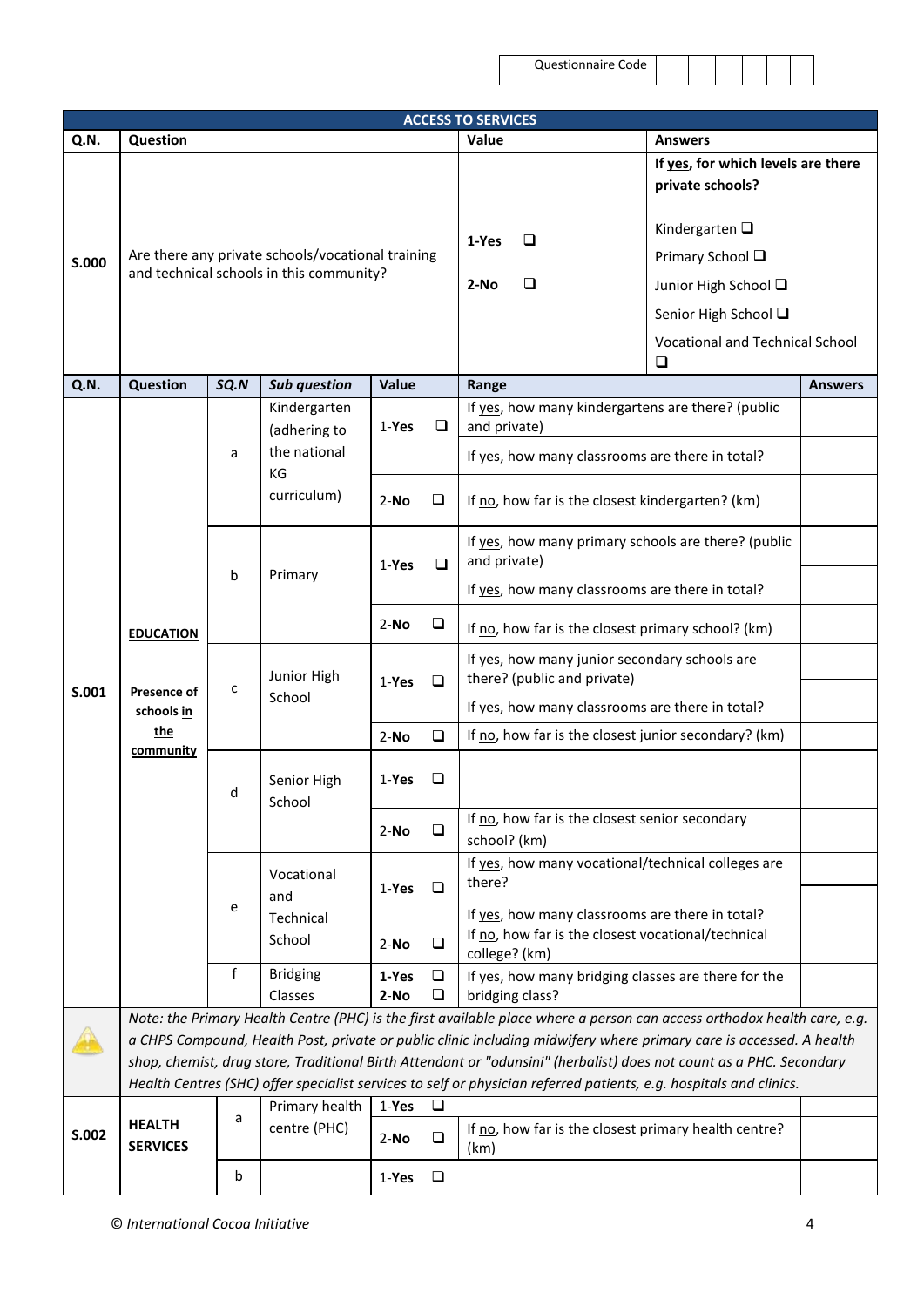| Questionnaire Code |  |
|--------------------|--|
|                    |  |

|            | <b>Presence of</b><br>health<br>centres in<br>the<br>community                |   | Secondary<br>health centre<br>(SHC)                                      | $\Box$<br>$2-NO$ | If no, how far away is the closest secondary health<br>centre? (km)         |                                                                                                                                                                                                                                                                                                                                                        |        |
|------------|-------------------------------------------------------------------------------|---|--------------------------------------------------------------------------|------------------|-----------------------------------------------------------------------------|--------------------------------------------------------------------------------------------------------------------------------------------------------------------------------------------------------------------------------------------------------------------------------------------------------------------------------------------------------|--------|
|            | <b>Network</b>                                                                |   | Is the community connected                                               |                  | 1-Yes                                                                       |                                                                                                                                                                                                                                                                                                                                                        | $\Box$ |
|            | services                                                                      | a | to the electricity network?                                              |                  | $2-NO$                                                                      |                                                                                                                                                                                                                                                                                                                                                        | $\Box$ |
| S.003      | <b>Mobile</b><br>network                                                      | b | Is mobile network coverage<br>available in this community?               |                  | 1-Yes                                                                       |                                                                                                                                                                                                                                                                                                                                                        |        |
|            |                                                                               |   | Is internet network                                                      |                  | $2-NO$                                                                      |                                                                                                                                                                                                                                                                                                                                                        | $\Box$ |
|            | Internet<br>network                                                           | с | coverage available in this<br>community?                                 |                  | 1-Yes<br>$2-NO$                                                             |                                                                                                                                                                                                                                                                                                                                                        |        |
|            |                                                                               |   | Is the community reachable                                               |                  | 1-Yes                                                                       |                                                                                                                                                                                                                                                                                                                                                        | $\Box$ |
|            |                                                                               | a | by road?                                                                 |                  | $2-NO$                                                                      |                                                                                                                                                                                                                                                                                                                                                        | $\Box$ |
|            | Road                                                                          | b | Road surface                                                             |                  | 1- Tarred/chip road                                                         |                                                                                                                                                                                                                                                                                                                                                        |        |
| S.004      | network                                                                       |   |                                                                          |                  | 2-Clay soil                                                                 |                                                                                                                                                                                                                                                                                                                                                        |        |
|            |                                                                               |   | Is the community accessible                                              |                  | 1-Yes                                                                       | $\Box$                                                                                                                                                                                                                                                                                                                                                 |        |
|            |                                                                               | C | all year round?                                                          |                  | $2-NO$                                                                      |                                                                                                                                                                                                                                                                                                                                                        | $\Box$ |
|            |                                                                               |   |                                                                          |                  | $1 - Yes$                                                                   | $\Box$ (If yes, fill question S.006 below)                                                                                                                                                                                                                                                                                                             |        |
| S.005      | Are there any other NGOs/organisations<br>currently working in the community? |   |                                                                          |                  | $2 - No$                                                                    | $\Box$ (If no, skip to question S.007)                                                                                                                                                                                                                                                                                                                 |        |
|            |                                                                               |   |                                                                          |                  | 92 - Don't know                                                             | $\Box$                                                                                                                                                                                                                                                                                                                                                 |        |
| S.006      |                                                                               |   |                                                                          |                  |                                                                             | If S.005 is yes: insert the Name of the organisation and use the codes below to describe, the sector(s) in which they<br>intervene (1. Agriculture & farming techniques 2. Micro credit/micro-finance 3. Education 4. Health 5. Environment<br>(including water) 6. Child Protection 7. Other -please specify-). Please list all the codes that apply. |        |
| No.        | <b>Name</b>                                                                   |   |                                                                          |                  | How long (years) has this NGO/organisation<br>been active in the community? | Code(s)<br>of<br>intervention                                                                                                                                                                                                                                                                                                                          |        |
|            |                                                                               |   |                                                                          |                  |                                                                             |                                                                                                                                                                                                                                                                                                                                                        |        |
|            |                                                                               |   |                                                                          |                  |                                                                             |                                                                                                                                                                                                                                                                                                                                                        |        |
|            |                                                                               |   |                                                                          |                  |                                                                             |                                                                                                                                                                                                                                                                                                                                                        |        |
|            |                                                                               |   |                                                                          |                  | $1 - Yes$                                                                   | $\Box$ (If yes, fill in the question below)                                                                                                                                                                                                                                                                                                            |        |
| S.007      | community?                                                                    |   | Is any license buying company active in this                             |                  | $2 - No$                                                                    | $\Box$ (If no skip to the next section)                                                                                                                                                                                                                                                                                                                |        |
|            |                                                                               |   |                                                                          |                  | 92 - Don't know                                                             | ❏                                                                                                                                                                                                                                                                                                                                                      |        |
| S.007<br>a |                                                                               |   | If S.007 is yes, list all the license buying companies in this community |                  |                                                                             |                                                                                                                                                                                                                                                                                                                                                        |        |
| No.        | <b>Name</b>                                                                   |   |                                                                          |                  |                                                                             | How long (years) has this license buying company been active in                                                                                                                                                                                                                                                                                        |        |
|            |                                                                               |   |                                                                          |                  | the community?                                                              |                                                                                                                                                                                                                                                                                                                                                        |        |
|            |                                                                               |   |                                                                          |                  |                                                                             |                                                                                                                                                                                                                                                                                                                                                        |        |
|            |                                                                               |   |                                                                          |                  |                                                                             |                                                                                                                                                                                                                                                                                                                                                        |        |
|            |                                                                               |   |                                                                          |                  |                                                                             |                                                                                                                                                                                                                                                                                                                                                        |        |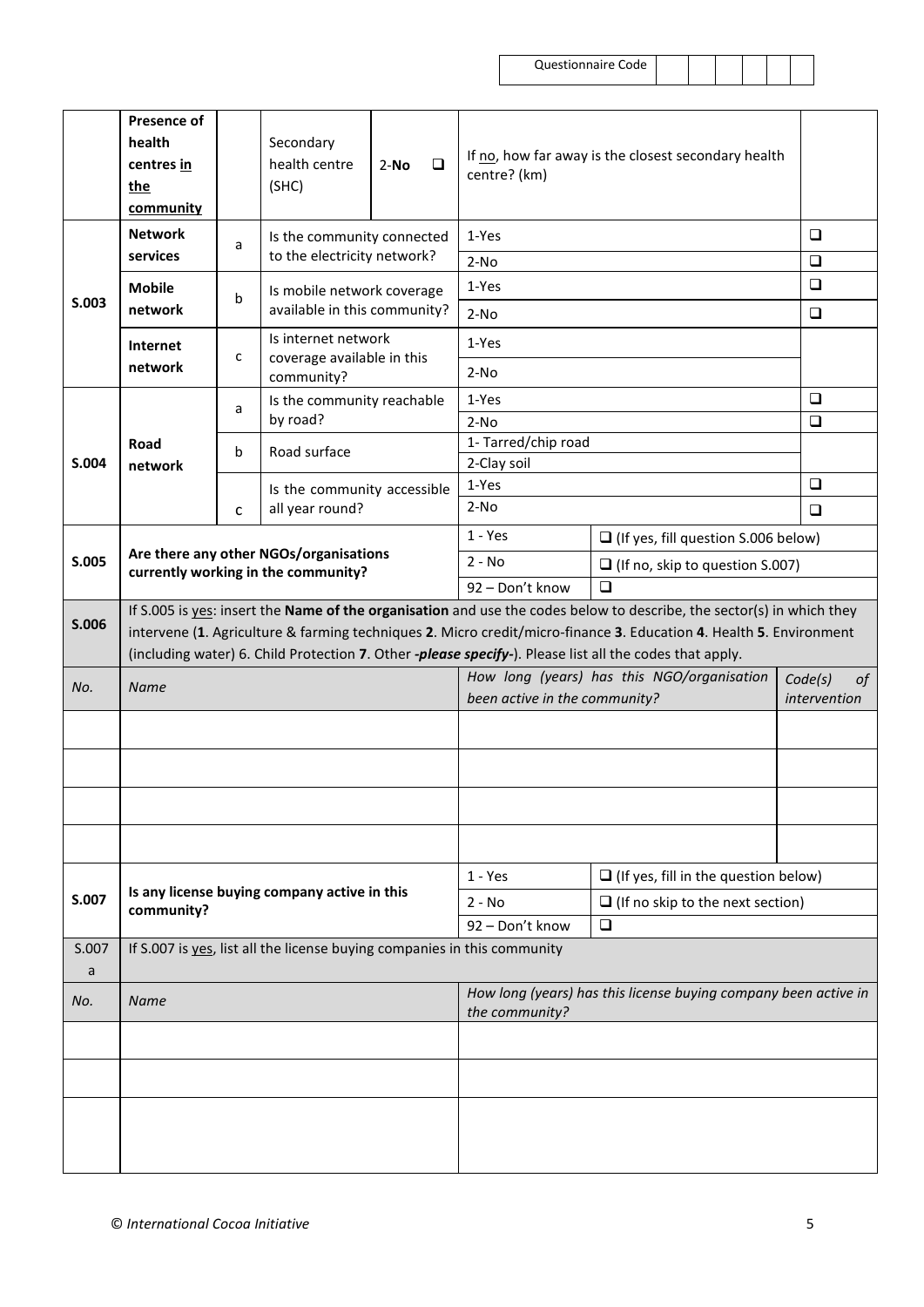|      |                |                                                                                         |           | <b>CROPS AND FARMING</b> |                  |             |             |                                       |                           |                                           |
|------|----------------|-----------------------------------------------------------------------------------------|-----------|--------------------------|------------------|-------------|-------------|---------------------------------------|---------------------------|-------------------------------------------|
|      | O)             | Answer the following questions by ticking the boxes below. Please tick all that apply.  |           |                          |                  |             |             |                                       |                           |                                           |
| Q.N. |                | Question                                                                                |           |                          |                  |             |             |                                       |                           |                                           |
|      | CF.001         | What crops are produced in the community?                                               |           |                          |                  |             |             |                                       |                           |                                           |
|      | <b>CF.001a</b> | 1. Cash crops                                                                           |           |                          |                  |             |             |                                       |                           |                                           |
|      | Cocoa          |                                                                                         |           | Coffee                   |                  |             | Oil Palm    |                                       |                           |                                           |
|      | Rubber         |                                                                                         |           | <b>Citrus</b>            |                  |             | Cola        |                                       |                           |                                           |
|      | Teak           |                                                                                         |           | Cashew nut               |                  |             |             |                                       | Other (specify) :         |                                           |
|      | <b>CF.001b</b> | 2. Food crops                                                                           |           |                          |                  |             |             |                                       |                           |                                           |
|      | <b>Banana</b>  |                                                                                         |           | <b>Beans</b>             |                  |             | Cabbage     |                                       |                           |                                           |
|      | Citrus         |                                                                                         |           | Coconut                  |                  |             | Cassava     |                                       |                           |                                           |
|      | Pineapple      |                                                                                         |           | Potatoes                 |                  |             | <b>Rice</b> |                                       |                           |                                           |
|      | Tomatoes       |                                                                                         |           | Sugarcane                |                  |             | Yam         |                                       |                           |                                           |
|      | Cocoyam        |                                                                                         |           | Plantain                 |                  |             |             |                                       | Other (specify) :         |                                           |
|      | <b>CF.002</b>  | Apart from crops, are there other income generating activities in your community?       |           |                          |                  |             |             |                                       |                           |                                           |
|      | <b>CF.002a</b> | Commercial animal breeding (for profit)<br>1.                                           |           |                          |                  |             |             |                                       |                           |                                           |
|      | Cattle         |                                                                                         |           | Pig                      |                  |             | Goat        |                                       |                           |                                           |
|      | Sheep          |                                                                                         |           | <b>Duck</b>              |                  |             |             |                                       | <b>Fish breeding</b>      |                                           |
|      | Fowl           |                                                                                         |           | Rabbit                   |                  |             | Turkey      |                                       |                           |                                           |
|      | Grass-cutter   |                                                                                         |           | Other (specify):         |                  |             |             |                                       |                           |                                           |
|      | CF.002b        | 2. Other (economic activities)                                                          |           |                          |                  |             |             |                                       |                           |                                           |
|      | <b>Bakery</b>  | Carpentry                                                                               |           |                          |                  |             |             |                                       | Masonry                   |                                           |
|      |                | <b>Charcoal burning</b>                                                                 |           | Hairdressing             |                  |             |             |                                       | Dressmaking               |                                           |
|      |                | <b>Firewood cutting and selling</b>                                                     |           | Small scale mining       |                  |             |             |                                       | Beekeeping                |                                           |
|      |                | Gari processing                                                                         |           | Coconut oil extraction   |                  |             |             |                                       | <b>Transport business</b> |                                           |
|      |                | <b>Trading</b><br><b>Hunting</b>                                                        |           |                          |                  | Soap-making |             |                                       |                           |                                           |
|      |                | Other (specify):                                                                        |           |                          |                  |             |             |                                       |                           |                                           |
|      |                | Are there cocoa farmer societies (organisations or                                      | $1 - Yes$ |                          |                  |             |             | $\Box$ (If yes, give the names below) |                           |                                           |
|      | CF.003         | cooperatives) active in the community?                                                  |           |                          | $2 - No$         |             |             |                                       |                           | $\Box$ (if answer is no, skip to question |
|      |                |                                                                                         |           |                          |                  |             |             | CF.003b)                              |                           |                                           |
|      |                |                                                                                         |           |                          | 92 - Don't know  |             |             | $\Box$                                |                           |                                           |
|      |                |                                                                                         |           |                          |                  |             |             |                                       | Number of                 | Number of male                            |
|      |                | If CF.003 is yes: give their names below and provide the number of                      |           |                          |                  |             |             | female                                |                           | members (in the                           |
|      | <b>CF.003a</b> | members in the columns on the right hand-side.                                          |           |                          |                  |             |             |                                       | members (in the           | community)                                |
|      |                |                                                                                         |           |                          |                  |             |             |                                       | community)                |                                           |
|      |                |                                                                                         |           |                          |                  |             |             |                                       |                           |                                           |
|      |                |                                                                                         |           |                          |                  |             |             |                                       |                           |                                           |
|      |                |                                                                                         |           |                          |                  |             |             |                                       |                           |                                           |
|      |                |                                                                                         |           |                          |                  |             |             |                                       |                           |                                           |
|      |                |                                                                                         |           |                          |                  |             |             |                                       |                           |                                           |
|      |                |                                                                                         |           |                          |                  |             |             |                                       |                           |                                           |
|      |                |                                                                                         |           |                          |                  |             |             |                                       |                           |                                           |
|      |                |                                                                                         |           |                          |                  |             |             |                                       |                           |                                           |
|      |                |                                                                                         |           |                          | No. of female    |             |             |                                       |                           |                                           |
|      |                |                                                                                         |           |                          | lead farmers (in |             |             |                                       |                           |                                           |
|      | <b>CF.003b</b> | How many cocoa lead farmers are there within these<br>community cocoa farmer societies? |           |                          | the community)   |             |             |                                       |                           |                                           |
|      |                |                                                                                         |           |                          | No. of male      |             |             |                                       |                           |                                           |
|      |                |                                                                                         |           |                          | lead farmers (in |             |             |                                       |                           |                                           |
|      | the community) |                                                                                         |           |                          |                  |             |             |                                       |                           |                                           |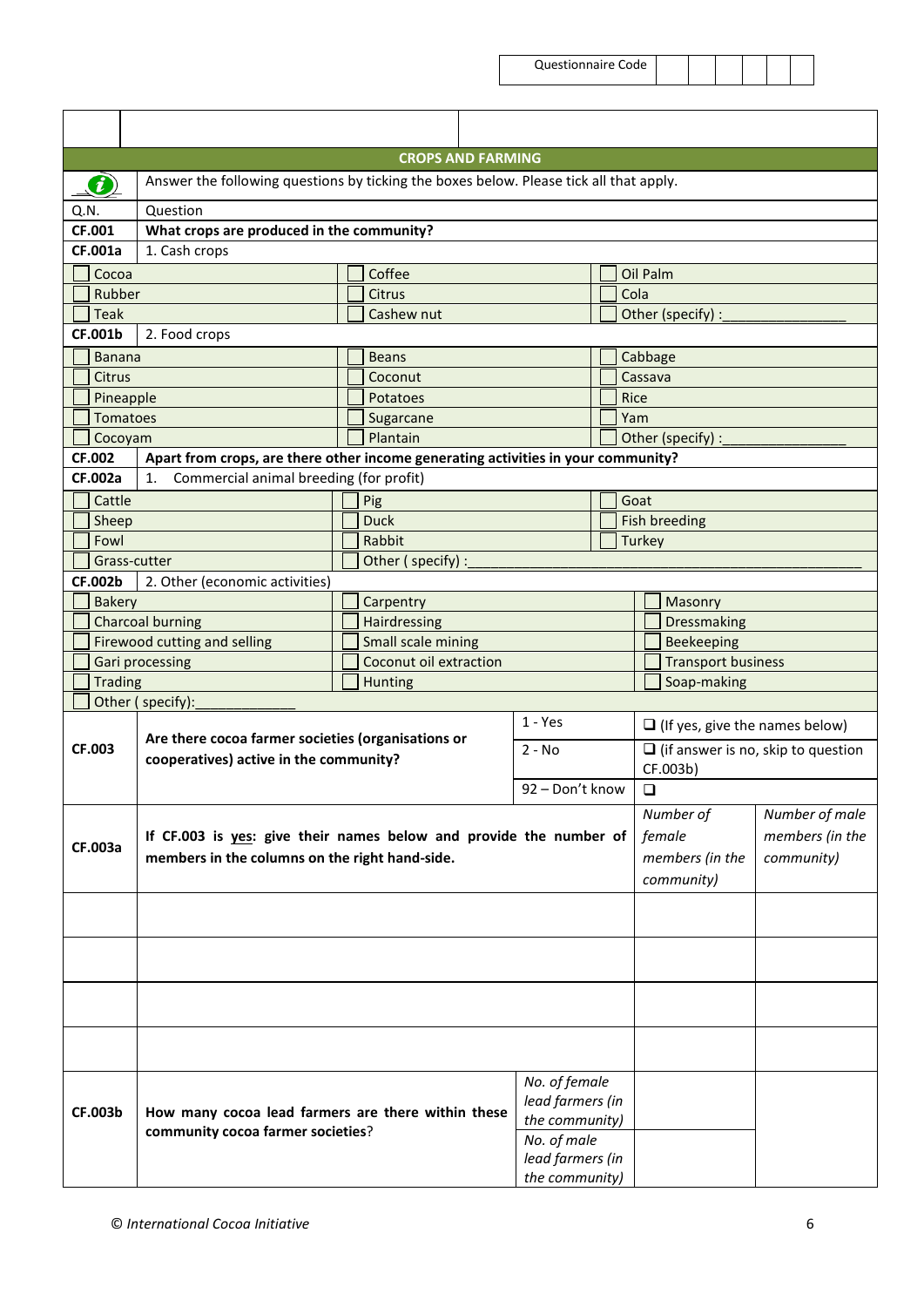|                |                                                        | No. of female    |                  |
|----------------|--------------------------------------------------------|------------------|------------------|
|                | How many extension workers (including those from       | extension        |                  |
| <b>CF.003c</b> | <b>COCOBOD/Department of Agriculture) provide</b>      | workers          |                  |
|                | extension services for farmers within this community?  | No. of male      |                  |
|                |                                                        | extension        |                  |
|                |                                                        | workers          |                  |
|                | Have community or society/cooperative members          | $1 - Yes$        | If answer is NO. |
| CF.003d        |                                                        | $2 - No$         | Skip to CF.003g  |
|                | received any specialised training on gender or gender  | $92 - Don't$     |                  |
|                | awareness raising?                                     | know             |                  |
|                |                                                        |                  |                  |
|                |                                                        | No. of male      |                  |
| <b>CF.003e</b> |                                                        | members          |                  |
|                | How many members have been trained?                    | trained          |                  |
|                |                                                        | No. of female    |                  |
|                |                                                        | members          |                  |
|                |                                                        | trained          |                  |
|                |                                                        | No. of           |                  |
|                |                                                        | community        |                  |
|                |                                                        | leaders          |                  |
|                |                                                        | No. of teachers  |                  |
|                |                                                        |                  |                  |
|                |                                                        |                  |                  |
| <b>CF.003f</b> | How many of those trained were community-facing        | No. of SMC       |                  |
|                | actors: including community leaders, teachers, SMC     | members          |                  |
|                | members or members of cooperatives?                    |                  |                  |
|                |                                                        | No. of           |                  |
|                |                                                        | cooperative      |                  |
|                |                                                        | members          |                  |
|                |                                                        | No. of other     |                  |
|                |                                                        | community-       |                  |
|                |                                                        | facing actors    |                  |
| CF.300g        | How many farmer and/or community organisations are     |                  |                  |
|                | there within this community?                           |                  |                  |
|                |                                                        |                  |                  |
|                |                                                        |                  |                  |
|                |                                                        |                  |                  |
|                |                                                        |                  |                  |
|                |                                                        | No. of positions |                  |
|                | Within these farmer and/or community organisations,    | occupied by      |                  |
| CF.003h        | how many of these leadership positions are occupied by | men              |                  |
|                | men and women?                                         | No. of positions |                  |
|                |                                                        | occupied by      |                  |
|                |                                                        | women            |                  |
|                | How many of these women in leadership positions        | No. of women     |                  |
| CF.003i        |                                                        |                  |                  |
|                | contribute to decision-making, within farmer           |                  |                  |
|                | organisations and other community organisations?       |                  |                  |
|                |                                                        |                  |                  |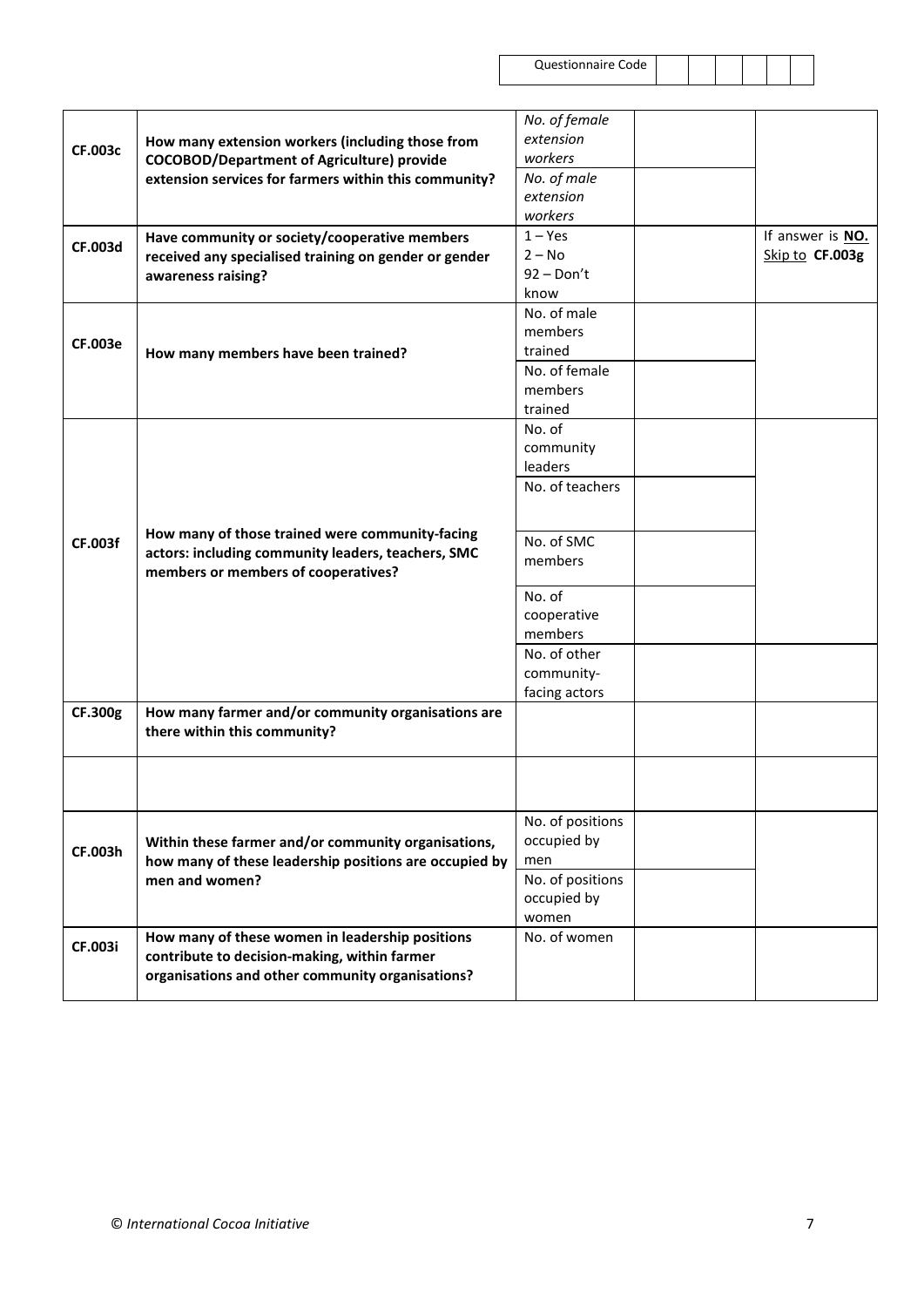#### **Sub group COMMUNITY LEADERS** In order to complete this questionnaire, the ICI-DI should organize a focus group discussion (FGD), with the community leaders. To ensure good management of the discussion, the groups should have a maximum size of 5 participants. In case it is not possible to get a representative group, the ICI-DI can interview the community chief alone or a number of community leaders (2 or 3 leaders separately). In all cases, the ICI-DI have to choose only one answer per question, which should be agreed with the FGD participants. ICI-DI may also answer some of these questions according to their knowledge of the community. **INCLUSIVE COMMUNITY EMPOWERMENT Q.N. Question Values Answer Observations LE.001** Is there a Community Action Plan or community development plan? (written CAP, not those conceived) 1-Yes 2-No 92-Don't know If answer is **NO.** Skip to **LE.004 Document check** Written Community Action Plan (CAP) available *Tick the box if document is available. If not available, please explain why*: **LE.001a** | If LE.001 is yes, please give details on the Community Action Plan (briefly describe its vision and expected result) **LE.001b** Which of the following groups were focus group discussions held with to develop the CAP? (tick all that apply) ■Children  $\Box$  Community leaders  $\Box$  Women  $\Box$  Youth  $\Box$  Men **LE.002** Has the Community Action Plan (CAP) or Community development plan been updated in the last 18 months? 1-Yes 2-No 92-Don't know **Document check** Written Community Action Plan (CAP) updated *Tick the box if document is available. If not available, please explain why*: **LE.003** | Is the Community Action Plan (CAP) or community development plan being implemented? 1-Yes 2-No 92-Don't know If answer is **NO.** Skip to **LE.004 LE.003a** If answer to LE.003 is yes, what percentage of the activities planned for the last 12 months have been implemented? *LE.003a, if respondent can't provide the percentage the interviewer should help him/her. To do this, the interviewer should ask the number of activities (ongoing and completed)* achieved *to date, and the total number of planned activities listed for the last 12 months. To calculate the percentage, the enumerator* should *divide the number of ongoing and achieved activities* (within the last 12 months) *by the number of planned activities, and then the result must be multiplied by 100. E.g.: (10 / 30 = 0.33) X 100 = 33%* **LE.003b** If LE.003 is yes, give examples of activities implemented by selecting from the answers below (tick all that apply)  $\Box$  Construction of schools and vocational training centres  $\Box$  Construction of teachers' accommodations  $\Box$  Improving school infrastructure (renovation of classrooms, building of a school kitchen, school latrines, connecting school to electricity,…)  $\Box$  Improving learning conditions (new teachers hired, chair and tables, school uniforms, …) Improving community infrastructure (electricity, light...)  $\Box$  Borehole, pump, well, community latrines, ... Awareness raising, prevention from child labour  $\Box$  New rules and regulations (bye-laws, ...) Improving health infrastructure and conditions  $\Box$  Other (specify) : **LE.004** Has the community been able to generate revenues in the last 12 months? 1-Yes 2-No 92-Don't know If answer is **NO.** Skip to **LE.005 LE.004a** | If LE.004 is yes, how much money has been raised so far in the last 12 months? **LE.004b** Please give details on how the funds were generated by selecting from the answers below (tick all that apply)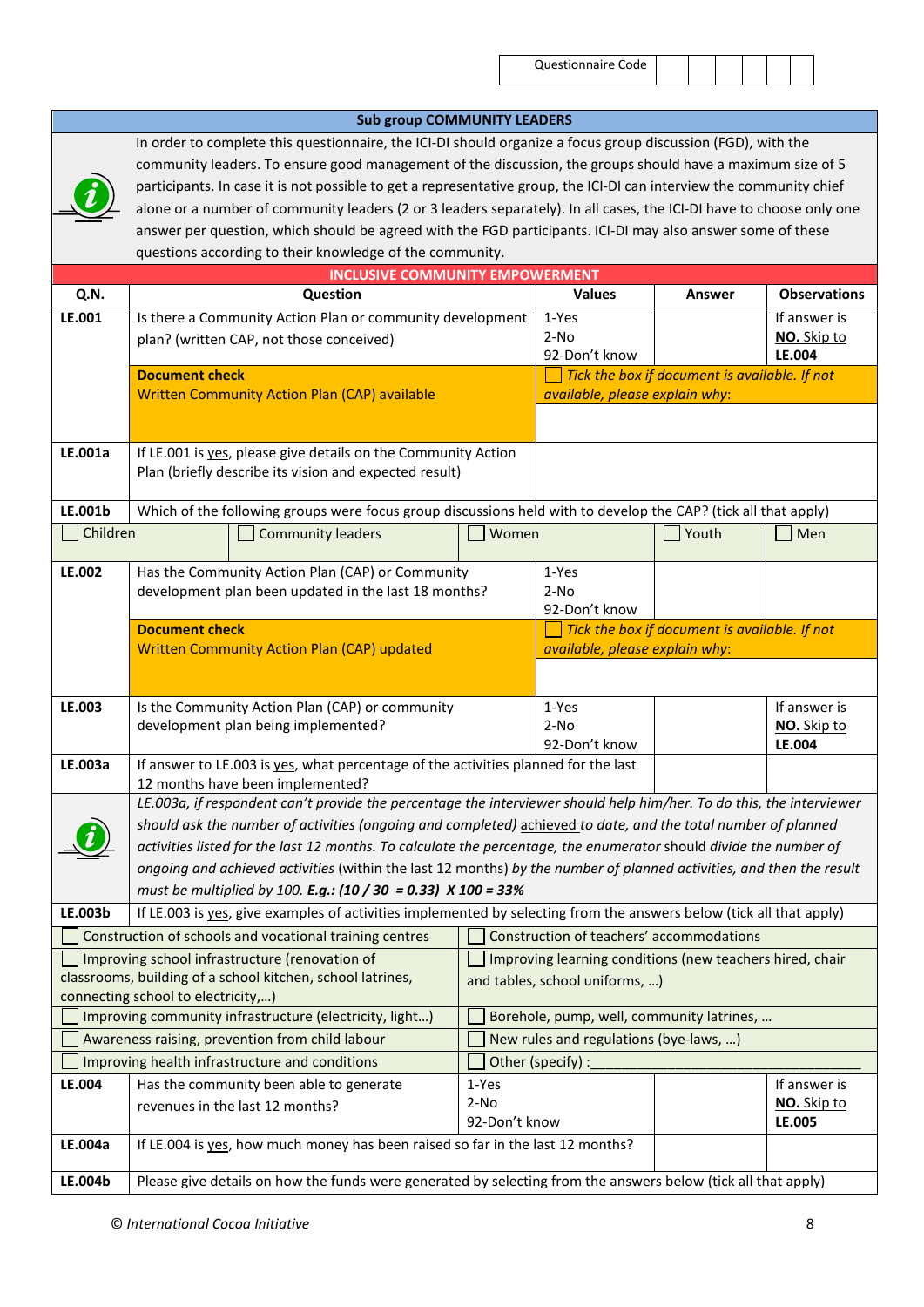|                    | Community levy                                                                                                         |        | Deduction on cocoa sales (kilo-kilo, )                                              |                         |                 |                                        |                                                           |                       |
|--------------------|------------------------------------------------------------------------------------------------------------------------|--------|-------------------------------------------------------------------------------------|-------------------------|-----------------|----------------------------------------|-----------------------------------------------------------|-----------------------|
|                    | <b>External fundraising</b>                                                                                            |        |                                                                                     |                         |                 | Other (specify) :                      |                                                           |                       |
| LE.005             | Has the community been able to generate other types of                                                                 |        |                                                                                     |                         | 1-Yes           |                                        |                                                           | If answer is          |
|                    | resources within the last 12 months?                                                                                   |        |                                                                                     |                         | $2-NO$          |                                        |                                                           | NO. Skip to           |
|                    |                                                                                                                        |        |                                                                                     |                         |                 | 92-Don't know                          |                                                           | LE.006                |
| LE.005a            | If LE.005 is yes, which types of resources were generated (tick all that apply)                                        |        |                                                                                     |                         |                 |                                        |                                                           |                       |
| Plots of land      |                                                                                                                        | Water  |                                                                                     |                         |                 | Wood                                   |                                                           |                       |
| Sand               |                                                                                                                        | Gravel |                                                                                     |                         |                 | Other (specify):                       |                                                           |                       |
| LE.006             | If the answers to LE.004 and/or LE.005 are yes, were these                                                             |        |                                                                                     |                         |                 | 1-Yes                                  |                                                           | If answer is          |
|                    | funds and resources used for actions that benefited                                                                    |        |                                                                                     | $2-NO$<br>92-Don't know |                 |                                        |                                                           | NO. Skip to<br>LE.007 |
|                    | children?                                                                                                              |        |                                                                                     |                         |                 |                                        |                                                           |                       |
| LE.006a            | If LE.006 is yes, please give examples by selecting from the answers below (tick all that apply)                       |        |                                                                                     |                         |                 |                                        |                                                           |                       |
|                    | Construction of schools and vocational training centres                                                                |        |                                                                                     |                         |                 |                                        | Construction of teachers' accommodations                  |                       |
|                    | Improving school infrastructure (renovation of<br>classrooms, building of a school kitchen, school latrines,           |        |                                                                                     |                         |                 |                                        | Improving learning conditions (new teachers hired, chairs |                       |
|                    | connecting school to electricity)                                                                                      |        |                                                                                     |                         |                 | and tables, school uniforms, )         |                                                           |                       |
|                    | Improving community infrastructure (electricity, light)                                                                |        |                                                                                     |                         |                 |                                        | Borehole, pump, well, community latrines,                 |                       |
|                    | Awareness raising, prevention from child labour                                                                        |        |                                                                                     |                         |                 | New rules and regulations (bye-laws, ) |                                                           |                       |
|                    | Improving health infrastructure and conditions                                                                         |        |                                                                                     |                         |                 |                                        | Awareness raising, preventing child abuse/exploitation    |                       |
|                    | Other (specify):                                                                                                       |        |                                                                                     |                         |                 |                                        |                                                           |                       |
| LE.007             | Has the community obtained support from district, national                                                             |        |                                                                                     |                         | 1-Yes           |                                        |                                                           | If answer is          |
|                    | authorities or any other governmental agency for actions                                                               |        |                                                                                     |                         | $2-NO$          |                                        |                                                           | NO. Skip to           |
|                    | that benefit children within the last 12 months?                                                                       |        |                                                                                     |                         |                 | 92-Don't know                          |                                                           | LE.008                |
| LE.007a            | If LE.007 is yes, please describe which form the support took selecting from the answers below (tick all that apply)   |        |                                                                                     |                         |                 |                                        |                                                           |                       |
|                    | Funding (provision of cash)                                                                                            |        | In kind support (e.g. roof sheet, cement, sand, wood, etc.)                         |                         |                 |                                        |                                                           |                       |
| Service            | Absorption of community school by Ghana Education                                                                      |        | Full construction of school building or infrastructure                              |                         |                 |                                        |                                                           |                       |
|                    | Provision of water facility (borehole, well)                                                                           |        | Connected the community to national grid                                            |                         |                 |                                        |                                                           |                       |
| <b>School kits</b> |                                                                                                                        |        | Other (specify) :                                                                   |                         |                 |                                        |                                                           |                       |
| LE.007b            | If LE.007 is yes, please give details on the aims for which the support took place by selecting from the answers       |        |                                                                                     |                         |                 |                                        |                                                           |                       |
|                    | below (tick all that apply)                                                                                            |        |                                                                                     |                         |                 |                                        |                                                           |                       |
|                    | Construction of schools or vocational training centres                                                                 |        |                                                                                     |                         |                 |                                        | Construction of teachers' accommodations                  |                       |
|                    | Improving school infrastructure (renovation of                                                                         |        |                                                                                     |                         |                 |                                        | Improving learning conditions (new teachers hired, chairs |                       |
|                    | classrooms, building of a school kitchen, school latrines,                                                             |        |                                                                                     |                         |                 | and tables, school uniforms, )         |                                                           |                       |
|                    | connecting school to electricity)<br>Improving community infrastructure (electricity, light)                           |        |                                                                                     |                         |                 |                                        |                                                           |                       |
|                    | Awareness raising, prevention from child labour                                                                        |        | Borehole, pump, well, community latrines,<br>New rules and regulations (bye-laws, ) |                         |                 |                                        |                                                           |                       |
|                    | Improving health infrastructure and conditions                                                                         |        |                                                                                     |                         |                 | Other (specify) :                      |                                                           |                       |
|                    |                                                                                                                        |        |                                                                                     |                         |                 |                                        |                                                           |                       |
| LE.008             | Is there a Community Child Protection Committee (CCPC) or<br>a similar committee established in this community?        |        |                                                                                     |                         | 1-Yes<br>$2-NO$ |                                        |                                                           | If answer is          |
|                    |                                                                                                                        |        |                                                                                     |                         |                 | 92-Don't know                          |                                                           | NO. Skip to           |
|                    |                                                                                                                        |        |                                                                                     |                         |                 |                                        |                                                           | Women's               |
|                    |                                                                                                                        |        |                                                                                     |                         |                 |                                        |                                                           | questionnaire         |
| LE.008a            | Has there been any child labour awareness raising activities<br>in the community within the last 3 months conducted by |        |                                                                                     |                         | 1-Yes<br>$2-NO$ |                                        |                                                           |                       |
|                    | CCPCs?                                                                                                                 |        |                                                                                     |                         |                 | 92-Don't know                          |                                                           |                       |
|                    |                                                                                                                        |        |                                                                                     |                         |                 |                                        |                                                           |                       |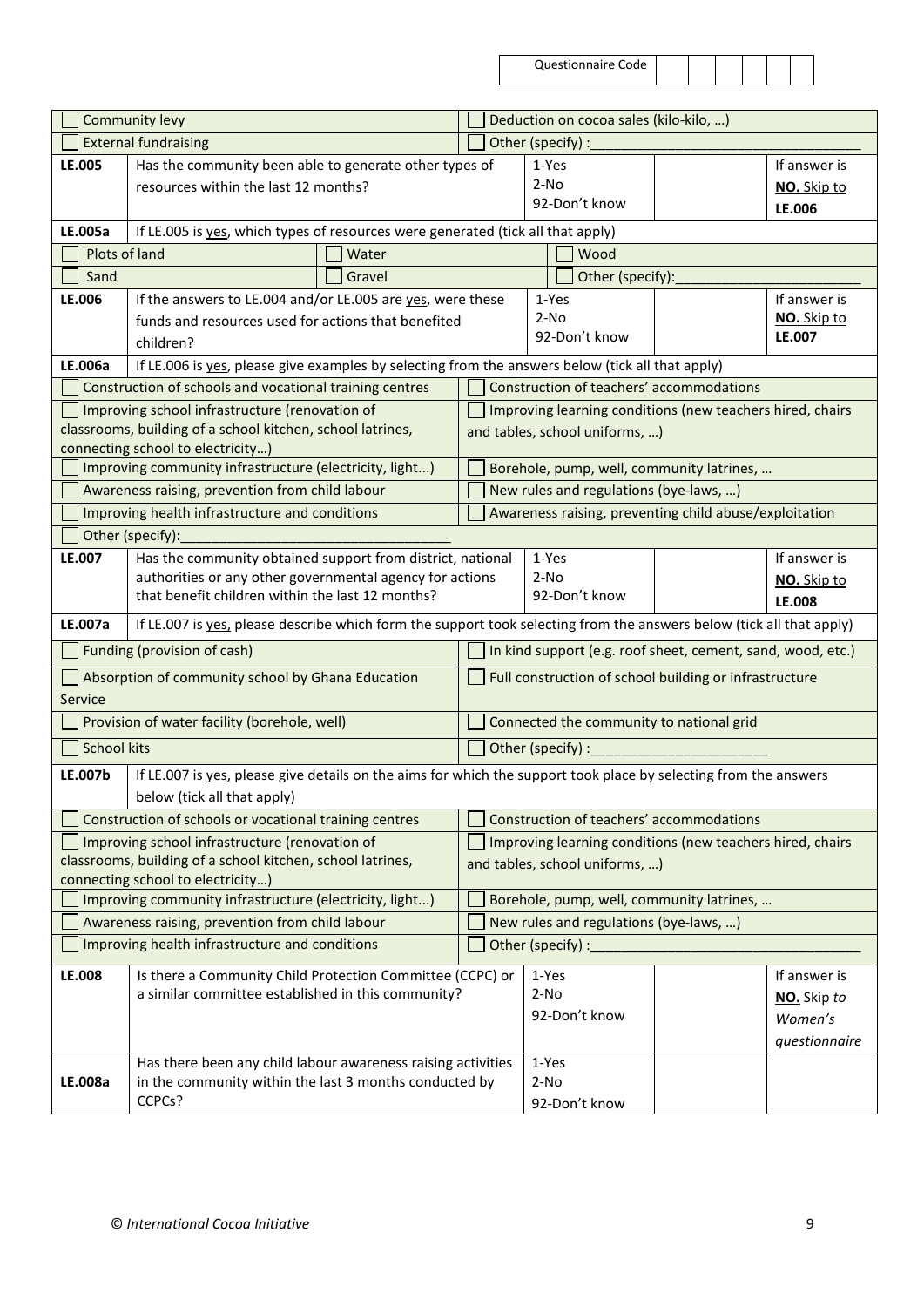| Questionnaire Code |  |
|--------------------|--|
|--------------------|--|

| <b>WE.002c</b> | What level of education have most of the men | $1 -$ No school or less than P1    |  |
|----------------|----------------------------------------------|------------------------------------|--|
|                | in the community attained?                   | 2 – Primary Level 1-3              |  |
|                |                                              | 3 - Primary Level 4-6              |  |
|                |                                              | 4 - Junior High School             |  |
|                |                                              | 5 - Senior High School             |  |
|                |                                              | 6 - Technical/Vocational training  |  |
|                |                                              | 7 - Tertiary level/university      |  |
|                |                                              | 8 - Adult literacy only (no formal |  |
|                |                                              | education)                         |  |
|                |                                              | 92 – Don't know                    |  |
| <b>WE.002d</b> | What percentage of men in the community      | $1 -$ Few (0-30%)                  |  |
|                | can read and write?                          | $2 - Some (31-60%)$                |  |
|                |                                              | $3 - \text{Most (61-80%)}$         |  |
|                |                                              | 4 – Nearly all (81-100%)           |  |
| <b>WE.002e</b> | What percentage of men in the community      | $1 -$ Few (0-30%)                  |  |
|                | have not received any formal education?      | $2 - Some (31-60%)$                |  |
|                |                                              | $3 - \text{Most (61-80%)}$         |  |
|                |                                              | 4 - Nearly all (81-100%)           |  |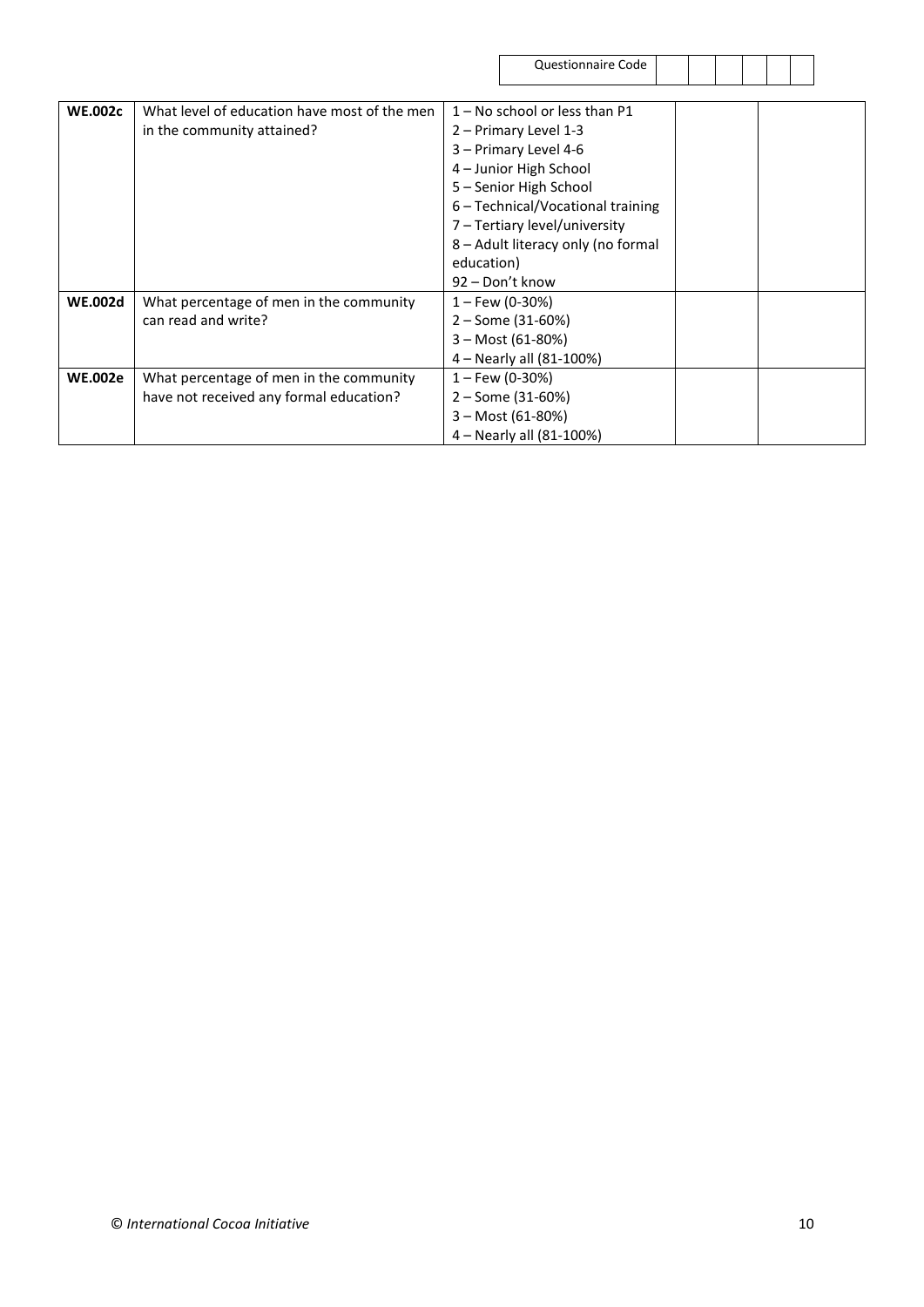#### **Sub group COMMUNITY CHILD PROTECTION COMMITTEE MEMBERS**



This questionnaire should only be filled in if there is an established Community Child Protection Committee in the community. The ICI-DI should then organize a focus group discussion (FGD) with the community child protection committee members. To ensure good management of the discussion, the groups should have a minimum size of 5 participants, be illustrative of the representativeness of the CCPC and preferably an odd number. In all cases, the ICI-DI have to choose only one answer per question, which should be agreed with the FGD participants

|               | <b>FUNCTIONING CHILD PROTECTION SYSTEMS</b>                                                                                                                                    |                                                                                                                  |               |                                              |
|---------------|--------------------------------------------------------------------------------------------------------------------------------------------------------------------------------|------------------------------------------------------------------------------------------------------------------|---------------|----------------------------------------------|
| Q.N.          | Question                                                                                                                                                                       | <b>Values</b>                                                                                                    | <b>Answer</b> | <b>Observations</b>                          |
| PC.001        | How many male members are there in the CCPC?                                                                                                                                   |                                                                                                                  |               |                                              |
| PC.001<br>a   | How many female members are there in the CCPC?                                                                                                                                 |                                                                                                                  |               |                                              |
| <b>PC.002</b> | How often does the CCPC meet?                                                                                                                                                  | At least once:<br>1- a month<br>2- Every 2 months<br>3- every 3 months<br>4- every 6 months<br>5 other (specify) |               |                                              |
|               | <b>Document check Community Child Protection Committee</b><br>(CCPC) minutes of last meeting and list of members                                                               | Tick the box if document is available. If not<br>available, please explain why:                                  |               |                                              |
| <b>PC.003</b> | Have CCPC members received any specialised training<br>relevant for the role (e.g. case management, child<br>protection)?                                                      | 1-Yes<br>$2-NO$<br>92-Don't know                                                                                 |               |                                              |
| PC.004        | Have CCPC members received a terms of reference outlining<br>their role and responsibilities from the national authorities or<br>any other organisation?                       | 1-Yes<br>$2-NO$<br>92-Don't know                                                                                 |               |                                              |
| <b>PC.005</b> | Does the CCPC have a specific action or activity plan?                                                                                                                         | 1-Yes<br>$2-NO$<br>92-Don't know                                                                                 |               |                                              |
|               | <b>Document check Community Child Protection Committee</b><br>(CCPC) specialised action or activity plan                                                                       | Tick the box if document is available.                                                                           |               |                                              |
| PC.006        | Does the CCPC report on their activities to ICI, the<br>government or civil society organisations (NGO or INGO)?                                                               | 1-Yes<br>$2-NO$<br>92-Don't know                                                                                 |               | If answer is<br>NO. Skip to<br><b>PC.007</b> |
| PC.006<br>a   | If PC.006 is yes, how often does the CCPC report on their<br>activities?                                                                                                       | At least once:<br>1-every 3 months<br>2-every 6 months<br>3-every 9 months<br>4- Other (specify)                 |               |                                              |
| <b>PC.007</b> | Does the CCPC have strong links with relevant local<br>government officials at the district level (e.g. social workers,<br>DCPCs, police, NGOs, education and health workers?) | 1-Yes<br>$2-NO$<br>92-Don't know                                                                                 |               |                                              |
| PC.007<br>а   | Does the CCPC have strong links with the SMC?                                                                                                                                  | 1-Yes<br>$2-NO$<br>92-Don't know                                                                                 |               |                                              |
| <b>PC.008</b> | Do CCPC members know how to identify, report, refer and<br>follow-up on child labour incidences or child rights<br>violations?                                                 | 1-Yes<br>$2-NO$<br>92-Don't know                                                                                 |               |                                              |
| PC.009        | Does the CCPC seek children's views on the quality and<br>running of the CCPC?                                                                                                 | 1-Yes<br>$2-NO$<br>92-Don't know                                                                                 |               |                                              |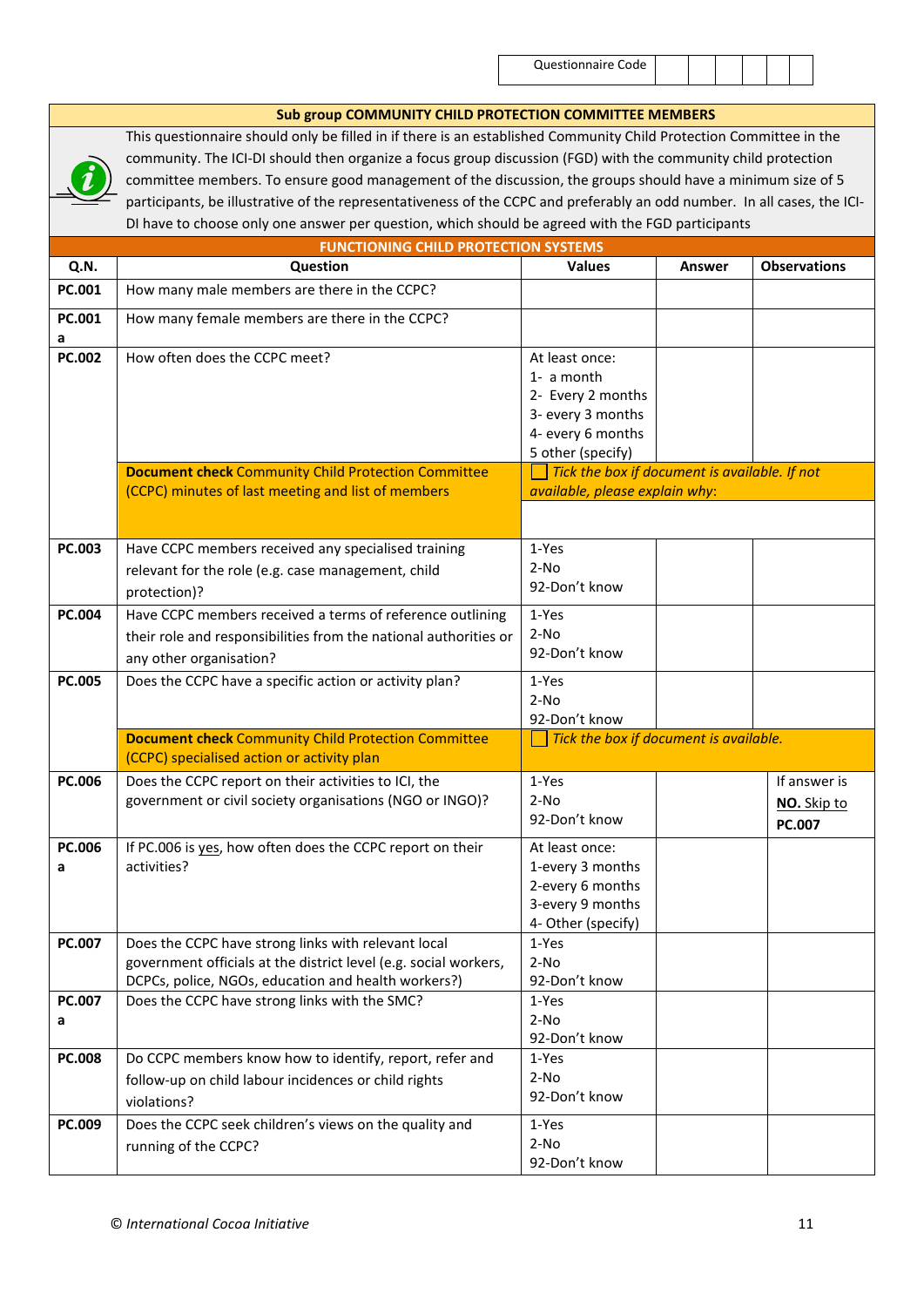| PC.010                                                         | Has the CCPC or the similar committee influenced the                                                                                               |              |                                                      | 1-Yes                                                     |  | If answer is     |  |
|----------------------------------------------------------------|----------------------------------------------------------------------------------------------------------------------------------------------------|--------------|------------------------------------------------------|-----------------------------------------------------------|--|------------------|--|
|                                                                | community development plan?                                                                                                                        |              |                                                      | $2-NO$<br>92-Don't know                                   |  | NO. Skip to      |  |
|                                                                |                                                                                                                                                    |              |                                                      |                                                           |  | PC.011           |  |
| PC.010<br>a                                                    | If PC.010 is yes, please give examples by selecting from the answers below (tick all that apply)                                                   |              |                                                      |                                                           |  |                  |  |
|                                                                | Construction of schools or vocational training centres                                                                                             |              |                                                      | Construction of teachers' accommodations                  |  |                  |  |
|                                                                | Improving school infrastructure (renovation of classrooms,                                                                                         |              |                                                      | Improving learning conditions (new teachers hired, chairs |  |                  |  |
|                                                                | building of a school kitchen, school latrines, connecting school                                                                                   |              |                                                      | and tables, school uniforms, )                            |  |                  |  |
| to electricity,)                                               |                                                                                                                                                    |              |                                                      |                                                           |  |                  |  |
|                                                                | Improving community infrastructure (electricity, light)                                                                                            |              |                                                      | Borehole, pump, well, community latrines,                 |  |                  |  |
|                                                                | Awareness raising, prevention from child labour                                                                                                    |              |                                                      | New rules and regulations (bye-laws, )                    |  |                  |  |
|                                                                | Improving health infrastructure and conditions                                                                                                     |              |                                                      | Other (specify) :                                         |  |                  |  |
|                                                                | Referral and case management systems refer to the identification and linking of vulnerable children who are in need                                |              |                                                      |                                                           |  |                  |  |
|                                                                | of assistance to the most appropriate and available remediation or support services (including education, health,                                  |              |                                                      |                                                           |  |                  |  |
|                                                                | shelter, food, clothes, child protection services, financial support for poorest families, social protection programmes                            |              |                                                      |                                                           |  |                  |  |
|                                                                | e.g. Livelihood Empowerment Against Poverty LEAP programme) to ensure that their needs are correctly addressed                                     |              |                                                      |                                                           |  |                  |  |
| PC.011                                                         | and that they receive support until there has been a positive outcome for the child.<br>Have children from this community benefitted from referral |              |                                                      | 1-Yes                                                     |  | If answer is NO. |  |
|                                                                |                                                                                                                                                    |              |                                                      | $2-NO$                                                    |  | Skip to PC.012   |  |
|                                                                | and remediation services at the community and district level?                                                                                      |              |                                                      | 92-Don't                                                  |  |                  |  |
|                                                                |                                                                                                                                                    |              |                                                      | know                                                      |  |                  |  |
| PC.011                                                         | If PC.011 is yes, how many children from this community                                                                                            |              |                                                      |                                                           |  |                  |  |
| a                                                              | have benefitted from the remediation services at the                                                                                               |              |                                                      |                                                           |  |                  |  |
|                                                                | community and district level in the last 3 months                                                                                                  |              |                                                      |                                                           |  |                  |  |
| PC.011                                                         | If PC.011 is yes, what type of remediation services have children benefitted from? (tick all that apply)                                           |              |                                                      |                                                           |  |                  |  |
| b                                                              |                                                                                                                                                    |              |                                                      |                                                           |  |                  |  |
|                                                                | <b>Birth certificates</b>                                                                                                                          |              | Support to do an apprenticeship/vocational           |                                                           |  |                  |  |
|                                                                |                                                                                                                                                    |              | training/bridging classes                            |                                                           |  |                  |  |
|                                                                | Health insurance                                                                                                                                   |              | Material support for schooling (uniform, school kit, |                                                           |  |                  |  |
|                                                                |                                                                                                                                                    |              | bursary)                                             |                                                           |  |                  |  |
|                                                                | Other (specify)                                                                                                                                    |              |                                                      |                                                           |  |                  |  |
| PC.012                                                         | Has there been any child labour awareness raising activities                                                                                       |              |                                                      | 1-Yes                                                     |  | If answer is NO  |  |
|                                                                | in the community within the last 3 months conducted by                                                                                             |              |                                                      | $2-NO$                                                    |  | skip to          |  |
|                                                                | CCPCs?                                                                                                                                             |              |                                                      | 92-Don't                                                  |  | Women's          |  |
|                                                                |                                                                                                                                                    |              |                                                      | know                                                      |  | questionnaire    |  |
| If PC.012 is yes, approximately how many people have<br>PC.012 |                                                                                                                                                    |              |                                                      |                                                           |  |                  |  |
| a                                                              | attended awareness raising sessions conducted by CCPCs in                                                                                          |              |                                                      |                                                           |  |                  |  |
|                                                                | the community, within the last 3 months?                                                                                                           |              |                                                      |                                                           |  |                  |  |
| PC.013                                                         | What are the 3 main health issues that children face in this community? (select up to 3 answers)                                                   |              |                                                      |                                                           |  |                  |  |
| Pneumonia                                                      |                                                                                                                                                    | Tuberculosis |                                                      | <b>Malaria</b>                                            |  |                  |  |
| <b>HIV/AIDS</b><br>Other (specify):                            |                                                                                                                                                    |              |                                                      |                                                           |  |                  |  |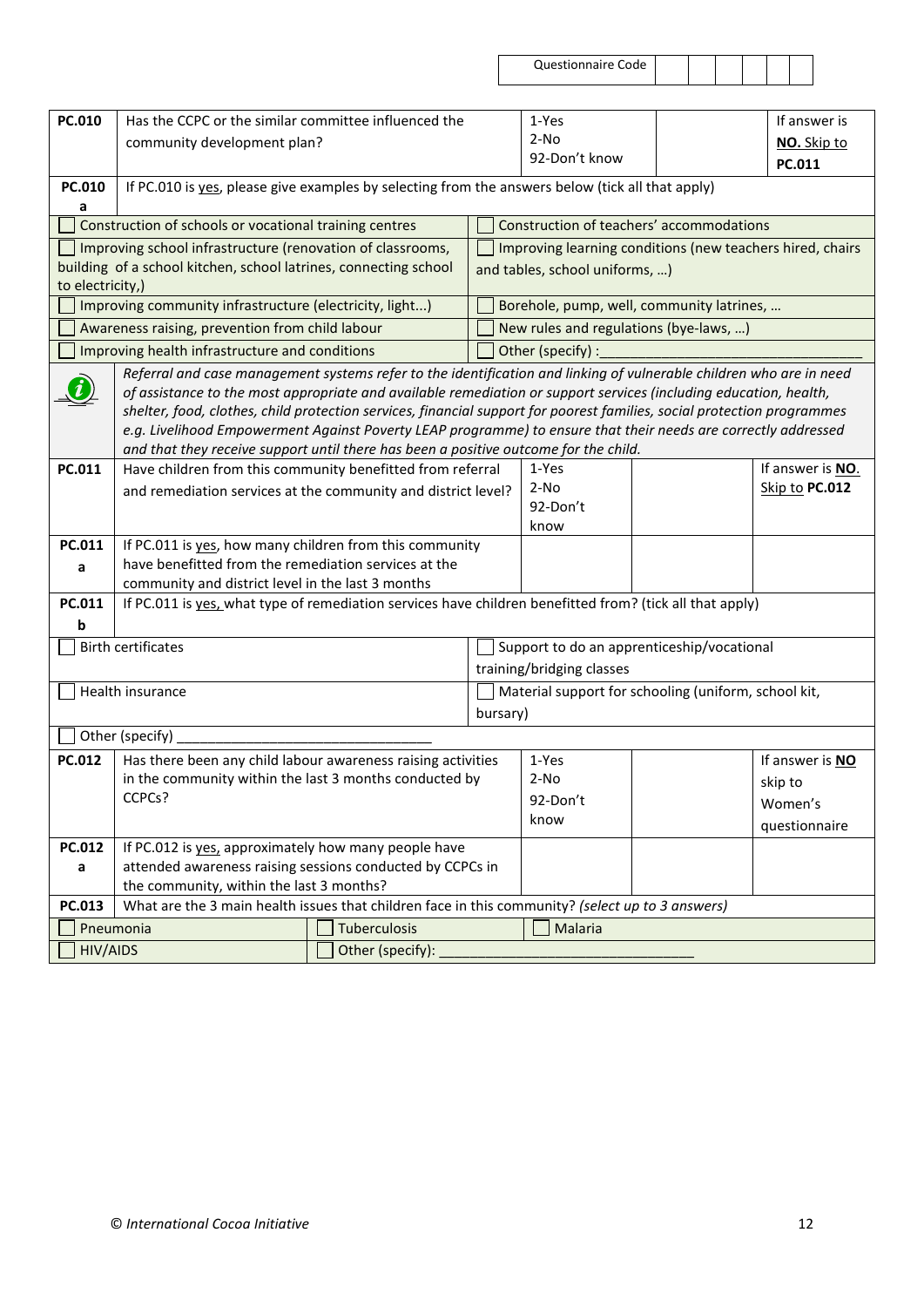#### **Sub group WOMEN**

In order to complete this questionnaire, the ICI-DI should organize a group discussion. The group should compose of female community members. To achieve representativeness of different groups in the community, several parameters can be taken into account, such as total size of the population and social groups. To ensure good management, the groups should have a size between 12 and 15 participants, preferably an odd number. In all cases, the ICI-DI have to choose only one answer per question, which should be agreed with the FGD participants.

|                                                                                                                                   |                                                                                                                                | <b>INCLUSIVE COMMUNITY EMPOWERMENT</b>                                                      |        |                     |
|-----------------------------------------------------------------------------------------------------------------------------------|--------------------------------------------------------------------------------------------------------------------------------|---------------------------------------------------------------------------------------------|--------|---------------------|
| Q.N.                                                                                                                              | Question                                                                                                                       | <b>Values</b>                                                                               | Answer | <b>Observations</b> |
| <b>WE.000</b>                                                                                                                     | Are there community organisations in this                                                                                      | 1-Yes                                                                                       |        | If answer is        |
|                                                                                                                                   | community? (for example women's group or                                                                                       | $2-NO$                                                                                      |        | NO. Skip to         |
|                                                                                                                                   | youth groups)                                                                                                                  | 92-Don't know                                                                               |        | <b>WE.00b</b>       |
| <b>WE.00a</b>                                                                                                                     | If WE.000 is yes, how many members are there                                                                                   | No. of female members                                                                       |        |                     |
|                                                                                                                                   | in the community organisations?                                                                                                | No. of male members                                                                         |        |                     |
| <b>WE.00b</b>                                                                                                                     | What percentage of women are in leadership                                                                                     | $1 -$ Few (0-30%)                                                                           |        |                     |
|                                                                                                                                   | positions, in farmer organisations and/or                                                                                      | 2 - Some (31-60%)                                                                           |        |                     |
|                                                                                                                                   | community organisations?                                                                                                       | 3 - Most (61-80%)                                                                           |        |                     |
|                                                                                                                                   |                                                                                                                                | 4 - Nearly all (81-100%)                                                                    |        |                     |
| <b>WE.00c</b>                                                                                                                     | What percentage of women contribute to                                                                                         | $1 -$ Few (0-30%)                                                                           |        |                     |
|                                                                                                                                   | decision making in farmer organisations                                                                                        | 2 - Some (31-60%)                                                                           |        |                     |
|                                                                                                                                   | and/or community organisations                                                                                                 | 3 - Most (61-80%)                                                                           |        |                     |
|                                                                                                                                   |                                                                                                                                | 4 - Nearly all (81-100%)                                                                    |        |                     |
| <b>WE.001</b>                                                                                                                     | Are community leaders engaged and                                                                                              | 1-Yes                                                                                       |        |                     |
|                                                                                                                                   | committed to community projects that                                                                                           | $2-NO$                                                                                      |        |                     |
|                                                                                                                                   | benefit children?                                                                                                              | 92-Don't know                                                                               |        |                     |
| <b>WE.001b</b>                                                                                                                    | If WE.001 is yes, give examples on how they support by selecting from the answers below (tick all that apply)                  |                                                                                             |        |                     |
| Funding (provision of cash)<br>In kind support (roofing sheet, cement, wood, sand, etc)<br>Community resources mobilization       |                                                                                                                                |                                                                                             |        |                     |
| Awareness raising / community mobilization<br>Organising / supervising communal work<br>Lobbying, external resources mobilization |                                                                                                                                |                                                                                             |        |                     |
|                                                                                                                                   |                                                                                                                                |                                                                                             |        |                     |
|                                                                                                                                   | Other (specify) :                                                                                                              |                                                                                             |        |                     |
| <b>WE.001c</b>                                                                                                                    | If WE.001 is yes, toward which aims did the support took place? Select the answers below (tick all that apply)                 |                                                                                             |        |                     |
|                                                                                                                                   | Construction of schools or vocational training centres                                                                         | Construction of teachers' accommodations                                                    |        |                     |
|                                                                                                                                   | Improving school infrastructure (renovation of classrooms,<br>building of a school kitchen, school latrines, connecting school | Improving learning conditions (new teachers hired, chairs and<br>tables, school uniforms, ) |        |                     |
| to electricity,)                                                                                                                  |                                                                                                                                |                                                                                             |        |                     |
|                                                                                                                                   | Improving community access to water and sanitation:                                                                            | Improving community infrastructure (electricity, light)                                     |        |                     |
|                                                                                                                                   | borehole, pump, well, community latrines,                                                                                      |                                                                                             |        |                     |
|                                                                                                                                   | Awareness raising, prevention from child labour                                                                                | Awareness raising, prevention of child abuse and exploitation                               |        |                     |
|                                                                                                                                   | New rules and regulations (bye-laws, )                                                                                         | Improving health infrastructure and conditions                                              |        |                     |
|                                                                                                                                   | Other (specify):                                                                                                               |                                                                                             |        |                     |
| <b>WE.002</b>                                                                                                                     | What level of education have most of the                                                                                       | 1-No school or less than P1                                                                 |        |                     |
|                                                                                                                                   | women in the community attained?                                                                                               | 2 - Primary Level 1-3                                                                       |        |                     |
|                                                                                                                                   |                                                                                                                                | 3 - Primary Level 4-6                                                                       |        |                     |
|                                                                                                                                   |                                                                                                                                | 4 - Junior High School/Middle                                                               |        |                     |
|                                                                                                                                   |                                                                                                                                | School<br>5 - Senior High School                                                            |        |                     |
|                                                                                                                                   |                                                                                                                                | 6 - Technical/Vocational training                                                           |        |                     |
|                                                                                                                                   |                                                                                                                                | 7 - Tertiary level/university                                                               |        |                     |
|                                                                                                                                   |                                                                                                                                | 8 - Adult literacy only (no formal                                                          |        |                     |
|                                                                                                                                   |                                                                                                                                | education)                                                                                  |        |                     |
|                                                                                                                                   |                                                                                                                                | 92 - Don't know                                                                             |        |                     |
| <b>WE.002a</b>                                                                                                                    | What percentage of women in the community                                                                                      | $1 -$ Few (0-30%)                                                                           |        |                     |
|                                                                                                                                   | can read and write?                                                                                                            | 2 - Some (31-60%)                                                                           |        |                     |
|                                                                                                                                   |                                                                                                                                | 3 - Most (61-80%)                                                                           |        |                     |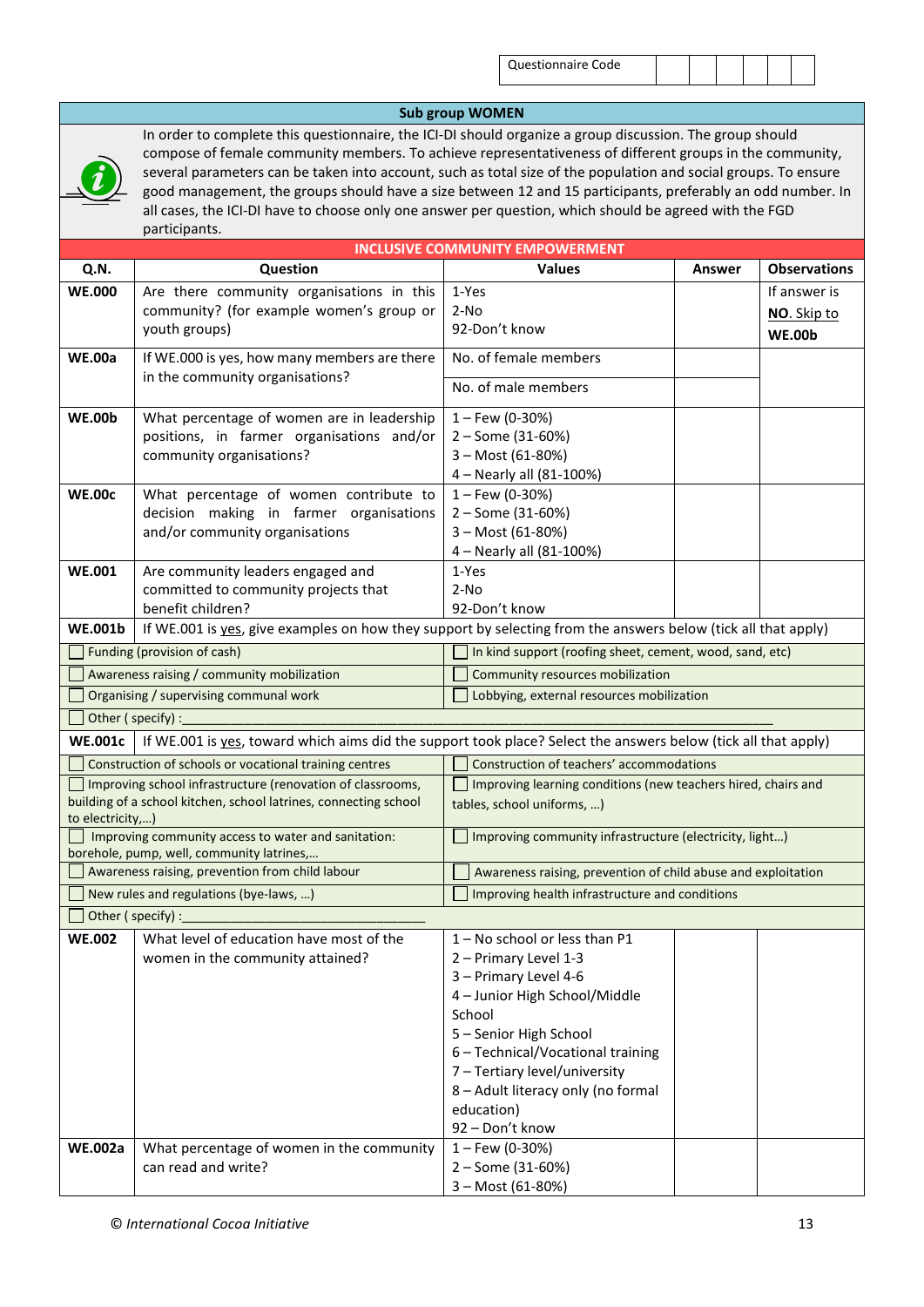|                |                                   |                                               | 4 - Nearly all (81-100%)                                                                            |
|----------------|-----------------------------------|-----------------------------------------------|-----------------------------------------------------------------------------------------------------|
|                |                                   |                                               |                                                                                                     |
| <b>WE.002b</b> |                                   | What percentage of women in the community     | $1 -$ Few (0-30%)                                                                                   |
|                |                                   | have not received any formal education?       | 2 - Some (31-60%)                                                                                   |
|                |                                   |                                               | 3 - Most (61-80%)                                                                                   |
|                |                                   |                                               | 4 - Nearly all (81-100%)                                                                            |
| <b>WE.002f</b> |                                   | At what age do most women in the              | 1 - Below 15 years                                                                                  |
|                | community have their first child? |                                               | $2 - 16 - 18$ years                                                                                 |
|                |                                   |                                               | 3-19-21 years                                                                                       |
|                |                                   |                                               | $4 - 22 - 24$ years                                                                                 |
|                |                                   |                                               | $5 - 25 - 27$ years                                                                                 |
|                |                                   |                                               | $6 - 28 - 30$ years                                                                                 |
|                |                                   |                                               | 7-Above 30 years                                                                                    |
| <b>WE.002g</b> |                                   | What percentage of women in the community     | $1 -$ Few (0-30%)                                                                                   |
|                | attend antenatal care?            |                                               | 2 - Some (31-60%)                                                                                   |
|                |                                   |                                               | 3 - Most (61-80%)                                                                                   |
|                |                                   |                                               | 4 - Nearly all (81-100%)                                                                            |
| <b>WE.002h</b> |                                   | What percentage of women in the community     | $1 -$ Few (0-30%)                                                                                   |
|                | attend post-natal care?           |                                               | 2 - Some (31-60%)                                                                                   |
|                |                                   |                                               | 3 - Most (61-80%)                                                                                   |
|                |                                   |                                               | 4 - Nearly all (81-100%)                                                                            |
| <b>WE.002i</b> |                                   | For how many months do most women in this     | $1$ – Less than one month/none                                                                      |
|                | community breastfeed their child? |                                               | $2 - 1 - 2$ months                                                                                  |
|                |                                   |                                               | $3 - 3 - 4$ months                                                                                  |
|                |                                   |                                               | $4 - 5 - 6$ months                                                                                  |
|                |                                   |                                               | 5 - More than 6 months                                                                              |
| <b>WE.002j</b> |                                   | What percentage of women farmers with         | $1 -$ Few (0-30%)                                                                                   |
|                |                                   | children less than 5 years of age, take their | 2 - Some (31-60%)                                                                                   |
|                | children with them to the farm?   |                                               | 3 - Most (61-80%)                                                                                   |
|                |                                   |                                               | 4 - Nearly all (81-100%)                                                                            |
| <b>WE.003</b>  |                                   | Apart from cocoa farming activities are       | If answer is NO.<br>$1 - Yes$                                                                       |
|                |                                   | women from this community involved in any     | Skip to WE.004<br>$2-NO$                                                                            |
|                | other livelihood activities?      |                                               | 2                                                                                                   |
|                |                                   |                                               |                                                                                                     |
|                |                                   |                                               |                                                                                                     |
| <b>WE.003a</b> |                                   |                                               | If WE.003 is yes, what other livelihood activities are women involved? (please tick all that apply) |
|                | Dress-making/tailoring   TT       | <b>Transport business</b>                     | $\blacksquare$<br>Cash crops: rubber, teak, coffee, cashew nut, oil palm                            |
|                | Vegetable farming                 | Hairdressing                                  | Commercial animal breeding (for profit)                                                             |
|                |                                   |                                               |                                                                                                     |
| Soap making    |                                   | <b>Trading</b>                                | <b>Bakery</b>                                                                                       |
|                | Other (specify) :                 |                                               |                                                                                                     |
| <b>WE.003b</b> |                                   | Apart from cocoa farming, what percentage     | $1 -$ Few (0-30%)                                                                                   |
|                |                                   | of women in the community are engaged in      | 2 - Some (31-60%)                                                                                   |
|                | other livelihood activities?      |                                               | 3 - Most (61-80%)                                                                                   |
|                |                                   |                                               | 4 - Nearly all (81-100%)                                                                            |
| <b>WE.003c</b> | What percentage of women in this  |                                               | $1 -$ Few (0-30%)                                                                                   |
|                | community own land?               |                                               | 2 - Some (31-60%)                                                                                   |
|                |                                   |                                               | 3 - Most (61-80%)                                                                                   |
|                |                                   |                                               | 4 - Nearly all (81-100%)                                                                            |
|                |                                   |                                               | 5 - Land is usually owned equally                                                                   |
|                |                                   |                                               | between male and female head                                                                        |
|                |                                   |                                               | of households                                                                                       |
| <b>WE.003d</b> | What percentage of women in this  |                                               | $1 -$ Few (0-30%)                                                                                   |
|                |                                   | community own land for the cultivation of     | 2 - Some (31-60%)                                                                                   |
|                | cash crops?                       |                                               | 3 - Most (61-80%)                                                                                   |
|                |                                   |                                               | 4 - Nearly all (81-100%)                                                                            |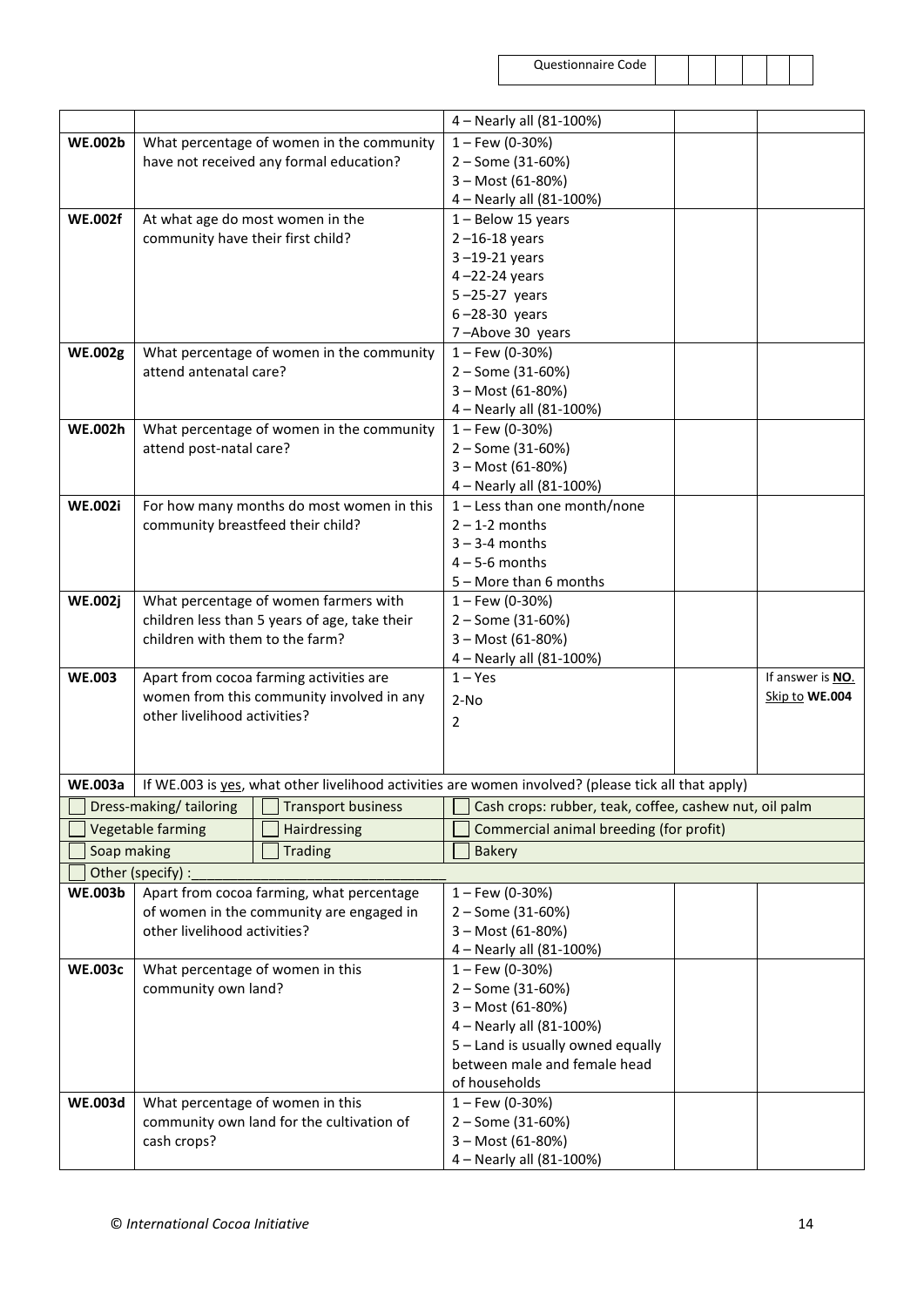| Questionnaire Code |  |  |  |  |  |  |
|--------------------|--|--|--|--|--|--|
|--------------------|--|--|--|--|--|--|

| Q.N.                                                                                                       | Question                                                                                                             |                                                           | <b>Values</b>                                             | Answer | <b>Observations</b> |  |  |
|------------------------------------------------------------------------------------------------------------|----------------------------------------------------------------------------------------------------------------------|-----------------------------------------------------------|-----------------------------------------------------------|--------|---------------------|--|--|
|                                                                                                            | <b>FUNCTIONING CHILD PROTECTION SYSTEMS</b>                                                                          |                                                           |                                                           |        |                     |  |  |
| <b>WP.001</b>                                                                                              | Are there community rules and regulations                                                                            |                                                           | 1-Yes                                                     |        | If answer is NO.    |  |  |
|                                                                                                            | (bye-laws,) to protect children at community                                                                         | $2-NO$                                                    |                                                           |        | Skip to WP.002      |  |  |
|                                                                                                            | level?                                                                                                               |                                                           | 92-Don't know                                             |        |                     |  |  |
| <b>WP.001a</b>                                                                                             | If WP.001 is yes, are these community rules and                                                                      |                                                           | 1-Yes                                                     |        |                     |  |  |
|                                                                                                            | regulations (bye-laws, ) documented?                                                                                 | $2-NO$                                                    |                                                           |        |                     |  |  |
|                                                                                                            |                                                                                                                      |                                                           | 92-Don't know                                             |        |                     |  |  |
| <b>WP.001b</b>                                                                                             | If WP.001 is yes, are these community rules and                                                                      |                                                           | 1-Yes                                                     |        | If answer is NO.    |  |  |
|                                                                                                            | regulations (bye-laws, ) implemented?                                                                                | $2-NO$                                                    | 92-Don't know                                             |        | Skip to WP.002      |  |  |
| <b>WP.001c</b>                                                                                             | If WP.001 is yes, please give examples:                                                                              |                                                           |                                                           |        |                     |  |  |
|                                                                                                            | Referral and case management systems refer to the identification and linking of vulnerable children who are in       |                                                           |                                                           |        |                     |  |  |
|                                                                                                            | need of assistance to the most appropriate and available remediation or support services (including education,       |                                                           |                                                           |        |                     |  |  |
|                                                                                                            | health, shelter, food, clothes, child protection services, financial support for poorest families, social protection |                                                           |                                                           |        |                     |  |  |
|                                                                                                            | programmes e.g. Livelihood Empowerment Against Poverty, LEAP programme) to ensure that their needs are               |                                                           |                                                           |        |                     |  |  |
|                                                                                                            | correctly addressed and that they receive support until there has been a positive outcome for the child.             |                                                           |                                                           |        |                     |  |  |
| <b>WP.002</b>                                                                                              | Are there formal/informal remediation services                                                                       |                                                           | 1-Yes                                                     |        | If answer is NO.    |  |  |
|                                                                                                            | for children at the community level?                                                                                 | $2-NO$                                                    |                                                           |        | Skip to WP.003      |  |  |
|                                                                                                            |                                                                                                                      |                                                           | 92-Don't know                                             |        |                     |  |  |
| <b>WP.002a</b>                                                                                             | If WP.002 is yes, describe what those services are by selecting from the answers below (tick all that apply)         |                                                           |                                                           |        |                     |  |  |
|                                                                                                            | Availability of a kindergarten/community pre-school                                                                  |                                                           | Adult intervention (parents, chiefs and elders, teachers) |        |                     |  |  |
|                                                                                                            | Availability of a school feeding programme                                                                           | Health care for children (including psychosocial support) |                                                           |        |                     |  |  |
| School assistance (uniforms, scholarships, school kits)<br>Support to orphans and most vulnerable children |                                                                                                                      |                                                           |                                                           |        |                     |  |  |
|                                                                                                            | Other (specify) :                                                                                                    |                                                           |                                                           |        |                     |  |  |
| <b>WP.003</b>                                                                                              | Who usually assists children without parental care, victims of abuse or child labourers at the community level and   |                                                           |                                                           |        |                     |  |  |
|                                                                                                            | refer them to the appropriate services? (tick all that apply)                                                        |                                                           |                                                           |        |                     |  |  |
|                                                                                                            | <b>Community Child Protection Committee</b>                                                                          | Police                                                    |                                                           |        |                     |  |  |
|                                                                                                            | <b>District Child Protection Committee</b>                                                                           | Parents<br><b>Community Leaders/Elders</b>                |                                                           |        |                     |  |  |
| <b>Teachers</b>                                                                                            |                                                                                                                      | Social/health worker                                      |                                                           |        |                     |  |  |
|                                                                                                            | <b>Religious Leaders</b>                                                                                             |                                                           |                                                           |        |                     |  |  |
|                                                                                                            | NGOs/Community-based organisations                                                                                   |                                                           | Don't know                                                |        |                     |  |  |
|                                                                                                            | Other(specify) :                                                                                                     |                                                           |                                                           |        |                     |  |  |
| <b>WP.004</b>                                                                                              | To whom would you report a case of child abuse/WFCL? (Do not read aloud selection, tick at most 3 responses)         |                                                           |                                                           |        |                     |  |  |
|                                                                                                            | Member of child's family<br>Chief/community leader                                                                   |                                                           | Religious Leader                                          |        |                     |  |  |
|                                                                                                            | <b>Child Protection Committee</b>                                                                                    | School<br>Social or health worker                         |                                                           |        |                     |  |  |
| Police                                                                                                     |                                                                                                                      | Non-governmental organisation                             |                                                           |        |                     |  |  |
| Don't know                                                                                                 |                                                                                                                      |                                                           | Other (specify) :                                         |        |                     |  |  |
| <b>WP.005</b>                                                                                              | For community members, what may be the main reason for not reporting a case of child abuse in this                   |                                                           |                                                           |        |                     |  |  |
|                                                                                                            | community? (Do not read aloud, tick all those mentioned by the participants)                                         |                                                           |                                                           |        |                     |  |  |
|                                                                                                            | Don't know where or who to report to                                                                                 |                                                           | It is normal for such things to happen                    |        |                     |  |  |
|                                                                                                            | No action is likely to be taken                                                                                      |                                                           | Fear of retaliation or intimidation                       |        |                     |  |  |
|                                                                                                            | It is none of my business                                                                                            |                                                           | Fear of insult                                            |        |                     |  |  |
| Fear of police/authorities                                                                                 |                                                                                                                      |                                                           | Prefer to speak to the perpetrator first                  |        |                     |  |  |
| There is no reason, all cases are reported to authorities                                                  |                                                                                                                      |                                                           | Don't know (respondents)                                  |        |                     |  |  |
|                                                                                                            | Other (specify) :                                                                                                    |                                                           |                                                           |        |                     |  |  |
| <b>WP.006</b>                                                                                              | Who in the community provides reproductive health information to children? (tick all that apply)                     |                                                           |                                                           |        |                     |  |  |
| Childs mother                                                                                              |                                                                                                                      |                                                           | <b>Health workers</b>                                     |        |                     |  |  |
| Childs father                                                                                              |                                                                                                                      |                                                           | <b>Community Child Protection Committee members</b>       |        |                     |  |  |
|                                                                                                            |                                                                                                                      |                                                           |                                                           |        |                     |  |  |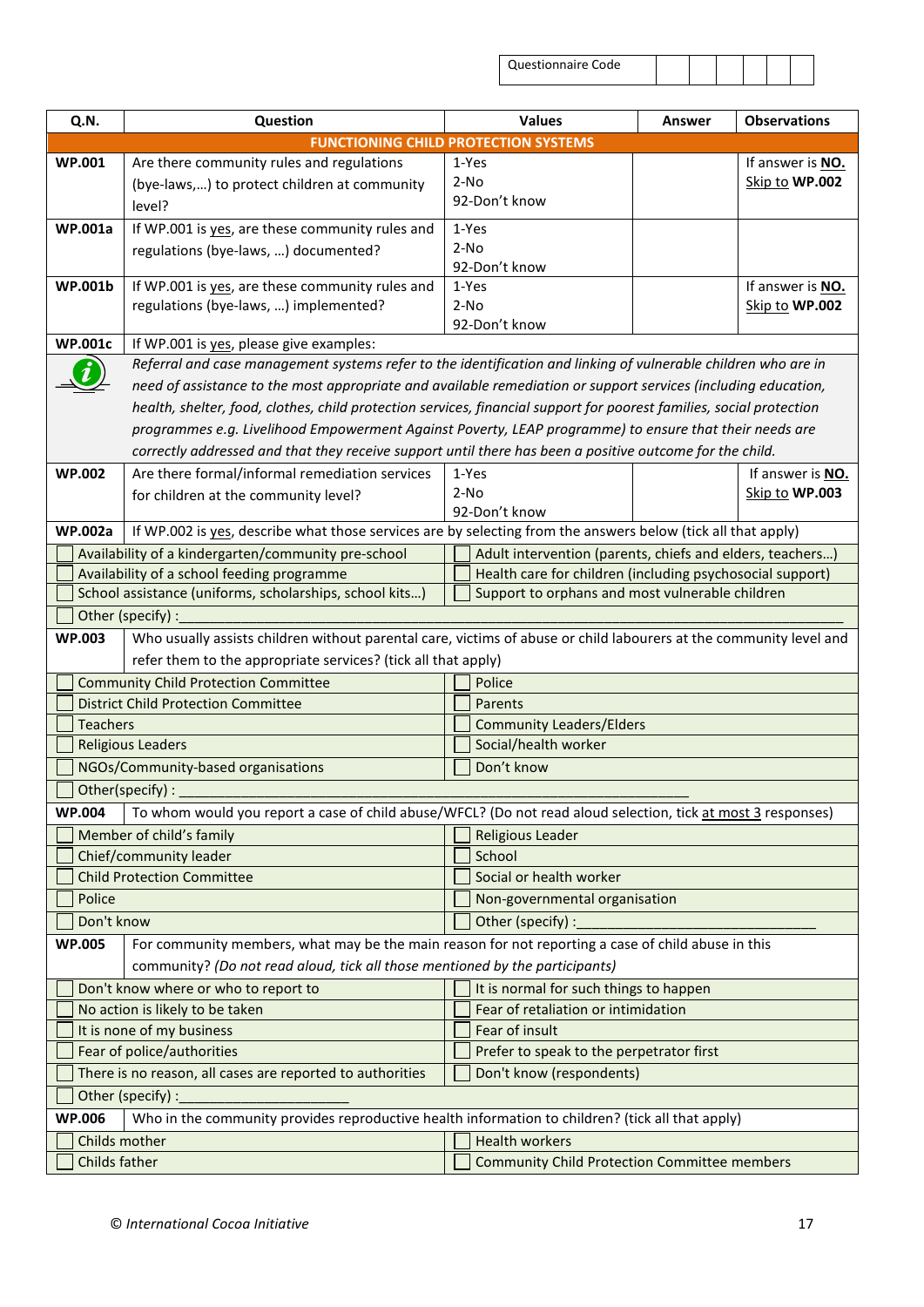| e Code |  |  |  |  |
|--------|--|--|--|--|
|        |  |  |  |  |

|                                                               | Other family members                                    |                                        | NGOs/Community-based organisations |  |      |                |                 |
|---------------------------------------------------------------|---------------------------------------------------------|----------------------------------------|------------------------------------|--|------|----------------|-----------------|
| <b>Teachers</b>                                               |                                                         |                                        | Don't know                         |  |      |                |                 |
|                                                               | Other (specify) :                                       |                                        |                                    |  |      |                |                 |
| <b>WP.007</b>                                                 | How satisfied are you with the current response         |                                        | $1 -$ very satisfied               |  |      |                | If answer is 2  |
|                                                               | to child protection issues and child protection         |                                        | 2 - moderately satisfied           |  |      |                | or 3, go to     |
|                                                               | services at the community and district level?           |                                        | 3-dissatisfied                     |  |      |                | WP.007a         |
| <b>WP.007a</b>                                                | If the response for WP.007 is 2 or 3, why is this       |                                        |                                    |  |      |                |                 |
|                                                               | the case and what can be done to improve the            |                                        |                                    |  |      |                |                 |
|                                                               | response and services?                                  |                                        |                                    |  |      |                |                 |
| <b>WP.008</b><br>What percentage of children in the community |                                                         | $1 -$ Few (0-40%)<br>2 - Some (41-69%) |                                    |  |      |                |                 |
|                                                               | have birth certificates?                                |                                        | 3 - Most (70-100%)                 |  |      |                |                 |
| <b>WP.008a</b>                                                | What is the school attendance rate of teachers?         |                                        | $1 - 95 - 100%$                    |  |      |                | If answer is 4  |
|                                                               |                                                         |                                        | $2 - 90 - 94%$                     |  |      |                | or 5, go to     |
|                                                               |                                                         |                                        | $3 - 80 - 89%$                     |  |      |                | WP.008b         |
|                                                               |                                                         |                                        | $4 - 70 - 79%$                     |  |      |                |                 |
|                                                               |                                                         |                                        | $5 -$ Less than 70%                |  |      |                |                 |
| <b>WP.008b</b>                                                | If WP.008a is 4 or 5, what is the main reason for this? |                                        |                                    |  |      |                |                 |
| Ill-health                                                    | Distance to school                                      | <b>Teachers training</b>               | Other (specify)                    |  |      |                |                 |
| <b>WP.009</b>                                                 | Are there certain months during the year when           |                                        | 1-Yes                              |  |      |                | If answer is    |
|                                                               | some households in the community reduce the             |                                        | $2-NO$                             |  |      |                | NO. Skip to the |
|                                                               | number of meals eaten per day or reduce the             |                                        | 92-Don't know                      |  |      |                | next section    |
|                                                               | portion of their meals?                                 |                                        |                                    |  |      |                |                 |
| <b>WP.009a</b>                                                | If WP.009 is yes, which months? (tick all that apply)   |                                        |                                    |  |      |                |                 |
| January                                                       |                                                         | February                               |                                    |  |      | March          |                 |
| April                                                         |                                                         | May                                    |                                    |  | June |                |                 |
| July                                                          |                                                         | August                                 | September                          |  |      |                |                 |
| October                                                       |                                                         | November                               |                                    |  |      | December       |                 |
|                                                               |                                                         |                                        | <b>ACCESS TO SERVICES</b>          |  |      |                |                 |
| <b>WS.001</b>                                                 | Is there a functional safe water point (a hand          |                                        | 1-Yes                              |  |      |                |                 |
|                                                               | dug/protected well, borehole, standpipe) in the         |                                        | $2-NO$                             |  |      |                |                 |
|                                                               | community?                                              |                                        |                                    |  |      |                |                 |
| <b>WS.001a</b>                                                | If WS.001 is either yes or no, how long does it         |                                        | Time                               |  |      |                |                 |
|                                                               | take to go, collect water from a functional safe        |                                        | (in minutes)                       |  |      |                |                 |
|                                                               | water source (a well, borehole, standpipe) and          |                                        |                                    |  |      | minutes        |                 |
|                                                               | then return home?                                       |                                        |                                    |  |      |                |                 |
| <b>WS.001b</b>                                                | If WS.001 is no, at what distance (km) is the           |                                        |                                    |  |      |                |                 |
|                                                               | nearest functional safe water point?                    |                                        | Distance (km)                      |  |      | ------------km |                 |
| <b>WS.001c</b>                                                | Which family member is usually responsible for          |                                        | 1-Father                           |  |      |                |                 |
|                                                               | collecting water?                                       |                                        | 2-Mother                           |  |      |                |                 |
|                                                               |                                                         |                                        | 3-Daughter                         |  |      |                |                 |
|                                                               |                                                         |                                        | 4-Son                              |  |      |                |                 |
|                                                               |                                                         |                                        | 5-Other (specify)                  |  |      |                |                 |
|                                                               |                                                         |                                        |                                    |  |      |                |                 |
|                                                               |                                                         |                                        |                                    |  |      |                |                 |
|                                                               |                                                         |                                        |                                    |  |      |                |                 |
|                                                               |                                                         |                                        |                                    |  |      |                |                 |
|                                                               |                                                         |                                        |                                    |  |      |                |                 |
|                                                               |                                                         |                                        |                                    |  |      |                |                 |
|                                                               |                                                         |                                        |                                    |  |      |                |                 |
|                                                               |                                                         |                                        |                                    |  |      |                |                 |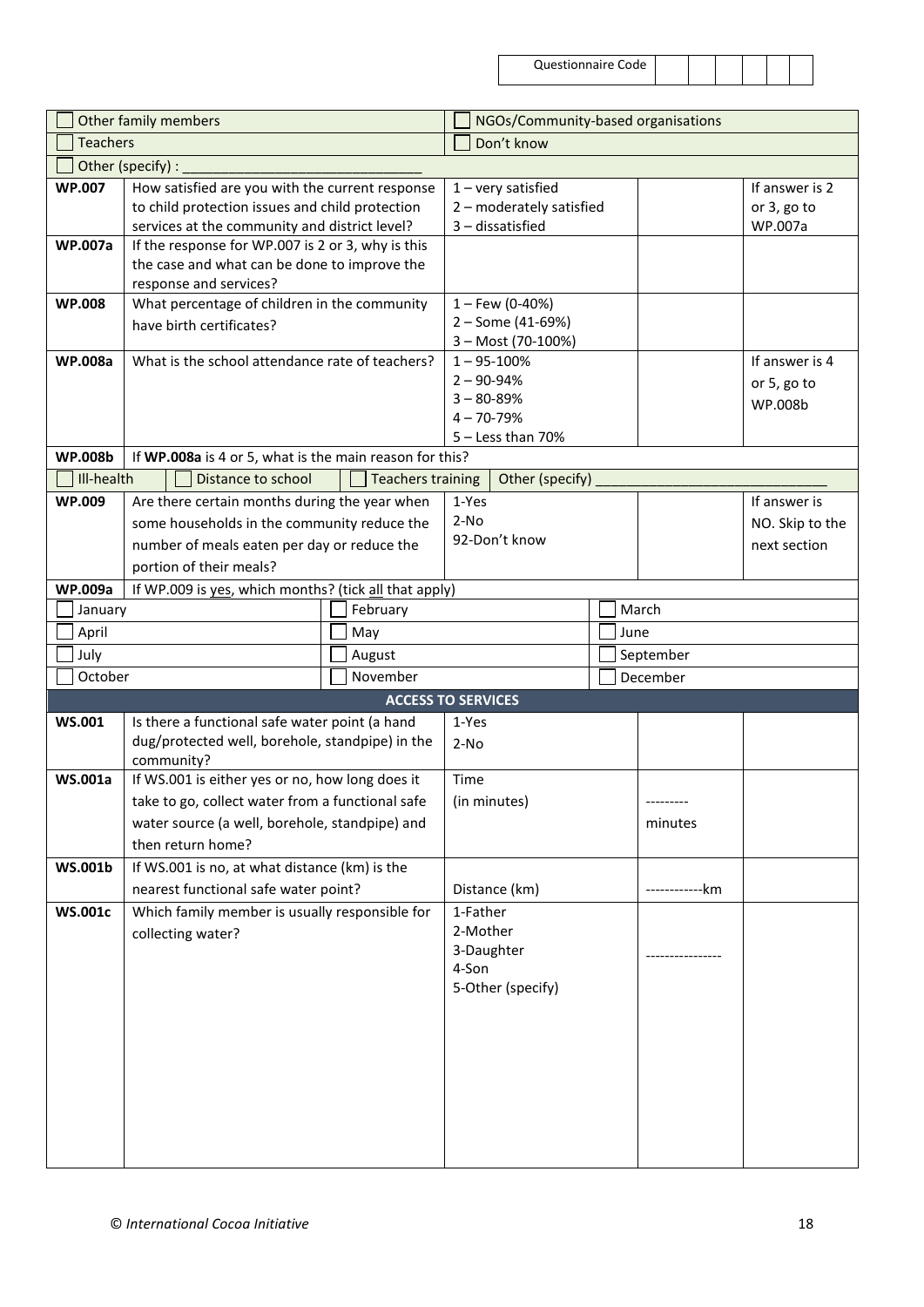$\mathcal{L}_{\text{max}}$ 

|                |                                                                                                                                                                                                                                                                                                                                                                                                                                                                                                                                                                       |                             | <b>Sub group CHILDREN</b> |        |                                                            |  |
|----------------|-----------------------------------------------------------------------------------------------------------------------------------------------------------------------------------------------------------------------------------------------------------------------------------------------------------------------------------------------------------------------------------------------------------------------------------------------------------------------------------------------------------------------------------------------------------------------|-----------------------------|---------------------------|--------|------------------------------------------------------------|--|
|                | In order to complete this questionnaire, the ICI-DI should organize a focus group with children. To achieve<br>representativeness, several parameters can be taken into account, such as children population size in the<br>community, gender, and different social and age groups, if possible. To ensure good management of the<br>discussion, the groups should have a size between 12 and 15 participants, preferably an odd number. In all cases,<br>the ICI-DI have to choose only one answer per question, which should be agreed on with the FGD participants |                             |                           |        |                                                            |  |
|                | Focus group discussions with children must be adapted in order to facilitate communication and obtain more                                                                                                                                                                                                                                                                                                                                                                                                                                                            |                             |                           |        |                                                            |  |
|                | accurate responses.                                                                                                                                                                                                                                                                                                                                                                                                                                                                                                                                                   |                             |                           |        |                                                            |  |
|                | <b>INCLUSIVE COMMUNITY EMPOWERMENT</b>                                                                                                                                                                                                                                                                                                                                                                                                                                                                                                                                |                             |                           |        |                                                            |  |
| Q.N.           | Question                                                                                                                                                                                                                                                                                                                                                                                                                                                                                                                                                              |                             | <b>Values</b>             | Answer | <b>Observations</b>                                        |  |
| <b>CE.001</b>  | Is there a child protection club in your                                                                                                                                                                                                                                                                                                                                                                                                                                                                                                                              | 1-Yes                       |                           |        | If answer is NO. Skip to                                   |  |
|                | community?                                                                                                                                                                                                                                                                                                                                                                                                                                                                                                                                                            | $2-NO$                      |                           |        | <b>CE.002</b>                                              |  |
|                |                                                                                                                                                                                                                                                                                                                                                                                                                                                                                                                                                                       |                             | 92-Don't know             |        |                                                            |  |
| <b>CE.001a</b> | If CE.001 is yes, how often does the child                                                                                                                                                                                                                                                                                                                                                                                                                                                                                                                            |                             | At least once:            |        |                                                            |  |
|                | protection club in your community meet?                                                                                                                                                                                                                                                                                                                                                                                                                                                                                                                               |                             | 1-every month             |        |                                                            |  |
|                |                                                                                                                                                                                                                                                                                                                                                                                                                                                                                                                                                                       |                             | 2-every 3 months          |        |                                                            |  |
|                |                                                                                                                                                                                                                                                                                                                                                                                                                                                                                                                                                                       |                             | 3-every 6 months          |        |                                                            |  |
|                |                                                                                                                                                                                                                                                                                                                                                                                                                                                                                                                                                                       |                             | 4-other (specify)         |        |                                                            |  |
| <b>CE.002</b>  | Is there a Community Child Protection                                                                                                                                                                                                                                                                                                                                                                                                                                                                                                                                 | 1-Yes<br>$2-NO$             |                           |        |                                                            |  |
|                | Committee (CCPC) in your community?                                                                                                                                                                                                                                                                                                                                                                                                                                                                                                                                   |                             | 92-Don't know             |        |                                                            |  |
| <b>CE.002a</b> | Do CCPC members or community leaders                                                                                                                                                                                                                                                                                                                                                                                                                                                                                                                                  | 1-Yes                       |                           |        | If answer is NO. Skip to                                   |  |
|                | seek your views on community child                                                                                                                                                                                                                                                                                                                                                                                                                                                                                                                                    | $2-NO$                      |                           |        | CP.001                                                     |  |
|                | protection decision-making (e.g. CAP                                                                                                                                                                                                                                                                                                                                                                                                                                                                                                                                  |                             | 92-Don't know             |        |                                                            |  |
|                | development)?                                                                                                                                                                                                                                                                                                                                                                                                                                                                                                                                                         |                             |                           |        |                                                            |  |
| <b>CE.002b</b> | If CE.002a is yes, what issues were your                                                                                                                                                                                                                                                                                                                                                                                                                                                                                                                              |                             |                           |        |                                                            |  |
|                | views sought on? (Please specify)                                                                                                                                                                                                                                                                                                                                                                                                                                                                                                                                     |                             |                           |        |                                                            |  |
|                | <b>FUNCTIONING CHILD PROTECTION SYSTEMS</b>                                                                                                                                                                                                                                                                                                                                                                                                                                                                                                                           |                             |                           |        |                                                            |  |
|                | For question CP.001, please rephrase the sentence with your own words in order to be understood by the                                                                                                                                                                                                                                                                                                                                                                                                                                                                |                             |                           |        |                                                            |  |
|                | children. Do not give them the multiple choice options below but let them answer and then select the most                                                                                                                                                                                                                                                                                                                                                                                                                                                             |                             |                           |        |                                                            |  |
|                | common answer given by the children themselves.                                                                                                                                                                                                                                                                                                                                                                                                                                                                                                                       |                             |                           |        |                                                            |  |
| CP.001         | If your friend is experiencing violence, abuse or has a personal problem but is unable to tell his/her own parents,                                                                                                                                                                                                                                                                                                                                                                                                                                                   |                             |                           |        |                                                            |  |
|                | who are the most approachable, available and able to help person or group that you would report the case to?                                                                                                                                                                                                                                                                                                                                                                                                                                                          |                             |                           |        |                                                            |  |
|                | (tick at most 3 answers)                                                                                                                                                                                                                                                                                                                                                                                                                                                                                                                                              |                             |                           |        |                                                            |  |
| My parents     |                                                                                                                                                                                                                                                                                                                                                                                                                                                                                                                                                                       |                             | Community Leader/Elder    |        |                                                            |  |
|                | <b>Community Child Protection Committee</b>                                                                                                                                                                                                                                                                                                                                                                                                                                                                                                                           |                             | Religious Leader          |        |                                                            |  |
| <b>Teacher</b> |                                                                                                                                                                                                                                                                                                                                                                                                                                                                                                                                                                       |                             | Police                    |        |                                                            |  |
| Don't know     |                                                                                                                                                                                                                                                                                                                                                                                                                                                                                                                                                                       | I would not report the case |                           |        |                                                            |  |
|                | <b>Child Protection Club</b>                                                                                                                                                                                                                                                                                                                                                                                                                                                                                                                                          | Other (specify) :           |                           |        |                                                            |  |
|                | Referral systems is a mechanism where children who are in need of assistance are identified and linked/referred                                                                                                                                                                                                                                                                                                                                                                                                                                                       |                             |                           |        |                                                            |  |
|                | to the most appropriate remediation or support services (including child protection, education, health, shelter,                                                                                                                                                                                                                                                                                                                                                                                                                                                      |                             |                           |        |                                                            |  |
|                | clothes and food support) to ensure that their needs are correctly addressed. Please rephrase the sentence with                                                                                                                                                                                                                                                                                                                                                                                                                                                       |                             |                           |        |                                                            |  |
|                | your own words in order to be understood by the children. Do not give them the multiple choice options below                                                                                                                                                                                                                                                                                                                                                                                                                                                          |                             |                           |        |                                                            |  |
|                | but let them answer and then select the answers that they used.                                                                                                                                                                                                                                                                                                                                                                                                                                                                                                       |                             |                           |        |                                                            |  |
| CP.002         | Have you benefited, or do you have friends                                                                                                                                                                                                                                                                                                                                                                                                                                                                                                                            |                             | 1-Yes                     |        | If answer is NO. Skip to                                   |  |
|                | who have benefited, from referral systems,                                                                                                                                                                                                                                                                                                                                                                                                                                                                                                                            |                             | $2-NO$                    |        | <b>End section</b>                                         |  |
|                | services and remedial support to children at                                                                                                                                                                                                                                                                                                                                                                                                                                                                                                                          |                             | 92-Don't know             |        |                                                            |  |
|                | the community level?                                                                                                                                                                                                                                                                                                                                                                                                                                                                                                                                                  |                             |                           |        |                                                            |  |
| CP.002a        | If CP.002 is yes, please select the answers mentioned by the children from the options below (tick all that apply)                                                                                                                                                                                                                                                                                                                                                                                                                                                    |                             |                           |        |                                                            |  |
|                | Availability of a kindergarten                                                                                                                                                                                                                                                                                                                                                                                                                                                                                                                                        |                             |                           |        | Adult intervention (parents, chiefs and elders, teachers,) |  |
|                | Availability of a school feeding programme                                                                                                                                                                                                                                                                                                                                                                                                                                                                                                                            |                             | Health care for children  |        |                                                            |  |
|                | School assistance (uniforms, scholarships, school kits,)                                                                                                                                                                                                                                                                                                                                                                                                                                                                                                              |                             |                           |        | Support to orphans (including accommodation)               |  |
|                | Other (specify) :                                                                                                                                                                                                                                                                                                                                                                                                                                                                                                                                                     |                             |                           |        |                                                            |  |
|                |                                                                                                                                                                                                                                                                                                                                                                                                                                                                                                                                                                       |                             |                           |        |                                                            |  |

Ē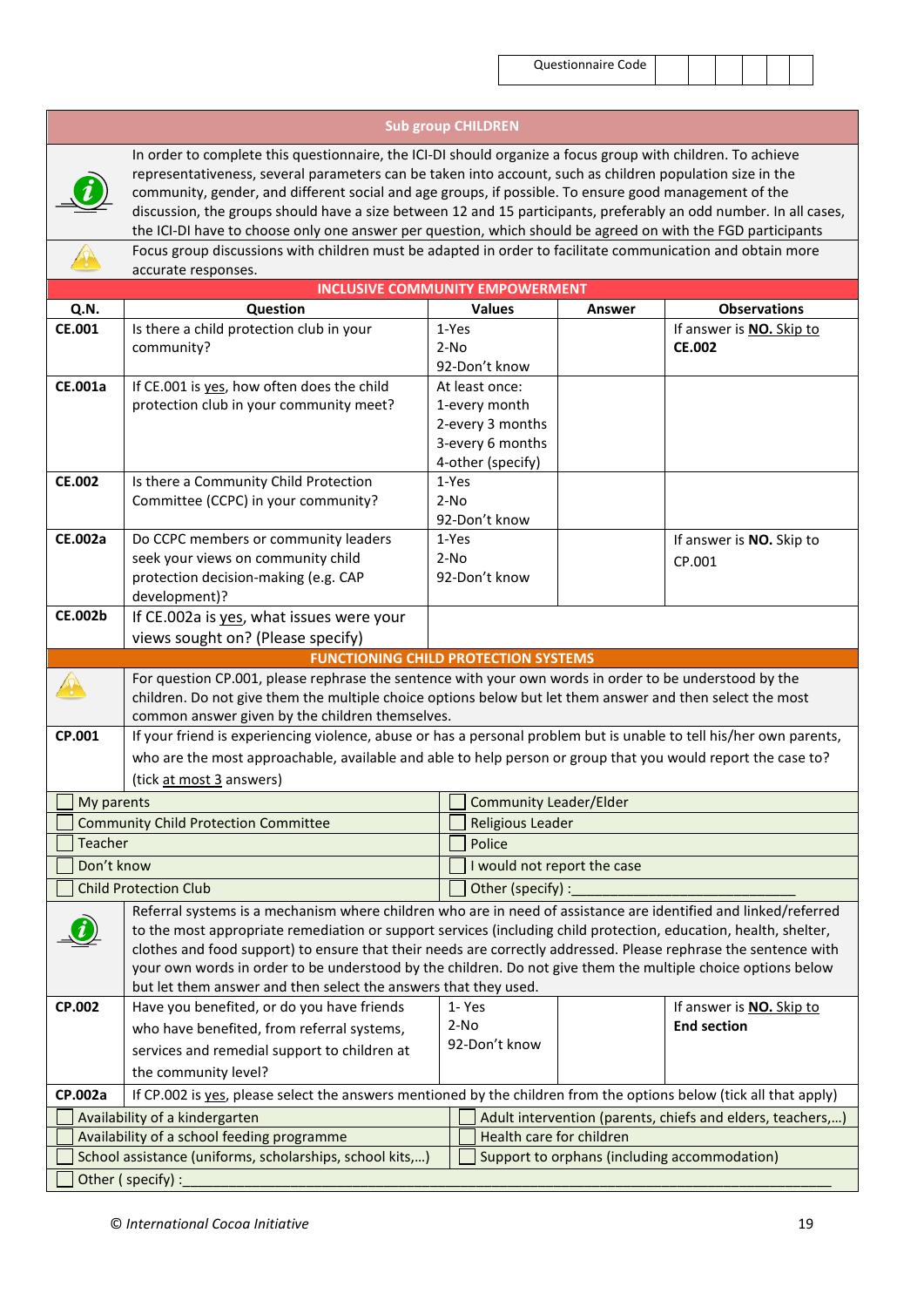$\boldsymbol{i}$ 

**Sub group FARMERS / OTHER ORGANISATIONS (Extension services, Cooperatives, License-purchase/Buyers, NGOs)** In order to complete this questionnaire, the ICI-DI should organize a focus group discussion. The group should be

representative of the farmers in the community. To achieve representativeness, parameters such as the size of the farms or the status of the farmers (land owners or not) should be taken into account. To ensure good management of the discussion, the group should have a size between 12 and 15 participants, preferably an odd number. In all cases, the ICI-DI have to choose only one answer per question, which should be agreed on with the FGD participants.

#### **CROPS AND FARMING**

Question L001 to L002 can be answered by the farmers and if they don't know the answer, the ICI-DI should get the figure from the license purchase company, cooperatives or extension officers working in the community. Specify the unit of L.001 (if value is in acres or poles).

| Q.N.   | Question                                                                                                    | <b>Values</b>   | Answer                                 | <b>Observations</b>         |
|--------|-------------------------------------------------------------------------------------------------------------|-----------------|----------------------------------------|-----------------------------|
| L.001  | What is the average cocoa farm size per farmer in the                                                       | Number (in      |                                        |                             |
|        | community?                                                                                                  | acres or poles) |                                        |                             |
| L.001a |                                                                                                             | Number of       |                                        |                             |
|        | How many women and men in the community are cocoa                                                           | female farmers  |                                        |                             |
|        | farmers?                                                                                                    | Number of       |                                        |                             |
|        |                                                                                                             | male farmers    |                                        |                             |
| L.002  | What is the average cocoa production per farmer per year                                                    | Number (in      |                                        |                             |
|        | in the community?                                                                                           | bags) per       |                                        |                             |
|        |                                                                                                             | farmer          |                                        |                             |
|        | For question L.002a, if neither the farmers, license purchasing companies nor extension officers have the   |                 |                                        |                             |
|        | answer, this can be obtained by multiplying the number in L.001a and L.001b by the number recorded in L.002 |                 |                                        |                             |
| L.002a | What is the average total cocoa production of the                                                           | Number (in      |                                        |                             |
|        | community per year?                                                                                         | bags)           |                                        |                             |
|        | Question L.003 to L.006 can be answered by the farmers, if they know the answer, if not, one should get the |                 |                                        |                             |
|        | answer by asking the Cooperatives, NGOs or other actors who implement the training activities in the        |                 |                                        |                             |
| L.003  | Are training/extension services or Farmers Field Schools                                                    | 1-Yes           |                                        | If answer is                |
|        | delivered in this community?                                                                                | $2-NO$          |                                        | NO. Skip to                 |
|        |                                                                                                             | 92-Don't know   |                                        | L.004                       |
| L.003a |                                                                                                             | Number of       |                                        |                             |
|        |                                                                                                             | women trained   | Don't know                             |                             |
|        | How many female and male farmers from the community                                                         | Number of       |                                        |                             |
|        | have been trained in the last 18 months?                                                                    | men trained     |                                        |                             |
|        |                                                                                                             |                 | Don't know                             |                             |
|        | <b>Document check, participant list or training reports</b>                                                 |                 | Tick the box if document is available. |                             |
| L.004  | Are farming inputs (recommended fertilisers, pesticides,                                                    | 1-Yes           |                                        |                             |
|        | etc.) available in the district?                                                                            | $2-NO$          |                                        |                             |
| L.004a | Can farmers afford inputs (recommended fertilisers,                                                         | 1-Yes           |                                        |                             |
|        | pesticides, etc.)?                                                                                          | $2-NO$          |                                        |                             |
| L.005  |                                                                                                             | 92-Don't know   |                                        |                             |
|        | Is casual adult labour (by-day) available in this community<br>throughout the year?                         | 1-Yes<br>$2-NO$ |                                        | If answer is<br>NO. Skip to |
|        |                                                                                                             | 92-Don't Know   |                                        | L.005c                      |
| L.005a | Can farmers afford to hire casual adult labour throughout                                                   | 1-Yes           |                                        |                             |
|        | the year?                                                                                                   | $2-NO$          |                                        |                             |
|        |                                                                                                             | 92-Don't Know   |                                        |                             |
| L.005b | If L.005 is yes, what is the average cost per day for adult                                                 | Cost            |                                        |                             |
|        | farm labour?                                                                                                |                 |                                        |                             |
| L.005c | Is there a group that undertakes agricultural services and                                                  | 1-Yes           |                                        |                             |
|        | provides commercial labour for farms in the community?                                                      | $2-NO$          |                                        |                             |
|        |                                                                                                             | 92-Don't know   |                                        |                             |
| L.005d | Is there shared labour (Nnoboa) in the community?                                                           | 1-Yes           |                                        |                             |
|        |                                                                                                             | $2-NO$          |                                        |                             |
|        |                                                                                                             | 92-Don't know   |                                        |                             |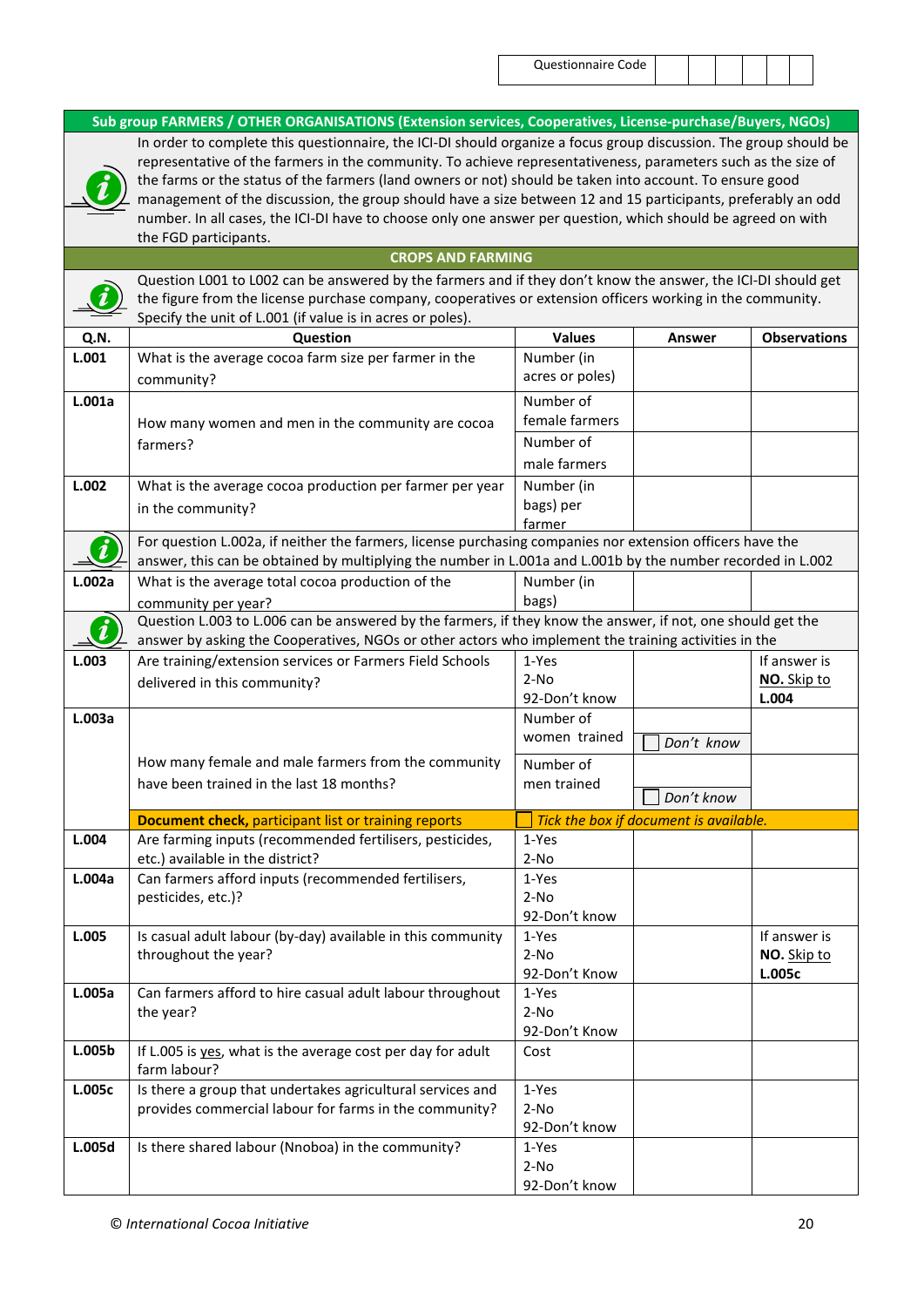| Questionnaire Code |  |
|--------------------|--|
|--------------------|--|

#### **Sub group: SCHOOL TEACHERS/HEADMASTER/ HEAD MISTRESS/HEAD TEACHER/PTA AND SMC MEMBERS**

To complete this questionnaire the ICI-DI have to interview the school Headmaster/Headmistress, Head Teacher or one teacher who has information about school indicators (and also physically check the school records). If it is not possible to get an interview with the headmaster/mistress or teachers, the ICI-DI should organize a meeting with the District authority to obtain this information or get the authorization to access it. In all cases, the ICI-DI have to choose only one answer per question. ICI-DI must record the school data only for the children that come from within the community. To achieve this, the ICI-DI should cross-check the list of children from the community enrolled in school documented in the community registry with the records given by the teachers and SMC.

| <b>EDUCATION</b> |                                                                                                              |                                    |                                |             |                         |              |  |  |
|------------------|--------------------------------------------------------------------------------------------------------------|------------------------------------|--------------------------------|-------------|-------------------------|--------------|--|--|
| <b>DD.002</b>    | <b>Name of the School</b>                                                                                    |                                    | <b>GPS Coordinates</b>         |             | School reference person |              |  |  |
| <b>DD.002</b>    |                                                                                                              | Latitude                           |                                |             |                         |              |  |  |
| а                |                                                                                                              |                                    |                                |             |                         |              |  |  |
| <b>DD.002</b>    |                                                                                                              | Longitude                          |                                |             |                         |              |  |  |
| b                |                                                                                                              |                                    |                                |             |                         |              |  |  |
| <b>DD.002</b>    | Date of school visit                                                                                         |                                    |                                |             |                         |              |  |  |
| c                |                                                                                                              |                                    |                                |             |                         |              |  |  |
|                  |                                                                                                              | Term time<br>$1 -$<br>(school open |                                |             |                         |              |  |  |
| <b>DD.002</b>    | School period during visit                                                                                   | days)                              |                                |             |                         |              |  |  |
| d                |                                                                                                              | School<br>$2 -$                    |                                |             |                         |              |  |  |
|                  |                                                                                                              | holidays                           |                                |             |                         |              |  |  |
|                  | Only the children from the community enrolled in school should be counted and recorded below. Information on |                                    |                                |             |                         |              |  |  |
|                  | children enrolled in school from outside of the community can only be provided in question D.003b.           |                                    |                                |             |                         |              |  |  |
|                  | Number of children in the community enrolled in                                                              |                                    | <b>Girls</b>                   | <b>Boys</b> |                         | <b>Total</b> |  |  |
| <b>DD.003</b>    | primary schools (public and private schools) last                                                            |                                    |                                |             |                         |              |  |  |
|                  | academic year                                                                                                |                                    |                                |             |                         |              |  |  |
| D.003a           | Number of children in the community aged 6-11                                                                |                                    |                                |             |                         |              |  |  |
| а                | years enrolled in primary schools (public and private                                                        |                                    |                                |             |                         |              |  |  |
|                  | schools) last academic year                                                                                  |                                    |                                |             |                         |              |  |  |
|                  | Number of children in the community enrolled in                                                              |                                    |                                |             |                         |              |  |  |
| D.003a           | primary schools (public and private schools) last                                                            |                                    |                                |             |                         |              |  |  |
|                  | academic year that had birth certificates                                                                    |                                    | Don't know                     | Don't know  | Don't know              |              |  |  |
|                  |                                                                                                              |                                    |                                |             |                         |              |  |  |
|                  |                                                                                                              |                                    | 1- Yes                         |             | $\Box$                  |              |  |  |
|                  | Did the primary school enrol children from other                                                             |                                    | If yes, how many children from |             |                         |              |  |  |
| D.003b           | communities during the last academic year?                                                                   |                                    | outside of the community were  |             |                         |              |  |  |
|                  | (excluding the hamlet population)                                                                            |                                    | enrolled?                      |             |                         |              |  |  |
|                  |                                                                                                              |                                    | $2 -$<br>No                    |             | $\Box$                  |              |  |  |
|                  | How many children from the community were                                                                    |                                    | <b>Girls</b>                   | <b>Boys</b> | <b>Total</b>            | No. of       |  |  |
| E.000            | enrolled in the first year of primary school (Primary                                                        |                                    |                                |             |                         | classrooms   |  |  |
|                  | 1) last academic year?                                                                                       |                                    |                                |             |                         |              |  |  |
|                  |                                                                                                              |                                    |                                |             |                         |              |  |  |
| E.000a           | How many children from the community were                                                                    |                                    |                                |             |                         |              |  |  |
|                  | enrolled in the second year of primary school                                                                |                                    |                                |             |                         |              |  |  |
| E.000b           | (Primary 2) last academic year?<br>How many children from the community were                                 |                                    |                                |             |                         |              |  |  |
|                  | enrolled in the third year of primary school (Primary                                                        |                                    |                                |             |                         |              |  |  |
|                  | 3) last academic year?                                                                                       |                                    |                                |             |                         |              |  |  |
| E.000c           | How many children from the community were                                                                    |                                    |                                |             |                         |              |  |  |
|                  | enrolled in the fourth year of primary school                                                                |                                    |                                |             |                         |              |  |  |
|                  | (Primary 4) last academic year?                                                                              |                                    |                                |             |                         |              |  |  |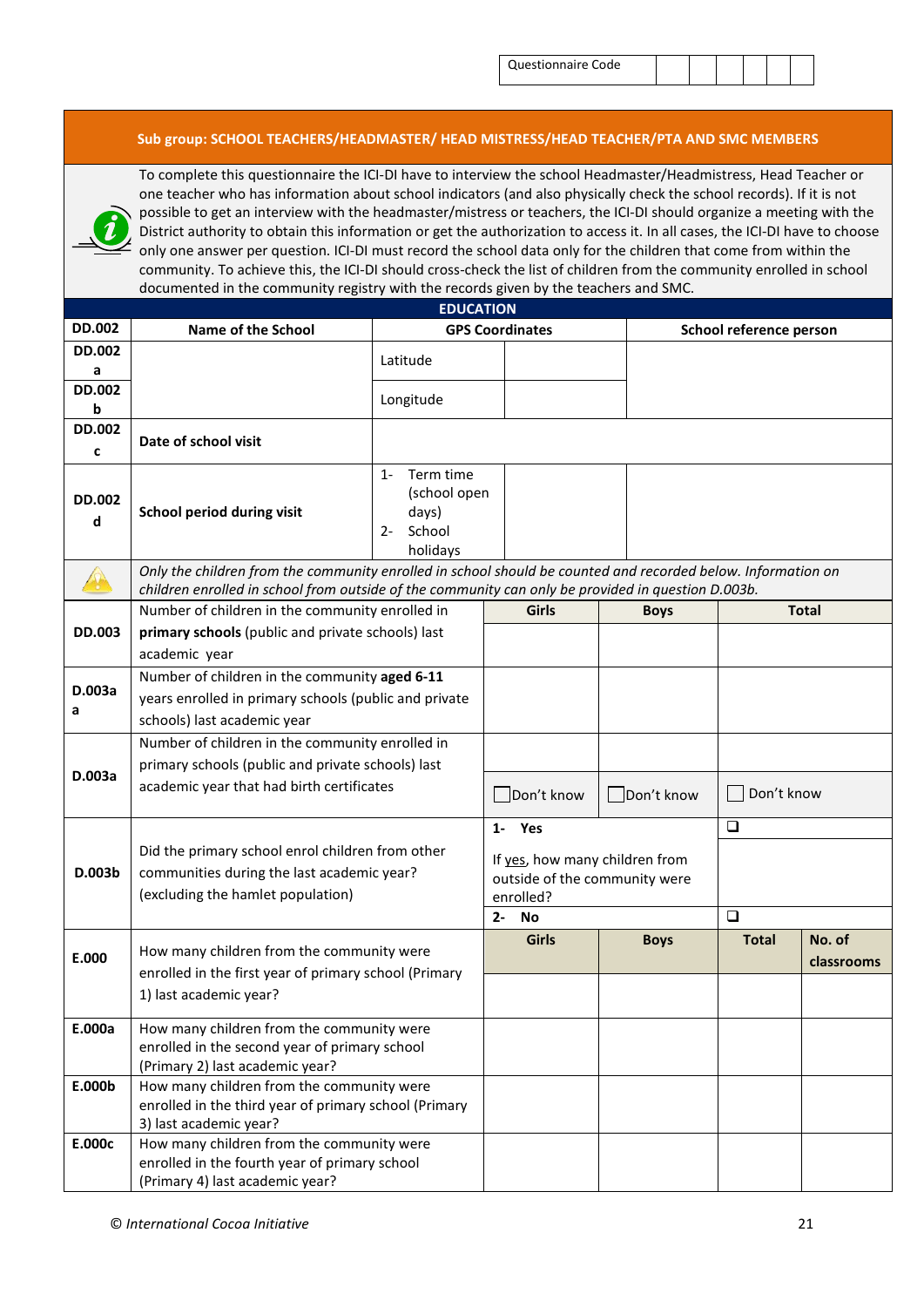| Questionnaire Code |  |
|--------------------|--|
|--------------------|--|

| E.000d     | How many children from the community were                                                                                 |                           |                                                          |            |                                    |         |
|------------|---------------------------------------------------------------------------------------------------------------------------|---------------------------|----------------------------------------------------------|------------|------------------------------------|---------|
|            | enrolled in the fifth year of primary school (Primary                                                                     |                           |                                                          |            |                                    |         |
|            | 5) last academic year?                                                                                                    |                           |                                                          |            |                                    |         |
|            | How many children from the community were                                                                                 |                           |                                                          |            |                                    |         |
| E.000e     | enrolled in the last academic year of primary school                                                                      |                           |                                                          |            |                                    |         |
|            | (Primary 6) last year?                                                                                                    |                           |                                                          |            |                                    |         |
|            | <b>Document check</b>                                                                                                     |                           | Tick the box if document is available. If not available, |            |                                    |         |
|            | <b>School registers</b>                                                                                                   |                           | please explain why:                                      |            |                                    |         |
|            |                                                                                                                           |                           |                                                          |            |                                    |         |
|            |                                                                                                                           |                           |                                                          |            |                                    |         |
| E.001      | How many of the children enrolled in the last year of the primary school (Primary 6) last                                 |                           |                                                          |            |                                    |         |
|            | academic year are now enrolled in a Junior Secondary School?                                                              |                           |                                                          |            |                                    |         |
|            | To calculate the attendance rate, the ICI-DI has to get the average attendance for each grade (class) over the previous   |                           |                                                          |            |                                    |         |
|            | school year. To do this, the ICI-DI can consult the school records or ask the teachers. After obtaining these data, the   |                           |                                                          |            |                                    |         |
|            |                                                                                                                           |                           |                                                          |            |                                    |         |
|            | ICI-DI should perform the following operation: A. - Add all percentages (i.e. the attendance rate of the 1st grade (class |                           |                                                          |            |                                    |         |
|            | 1) through 6th grade (class 6), E.g. (90%+80%+90%+76%+65%+50%) = 451 B. Divide the number obtained by the                 |                           |                                                          |            |                                    |         |
|            | number of grades in the school $(451/6 = 75.17%)$ .                                                                       |                           |                                                          |            |                                    |         |
|            | The method is used only to calculate the rate when the data sources are in percentage. If the data collected by IPs are   |                           |                                                          |            |                                    |         |
|            | absolute numbers, i.e. the number of children attending for a period X, the percentage should be calculated (number       |                           |                                                          |            |                                    |         |
|            | of attending children divided by the total number of registered children, multiplied by 100, for each grade).             |                           |                                                          |            |                                    |         |
| E.002      | What was the total attendance rate over the last academic school year?                                                    |                           |                                                          | Rate %     |                                    |         |
| E.002a     | What was the total attendance rate for boys and girls over the last                                                       |                           |                                                          | Girls      | Boys                               |         |
| a          | academic year?                                                                                                            |                           |                                                          |            |                                    |         |
|            |                                                                                                                           |                           |                                                          |            |                                    |         |
|            |                                                                                                                           |                           |                                                          |            |                                    |         |
| E.002a     | What was the attendance rate of Primary One for boys and girls over the                                                   |                           |                                                          | Girls      | Boys                               |         |
|            | last academic school year?                                                                                                |                           |                                                          |            |                                    |         |
|            |                                                                                                                           |                           |                                                          |            |                                    |         |
| E.002b     | What was the attendance rate of Primary 6 over the last academic school                                                   |                           |                                                          | Girls      | <b>Boys</b>                        |         |
|            | year?                                                                                                                     |                           |                                                          |            |                                    |         |
|            |                                                                                                                           |                           |                                                          |            |                                    |         |
| E.003      | What was the total dropout rate over the last academic school year?                                                       |                           |                                                          | Rate %     |                                    |         |
| E.003a     | What was the total dropout rate for boys and girls over the last academic                                                 |                           |                                                          | Girls      |                                    |         |
| a          |                                                                                                                           |                           |                                                          |            | Boys                               |         |
|            | school year?                                                                                                              |                           |                                                          |            |                                    |         |
| E.003a     | What was the dropout rate of Primary 1 for boys and girls over the                                                        |                           |                                                          | Girls      | Boys                               |         |
|            |                                                                                                                           |                           |                                                          |            |                                    |         |
|            | previous school year?                                                                                                     |                           |                                                          |            |                                    |         |
| E.003b     | What is the dropout rate of Primary 6 for boys and girls over the previous                                                |                           |                                                          | Girls      | Boys                               |         |
|            | school year?                                                                                                              |                           |                                                          |            |                                    |         |
|            |                                                                                                                           |                           |                                                          |            |                                    |         |
| E.003c     | Why did children drop out of school? (tick all that apply)                                                                |                           |                                                          |            |                                    |         |
|            | Working (agricultural activities)                                                                                         |                           | Insufficient money for school fees                       |            | Distance to school                 |         |
|            |                                                                                                                           |                           |                                                          |            |                                    |         |
| III-health |                                                                                                                           | Pregnancy                 |                                                          |            | Engaged in other social activities |         |
|            | Loose interest in school/difficultly in                                                                                   | Working (non-agricultural |                                                          | Don't know |                                    |         |
| learning   |                                                                                                                           | activities)               |                                                          |            |                                    |         |
|            | Other (specify) :                                                                                                         |                           |                                                          |            |                                    |         |
| E.004      | Were there certain months during the last academic year when children                                                     |                           |                                                          | 1-Yes      |                                    | If NO.  |
|            | from the community attended school less frequently?                                                                       |                           |                                                          | $2-NO$     |                                    | Skip to |
|            |                                                                                                                           |                           |                                                          | 92-Don't   |                                    | E.005   |
|            |                                                                                                                           |                           |                                                          | know       |                                    |         |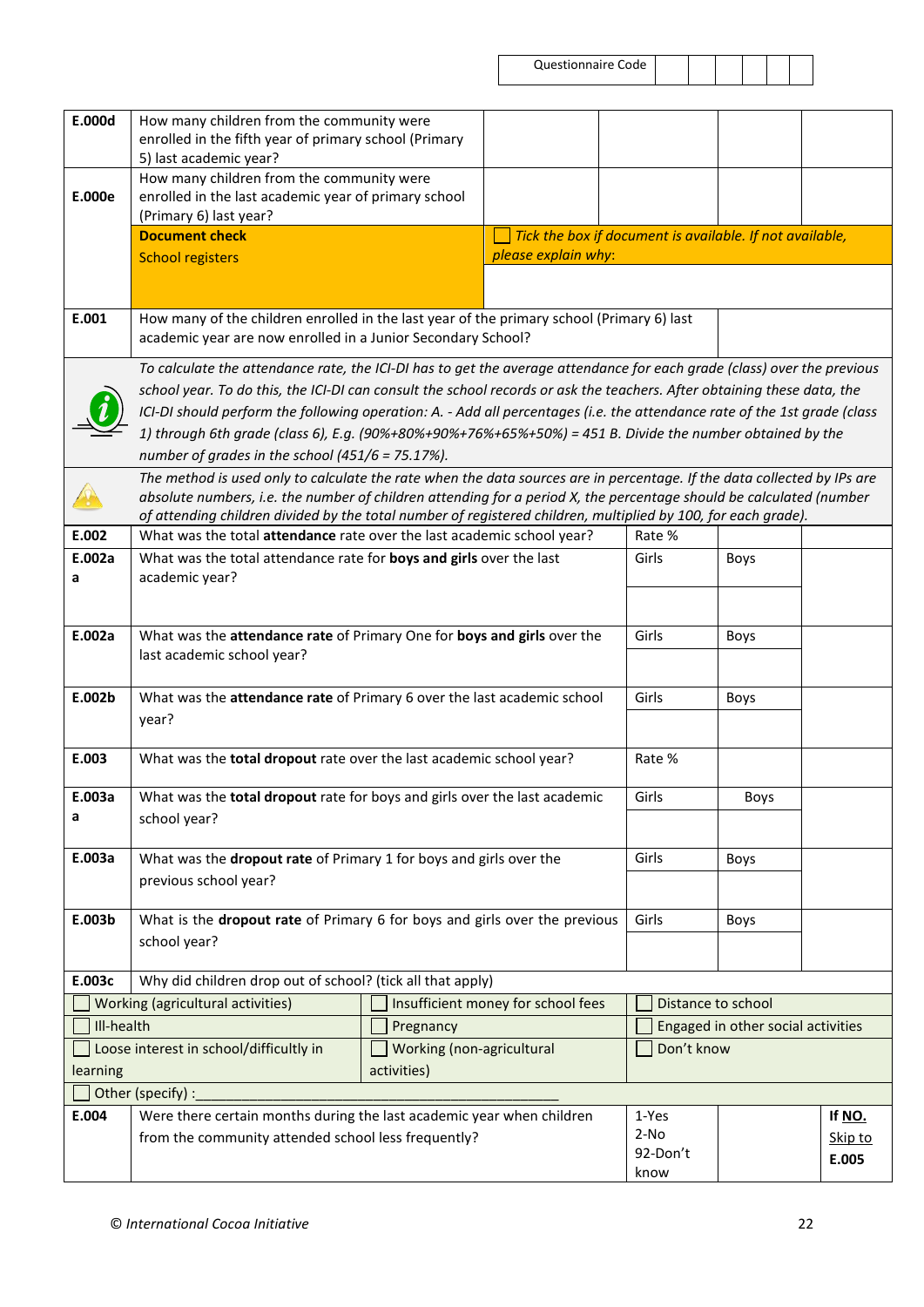| <b>Questionnaire Code</b> |  |
|---------------------------|--|
|---------------------------|--|

| E.004a   | If E.004 is yes, which months (tick all that apply)                                                                                                 |             |                                    |                           |       |                    |                                    |         |
|----------|-----------------------------------------------------------------------------------------------------------------------------------------------------|-------------|------------------------------------|---------------------------|-------|--------------------|------------------------------------|---------|
|          | January                                                                                                                                             |             | February                           |                           | March |                    |                                    |         |
| April    |                                                                                                                                                     |             | May                                |                           |       | June               |                                    |         |
| July     |                                                                                                                                                     |             | August                             |                           |       | September          |                                    |         |
|          | October                                                                                                                                             |             | November                           |                           |       | December           |                                    |         |
|          | Don't know                                                                                                                                          |             |                                    |                           |       |                    |                                    |         |
| E.004b   | If E.004 is yes, why were children absent at this time? (tick all that apply)                                                                       |             |                                    |                           |       |                    |                                    |         |
|          | Working (agricultural activities)                                                                                                                   |             | Insufficient money for school fees |                           |       | Distance to school |                                    |         |
|          | Ill-health                                                                                                                                          |             | Drop-out of school                 |                           |       |                    | Engaged in other social activities |         |
|          | Loose interest in school/difficulty in                                                                                                              |             | Working (non-agricultural          |                           |       | Don't know         |                                    |         |
| learning |                                                                                                                                                     | activities) |                                    |                           |       |                    |                                    |         |
|          | Other (specify) :                                                                                                                                   |             |                                    |                           |       |                    |                                    |         |
|          | To obtain the ratio divide the total number of children enrolled in primary school by the number of teachers at the<br>same level (primary school). |             |                                    |                           |       |                    |                                    |         |
| E.005    | What is the total pupil teacher ratio at primary school<br>level?                                                                                   |             |                                    |                           |       |                    |                                    |         |
| E.006    | How many teachers were paid by the government, last<br>academic year?                                                                               |             |                                    | No. of female<br>teachers |       |                    |                                    |         |
|          |                                                                                                                                                     |             |                                    |                           |       | Don't              |                                    |         |
|          |                                                                                                                                                     |             |                                    | No. of male               |       | know               |                                    |         |
|          |                                                                                                                                                     |             |                                    | teachers                  |       |                    |                                    |         |
|          |                                                                                                                                                     |             |                                    |                           |       | Don't              |                                    |         |
|          |                                                                                                                                                     |             |                                    |                           |       | know               |                                    |         |
|          |                                                                                                                                                     |             |                                    |                           |       |                    |                                    |         |
| E.006a   | How many volunteer teachers (including community                                                                                                    |             |                                    | No. of female             |       |                    |                                    |         |
|          | hired teachers and those in the private schools) are<br>giving classes to children?                                                                 |             |                                    | teachers                  |       | Don't              |                                    |         |
|          |                                                                                                                                                     |             |                                    |                           |       | know               |                                    |         |
|          |                                                                                                                                                     |             |                                    | No. of male               |       |                    |                                    |         |
|          |                                                                                                                                                     |             |                                    | teachers                  |       |                    |                                    |         |
|          |                                                                                                                                                     |             |                                    |                           |       | Don't              |                                    |         |
| E.007    | How many classrooms are there for primary school                                                                                                    |             |                                    |                           |       | know               |                                    |         |
|          | pupils (public and private)?                                                                                                                        |             |                                    |                           |       |                    |                                    |         |
|          | When calculating E.007a please take into account the official teacher-pupil ratio per class recommendation                                          |             |                                    |                           |       |                    |                                    |         |
|          | (maximum of 35 pupils per teacher) and the actual size of the classroom in which the children can comfortably fit.                                  |             |                                    |                           |       |                    |                                    |         |
| E.007a   | What is the total recommended number of children that                                                                                               |             |                                    |                           |       |                    |                                    |         |
|          | can be enrolled in the primary school (based on the                                                                                                 |             |                                    |                           |       |                    |                                    |         |
|          | total number of teachers and classroom size)                                                                                                        |             |                                    |                           |       |                    |                                    |         |
| E.008    | Are there toilet facilities at the primary school?                                                                                                  |             |                                    | 1-Yes                     |       |                    |                                    | If NO.  |
|          |                                                                                                                                                     |             |                                    | $2-NO$                    |       |                    |                                    | Skip to |
|          |                                                                                                                                                     |             |                                    | 92-Don't know             |       |                    |                                    | E.009   |
| E.008a   | If E.008 is yes, is there a separate toilet facility for boys                                                                                       |             |                                    | 1-Yes                     |       |                    |                                    |         |
|          | and girls?                                                                                                                                          |             |                                    | $2-NO$                    |       |                    |                                    |         |
|          |                                                                                                                                                     |             |                                    | 92-Don't know             |       |                    |                                    |         |
| E.009    | Are there any community structures that assist with                                                                                                 |             |                                    | 1-Yes<br>$2-NO$           |       |                    |                                    | If No.  |
|          | getting out-of-school children back into school?                                                                                                    |             |                                    | 92-Don't know             |       |                    |                                    | Skip to |
|          |                                                                                                                                                     |             |                                    |                           |       |                    |                                    | E.010   |
| E.009a   | If E.009 is yes, which structures with this purpose exist? (tick all that apply)                                                                    |             |                                    |                           |       |                    |                                    |         |
|          | <b>School Management Committee</b>                                                                                                                  |             |                                    | <b>Teachers</b>           |       |                    |                                    |         |

© *International Cocoa Initiative* 23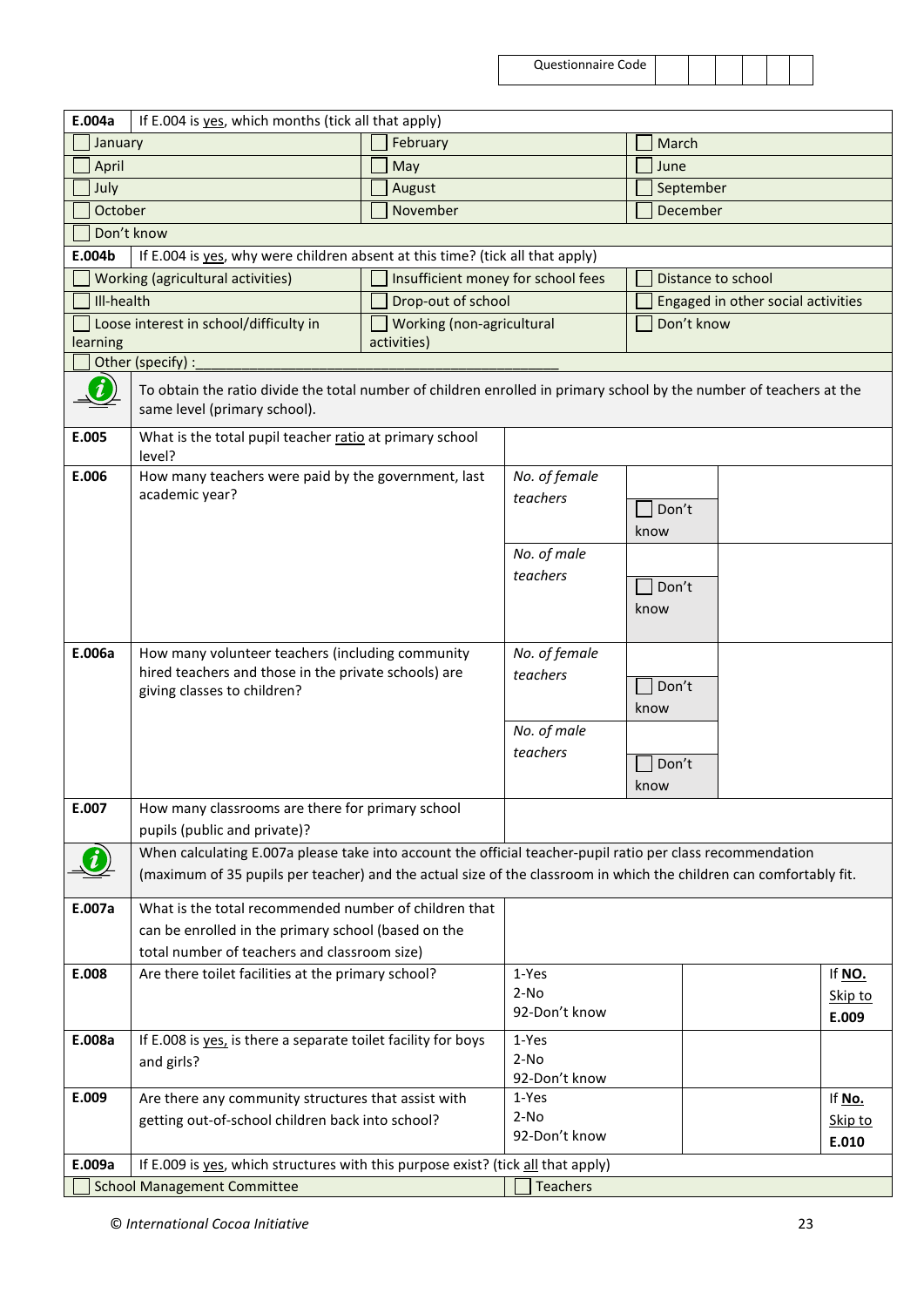| Questionnaire Code |  |  |
|--------------------|--|--|
|--------------------|--|--|

| <b>Community Child Protection Committee</b> |                                                                                                                                                    | <b>District Child Protection Committee</b> |                                                                                            |            |                          |  |
|---------------------------------------------|----------------------------------------------------------------------------------------------------------------------------------------------------|--------------------------------------------|--------------------------------------------------------------------------------------------|------------|--------------------------|--|
|                                             | Other (specify) :                                                                                                                                  |                                            | Don't know                                                                                 |            |                          |  |
| E.010                                       | Are children receiving scholarships at the Junior<br>Secondary and Senior School level?                                                            |                                            | 1-Yes<br>$2-NO$<br>92-Don't know                                                           |            | If No. Skip<br>to E.011  |  |
| E.010a                                      | If E.010 is yes, how many children are currently<br>receiving scholarships at the Junior Secondary and<br>Senior School level?                     |                                            | Number                                                                                     | Don't know |                          |  |
| E.011                                       | Is there a government school feeding programme at<br>primary school level?                                                                         |                                            | 1-Yes<br>$2-NO$<br>92-Don't know                                                           |            | If No. Skip<br>to E.011b |  |
| E.011a                                      | If E.011 is yes, how many children are covered by the<br>programme?                                                                                |                                            | Number                                                                                     |            |                          |  |
| E.011b                                      | If E.011 is no, is there a school canteen at primary<br>school level?                                                                              |                                            | 1-Yes<br>$2-NO$<br>92-Don't know                                                           |            |                          |  |
| E.012                                       | Are there Parent-Teacher-Associations (PTAs) in the<br>community?                                                                                  |                                            | 1-Yes<br>$2-NO$<br>92-Don't know                                                           |            |                          |  |
| E.012a                                      | If E.012 is yes, how many members are there in the<br>PTA?                                                                                         |                                            | No. of female PTA<br>members<br>No. of male PTA<br>members                                 |            |                          |  |
| E.013                                       | Are there School-Management-Committees (SMCs) in<br>the community?                                                                                 |                                            | 1-Yes<br>$2-NO$<br>92-Don't know                                                           |            |                          |  |
| E.013a<br>a                                 | If E.013 is no, did ICI advocate for the SMC to be<br>established?                                                                                 |                                            | 1-Yes<br>$2-NO$<br>92-Don't know                                                           |            |                          |  |
| E.013a                                      | If E.013 is yes, how often does the SMC meet?                                                                                                      | $1 -$<br>2-<br>3-                          | At least:<br>Twice a term<br>Once a term<br>Less than once a<br>term<br>4- Other (specify) |            |                          |  |
|                                             | <b>Document check</b>                                                                                                                              |                                            | Tick the box if document is available. If not available,                                   |            |                          |  |
|                                             | Status of theSMC, List of members, minutes of last<br>meetings, activity plan                                                                      |                                            | please explain why:                                                                        |            |                          |  |
| E.013b                                      | If E.013 is yes, how many members are there in the<br>SMC?                                                                                         |                                            | No. of female members                                                                      |            |                          |  |
|                                             |                                                                                                                                                    |                                            | No. of male members                                                                        |            |                          |  |
| E.13c                                       | Have SMC members received a specialised training<br>relevant for their role? (e.g. resource mobilisation,<br>financial management, record-keeping) |                                            | 1-Yes<br>$2-NO$<br>92-Don't know                                                           |            |                          |  |
| E.13d                                       | Does the SMC have a specific development or School<br>Performance Improvement Plan?                                                                |                                            |                                                                                            |            | If No. Skip<br>to E.013g |  |
| E.13e                                       | If E.13d is yes, is the development plan or School<br>Performance Improvement Plan implemented?                                                    |                                            | 1-Yes<br>$2-NO$<br>92-Don't know                                                           |            | If No, Skip<br>to E.013g |  |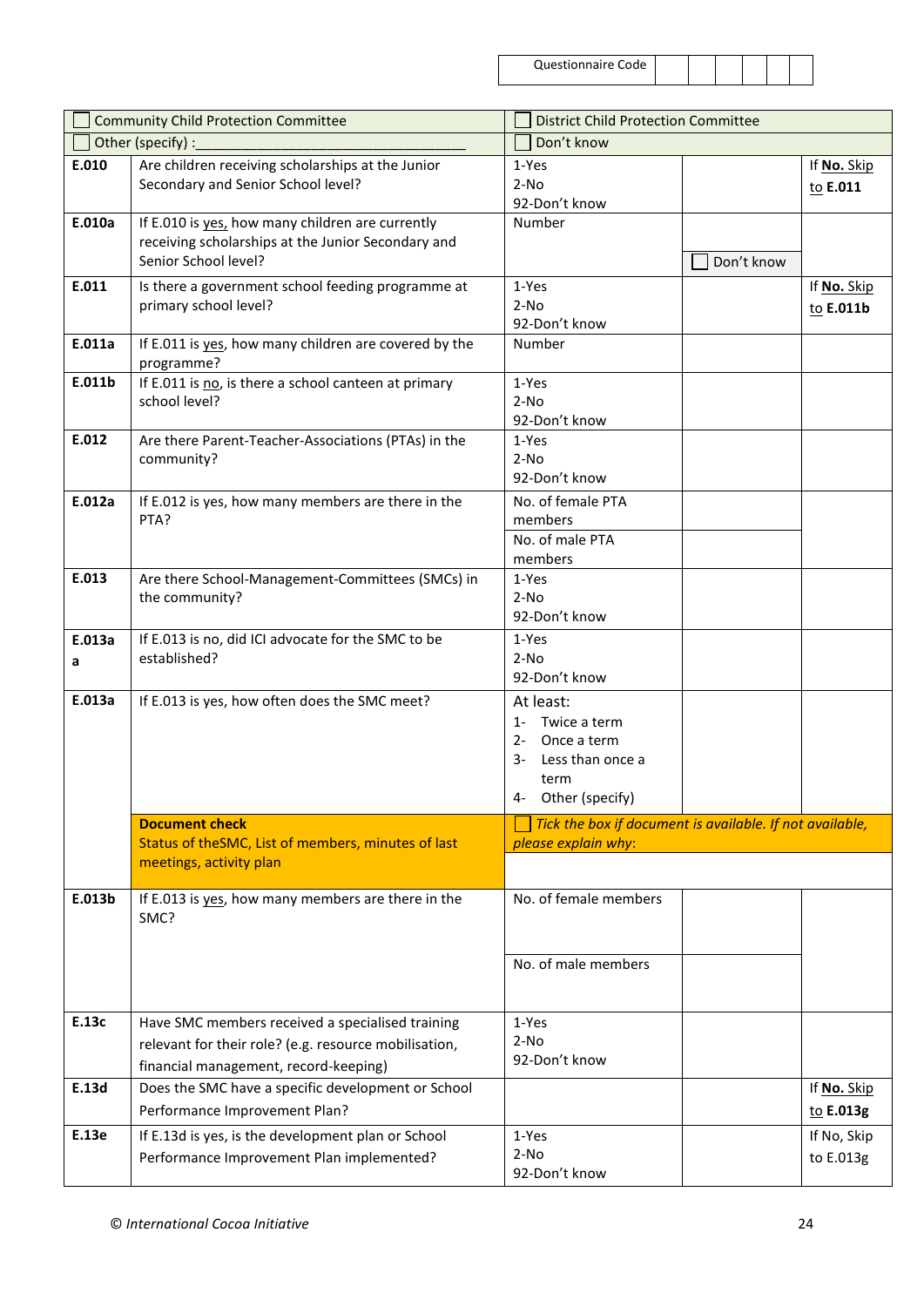| E.13f                                                                                      | If E.013 is yes, what sort of activities do the SMC do? (tick all that apply) |                                             |                                          |                                                                                                                      |                |  |  |  |
|--------------------------------------------------------------------------------------------|-------------------------------------------------------------------------------|---------------------------------------------|------------------------------------------|----------------------------------------------------------------------------------------------------------------------|----------------|--|--|--|
| Support the installation and                                                               |                                                                               | Conduct financial management                |                                          | Contribute to tackling the shortage of                                                                               |                |  |  |  |
|                                                                                            | functioning of school canteens and                                            | and generate financial resources for        |                                          | teachers and trainers (when or if it is                                                                              |                |  |  |  |
|                                                                                            | school feeding programmes                                                     | the school                                  |                                          | necessary)                                                                                                           |                |  |  |  |
| Promote student attendance and                                                             |                                                                               | Monitor and act on the                      |                                          | Review and approve school projects and                                                                               |                |  |  |  |
| retention                                                                                  |                                                                               | attendance and punctuality of school        |                                          | expenditures                                                                                                         |                |  |  |  |
|                                                                                            |                                                                               | teachers                                    |                                          |                                                                                                                      |                |  |  |  |
| E.13g                                                                                      | How often does the Education District Officer/Inspector                       |                                             | 1- Less than                             |                                                                                                                      |                |  |  |  |
|                                                                                            | visit the school each year?                                                   |                                             | once a year                              |                                                                                                                      |                |  |  |  |
|                                                                                            |                                                                               |                                             |                                          | 2- Once a year                                                                                                       |                |  |  |  |
|                                                                                            |                                                                               |                                             |                                          | 3- Twice a year                                                                                                      |                |  |  |  |
|                                                                                            |                                                                               |                                             | 4- Three times a                         |                                                                                                                      |                |  |  |  |
|                                                                                            |                                                                               |                                             | year                                     |                                                                                                                      |                |  |  |  |
|                                                                                            |                                                                               |                                             | 5- Other                                 |                                                                                                                      |                |  |  |  |
| E.13h                                                                                      | Do children at the primary school have a core textbook                        |                                             | (specify)<br>Yes                         |                                                                                                                      |                |  |  |  |
|                                                                                            | ratio of 1:1                                                                  |                                             | $1 -$<br>No<br>$2 -$                     |                                                                                                                      |                |  |  |  |
|                                                                                            |                                                                               |                                             |                                          |                                                                                                                      |                |  |  |  |
| E.13i                                                                                      | Does each classroom have a blackboard?                                        |                                             | Yes<br>$1 -$                             |                                                                                                                      |                |  |  |  |
|                                                                                            |                                                                               |                                             | $2 -$<br>No                              |                                                                                                                      |                |  |  |  |
|                                                                                            |                                                                               |                                             |                                          |                                                                                                                      |                |  |  |  |
| E.13j                                                                                      | Is there a teacher accommodation at the school?                               |                                             | Yes<br>$1 -$                             |                                                                                                                      |                |  |  |  |
|                                                                                            |                                                                               |                                             |                                          |                                                                                                                      |                |  |  |  |
|                                                                                            |                                                                               |                                             |                                          |                                                                                                                      |                |  |  |  |
| E.13k                                                                                      | Does the school adhere to the standard government                             |                                             |                                          |                                                                                                                      |                |  |  |  |
| safety requirements?                                                                       |                                                                               | No<br>$2 -$                                 |                                          |                                                                                                                      |                |  |  |  |
|                                                                                            |                                                                               |                                             |                                          |                                                                                                                      |                |  |  |  |
| E.14                                                                                       | In what condition is the primary school infrastructure?                       |                                             | Very bad<br>$1 -$<br><b>Bad</b><br>$2 -$ |                                                                                                                      | If answer is 3 |  |  |  |
|                                                                                            |                                                                               |                                             | Good<br>3-                               |                                                                                                                      | or 4 skip to   |  |  |  |
|                                                                                            |                                                                               |                                             | Excellent<br>$4-$                        |                                                                                                                      | E.14b          |  |  |  |
| E.14a                                                                                      | If E14 is 1 (very bad) or 2 (bad), please explain why?                        |                                             |                                          |                                                                                                                      |                |  |  |  |
|                                                                                            |                                                                               |                                             |                                          |                                                                                                                      |                |  |  |  |
| E.14b                                                                                      | Is the primary school equipment adequate? (blackboard,   1- Yes               |                                             |                                          |                                                                                                                      | If No. Skip to |  |  |  |
|                                                                                            | chairs/benches)                                                               |                                             | $2 -$<br>No                              |                                                                                                                      | E.14d          |  |  |  |
| E.14c                                                                                      |                                                                               |                                             |                                          | If E.14b is no, please provide details on how the equipment is not adequate/sufficient by selecting from the options |                |  |  |  |
|                                                                                            | below (tick all that apply)                                                   |                                             |                                          |                                                                                                                      |                |  |  |  |
| $\Box$ The number of                                                                       |                                                                               | <b>The quality of benches and tables is</b> |                                          |                                                                                                                      |                |  |  |  |
| insufficient                                                                               | benches and tables is<br>low/bad                                              |                                             |                                          |                                                                                                                      |                |  |  |  |
|                                                                                            |                                                                               |                                             |                                          |                                                                                                                      |                |  |  |  |
|                                                                                            |                                                                               |                                             |                                          |                                                                                                                      |                |  |  |  |
| If there is a kindergarten/(s) within the community, please answer the following questions |                                                                               |                                             |                                          | If Not. Skip to                                                                                                      |                |  |  |  |
|                                                                                            |                                                                               |                                             |                                          |                                                                                                                      | E.017          |  |  |  |
|                                                                                            |                                                                               |                                             |                                          |                                                                                                                      |                |  |  |  |
| E.14d                                                                                      | How many children are enrolled in kindergarten level 1?                       |                                             |                                          |                                                                                                                      |                |  |  |  |
|                                                                                            |                                                                               |                                             |                                          |                                                                                                                      |                |  |  |  |
|                                                                                            |                                                                               |                                             |                                          |                                                                                                                      |                |  |  |  |
| E.14e                                                                                      | How many children are enrolled in kindergarten level 2?                       |                                             |                                          |                                                                                                                      |                |  |  |  |
|                                                                                            |                                                                               |                                             |                                          |                                                                                                                      |                |  |  |  |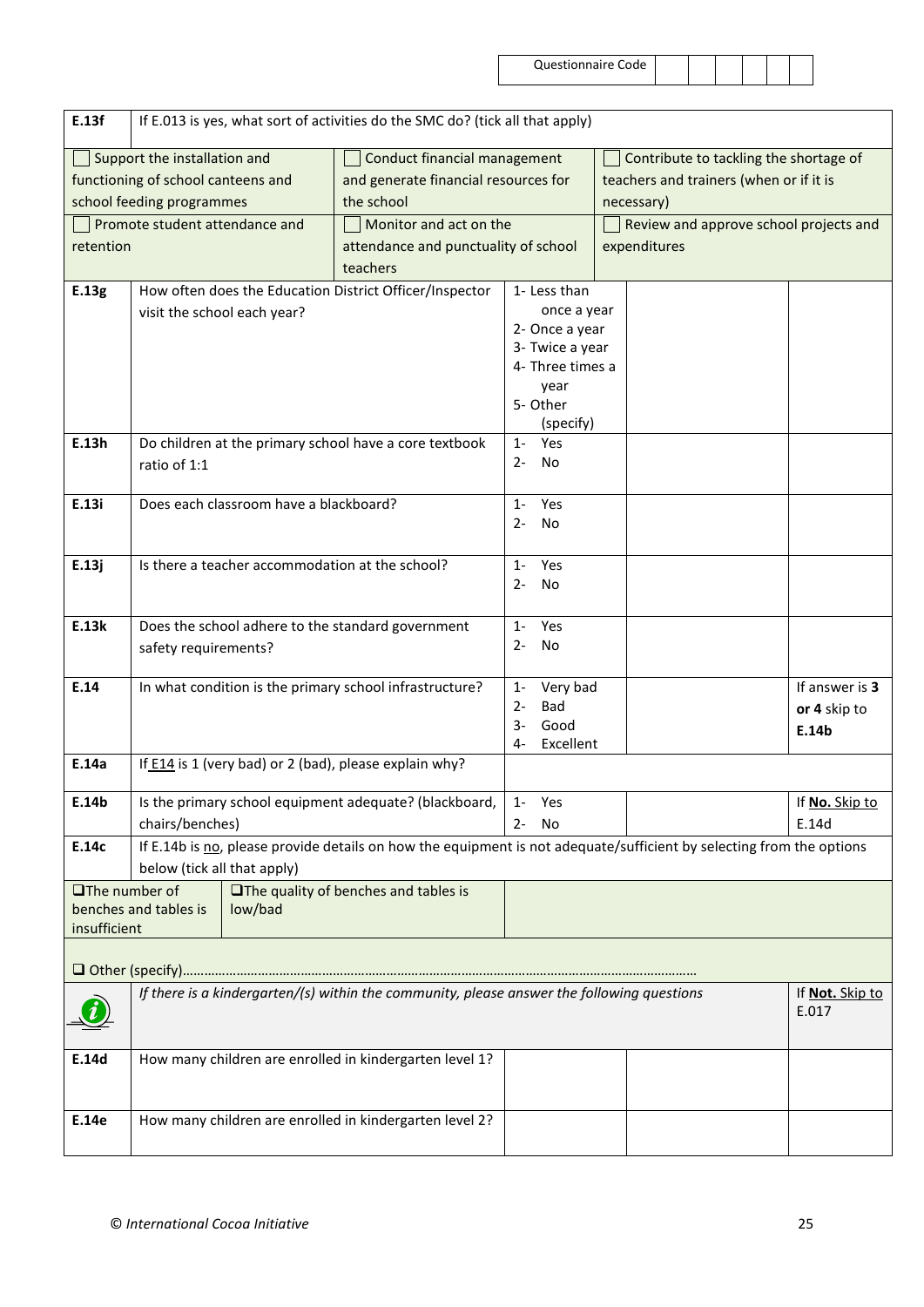| <b>Questionnaire Code</b> |  |
|---------------------------|--|
|---------------------------|--|

| aire Code |  |  |  |
|-----------|--|--|--|
|           |  |  |  |

| E.14f       | In what condition is the kindergarten school?                                                                                         |                                                 |  | $1 -$<br>2-<br>$3-$ | Very bad<br>Bad<br>Good |                          |                                                                                                                       |                                                                                                         |  |
|-------------|---------------------------------------------------------------------------------------------------------------------------------------|-------------------------------------------------|--|---------------------|-------------------------|--------------------------|-----------------------------------------------------------------------------------------------------------------------|---------------------------------------------------------------------------------------------------------|--|
| E.014g      | If yes, is the kindergarten school learning materials and<br>equipment adequate? (blackboard,<br>chairs/benches/books/play materials) |                                                 |  | 4-                  | Excellent               |                          |                                                                                                                       | If answer is<br>YES Skip to<br>E.015                                                                    |  |
|             |                                                                                                                                       |                                                 |  |                     |                         |                          | Please provide details on how the equipment is not adequate by selecting from the options below (tick all that apply) |                                                                                                         |  |
|             | <b>OThe number of benches and tables is</b><br>$\Box$ The quality of benches and tables is<br>insufficient<br>low/bad                 |                                                 |  |                     |                         |                          | $\Box$ There is no blackboard                                                                                         |                                                                                                         |  |
| $\Box$ The  | number of<br>books/learning<br>□The number of play materials are insufficient<br>materials is insufficient                            |                                                 |  |                     |                         |                          |                                                                                                                       |                                                                                                         |  |
|             |                                                                                                                                       |                                                 |  |                     |                         |                          |                                                                                                                       |                                                                                                         |  |
| E.15        |                                                                                                                                       | How many kindergarten teachers are paid by the  |  |                     |                         | No. of female            |                                                                                                                       |                                                                                                         |  |
|             | government?                                                                                                                           |                                                 |  |                     | teachers                |                          | Don't know                                                                                                            |                                                                                                         |  |
|             |                                                                                                                                       |                                                 |  | No. of male         |                         |                          |                                                                                                                       |                                                                                                         |  |
|             |                                                                                                                                       |                                                 |  |                     |                         | teachers                 |                                                                                                                       | Don't know                                                                                              |  |
| E.15a       | How many volunteer/community-hired kindergarten                                                                                       |                                                 |  |                     | No. of female           |                          |                                                                                                                       |                                                                                                         |  |
|             | teachers (including public and private kindergartens) are                                                                             |                                                 |  |                     | teachers                |                          |                                                                                                                       |                                                                                                         |  |
|             | giving classes to children?                                                                                                           |                                                 |  |                     |                         |                          |                                                                                                                       | Don't know                                                                                              |  |
|             |                                                                                                                                       |                                                 |  |                     |                         | No. of male<br>teachers  |                                                                                                                       |                                                                                                         |  |
|             |                                                                                                                                       |                                                 |  |                     |                         |                          | Don't know                                                                                                            |                                                                                                         |  |
| E.16        | teachers<br>kindergarten<br>How<br>many                                                                                               |                                                 |  | (volunteer,         | No.                     |                          | of                                                                                                                    |                                                                                                         |  |
|             |                                                                                                                                       | community-hired, government paid) have received |  |                     |                         | government-              |                                                                                                                       |                                                                                                         |  |
|             |                                                                                                                                       | training relevant for their role?               |  |                     |                         | paid teachers            |                                                                                                                       | Don't know                                                                                              |  |
|             |                                                                                                                                       |                                                 |  |                     |                         | No. of                   |                                                                                                                       |                                                                                                         |  |
|             |                                                                                                                                       |                                                 |  |                     |                         | volunteer/com            |                                                                                                                       | Don't know                                                                                              |  |
|             |                                                                                                                                       |                                                 |  |                     |                         | munity-hired<br>teachers |                                                                                                                       |                                                                                                         |  |
| E.16a       |                                                                                                                                       |                                                 |  |                     |                         |                          |                                                                                                                       | If the answer to E.16 is yes, which types of training have the teachers received? (tick all that apply) |  |
|             |                                                                                                                                       |                                                 |  |                     |                         |                          |                                                                                                                       |                                                                                                         |  |
|             | Early childhood                                                                                                                       | Child protection                                |  | <b>Basic</b>        |                         |                          |                                                                                                                       |                                                                                                         |  |
| development |                                                                                                                                       | (including child labour)                        |  | healthcare          |                         |                          |                                                                                                                       |                                                                                                         |  |
| E.017       | Any comments on children in school?                                                                                                   |                                                 |  |                     |                         |                          |                                                                                                                       |                                                                                                         |  |
|             |                                                                                                                                       |                                                 |  |                     |                         |                          |                                                                                                                       |                                                                                                         |  |
|             |                                                                                                                                       |                                                 |  |                     |                         |                          |                                                                                                                       |                                                                                                         |  |
|             |                                                                                                                                       |                                                 |  |                     |                         |                          |                                                                                                                       |                                                                                                         |  |
|             |                                                                                                                                       |                                                 |  |                     |                         |                          |                                                                                                                       |                                                                                                         |  |
|             |                                                                                                                                       |                                                 |  |                     |                         |                          |                                                                                                                       |                                                                                                         |  |
|             |                                                                                                                                       |                                                 |  |                     |                         |                          |                                                                                                                       |                                                                                                         |  |